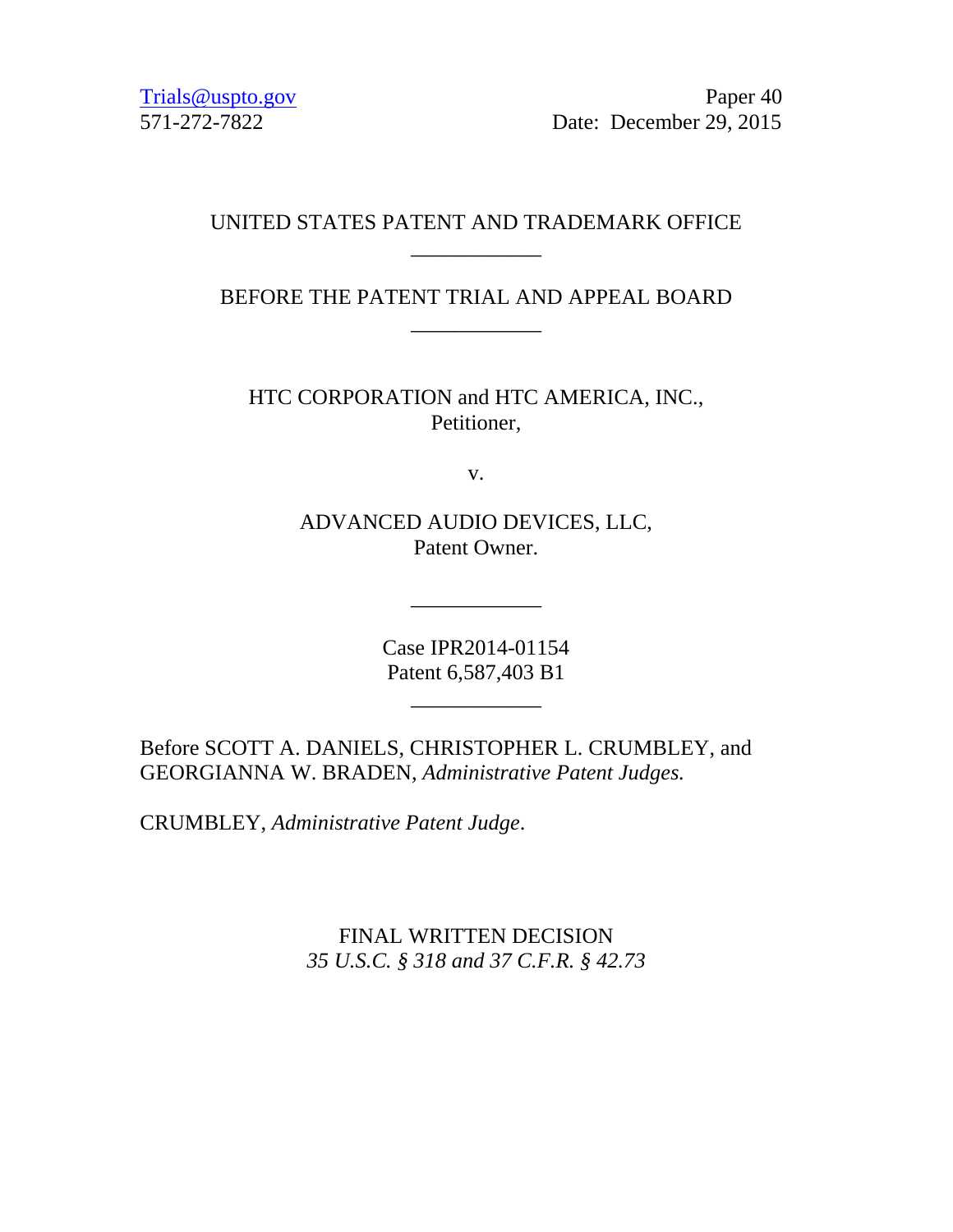#### I. INTRODUCTION

In this *inter partes* review trial, instituted pursuant to 35 U.S.C. § 314, Petitioner HTC Corporation and HTC America, Inc. (collectively, "HTC") challenges the patentability of claims 1, 3, 6, 7, 11, 12, 16, 22, 24, 27, 29, 30, 35–37, 43 and 45–47 of U.S. Patent No. 6,587,403 (Ex. 1001, "the '403 patent"), owned by Advanced Audio Devices, LLC ("AAD").

We have jurisdiction under 35 U.S.C. § 6(c). This Final Written Decision, issued pursuant to 35 U.S.C. § 318(a) and 37 C.F.R. § 42.73, addresses issues and arguments raised during trial. For the reasons discussed below, we determine that HTC has met its burden to prove, by a preponderance of the evidence, that claims 1, 3, 6, 7, 11, 12, 16, 22, 24, 27, 29, 30, 35, 36, 37, 43, and 45–47 of the '403 patent are *unpatentable*. We also determine that AAD has not met its burden on its Motion to Amend regarding entry of proposed substitute claims 49–65, and thus, we *deny* the Motion to Amend.

#### *A. Procedural History*

On July 11, 2014, HTC filed a Petition requesting *inter partes* review of claims 1, 3, 6, 7, 11, 12, 16, 22, 24, 27, 29, 30, 35, 36, 37, 43, and 45–47 of the '403 patent. Paper 1, "Pet." AAD filed a Patent Owner's Preliminary Response. Paper 7. In a December 30, 2014, Decision on Institution of *Inter Partes* Review (Paper 6, "Dec."), we instituted trial on claims 1, 3, 6, 7, 11, 12, 16, 22, 24, 27, 29, 30, 35, 36, 37, 43, and 45–47 based on the following grounds: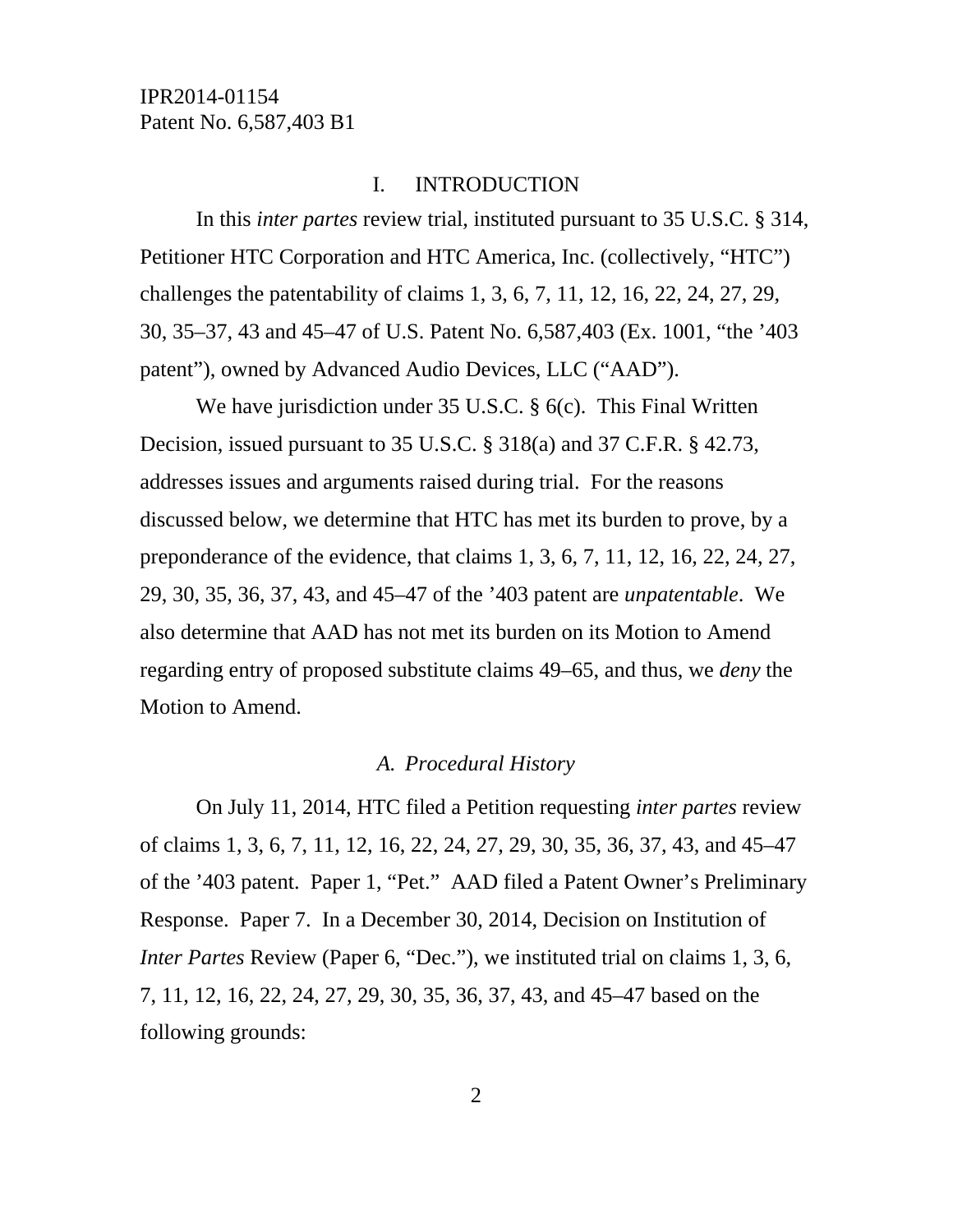- 1. Whether claims 1, 6, 7, 22, 29, 30, 43, and 45–47 are unpatentable under 35 U.S.C. § 102 as anticipated by Nathan '259;<sup>1</sup>
- 2. Whether claims 1, 6, 7, 22, 27, 29, 30, 35, 43, and 45–47 are unpatentable under 35 U.S.C. § 103 as having been obvious over the combined disclosures of Nathan '259 and Nathan '255; $^2$  and
- 3. Whether claims 1, 3, 6, 7, 11, 12, 16, 22, 24, 30, 35–37, 43, and 45–47 are unpatentable under 35 U.S.C. § 103 as having been obvious over the combined disclosures of Sound Blaster, $3$  Lucente,<sup>4</sup> and Ozawa.<sup>5</sup>

Dec. 22.

-

Following institution, AAD filed a Patent Owner's Response to the Petition (Paper 13, "PO Resp."), and HTC filed a Reply (Paper 21, "Pet. Reply"). AAD also filed a contingent Motion to Amend pursuant to 37 C.F.R. § 42.121 (Paper 14, "Mot. Amend"), to which HTC filed an Opposition (Paper 22, "Amend Opp."), and AAD filed a Reply (Paper 25, "Amend Reply").

HTC supported its Petition with the Declaration of Christopher Schmandt (Ex. 1007), and submitted a Rebuttal Declaration of Mr.

<sup>&</sup>lt;sup>1</sup> Ex. 1002, WO 96/12259 to Nathan et al. (Apr. 25, 1996).

 $^{2}$  Ex. 1003, WO 96/12255 to Nathan et al. (Apr. 25, 1996).

 $3$  Ex. 1004, Exhibit B, Sound Blaster 16 User Reference Manual. With Sound Blaster, HTC submits the Declaration of Kyle A. Miller, which states that Sound Blaster was publicly available "no later than the early spring of 1995." Ex. 1004 ¶ 13.

 $4$  Ex. 1005, EP 0598547 A2 to Lucente et al. (May 25, 1994).

<sup>&</sup>lt;sup>5</sup> Ex. 1006, US 5,870,710 to Ozawa et al. (filed Jan. 22, 1997).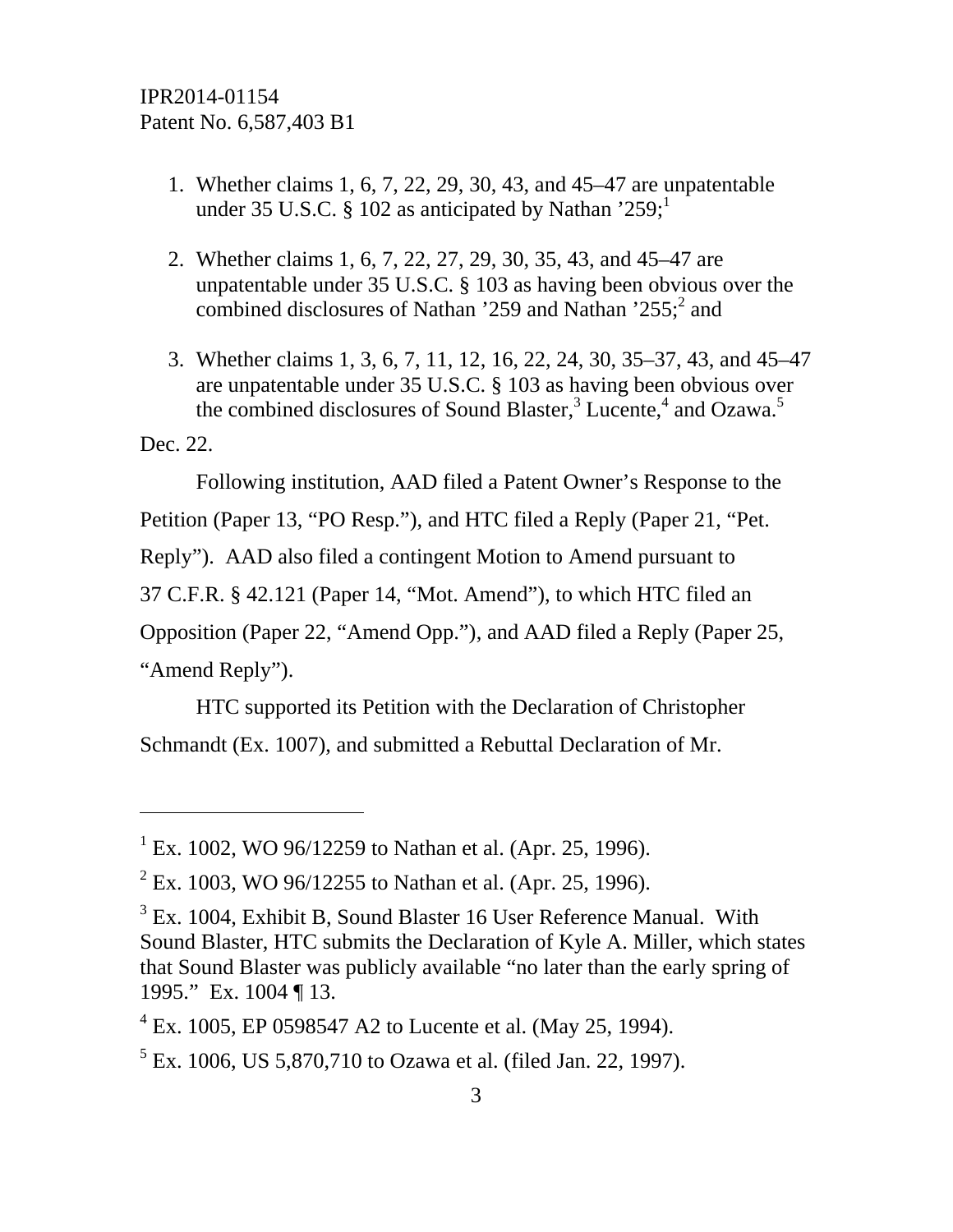l

Schmandt (Ex. 1010) with its Reply. HTC submitted a third Schmandt Declaration in support of its Opposition to the Motion to Amend. Ex. 1023.

With its Patent Owner Response and Motion to Amend, AAD filed the Declaration of Joseph C. McAlexander III. Ex. 2003. AAD filed a Second Declaration of Mr. McAlexander supporting its Reply on its Motion to Amend. Ex. 2009. HTC took the cross-examination of Mr. McAlexander via deposition. Ex. 1016. AAD also submitted the testimony of Peter J. Keller, a named inventor on the '403 patent. Ex. 2004.<sup>6</sup>

AAD filed a Motion to Exclude Exhibit 1004 (Paper 27, "Mot. Exclude"), to which HTC filed an Opposition (Paper 29, "Exclude Opp.") and AAD filed a Reply (Paper 32, "Exclude Reply").

Oral hearing was requested by both parties, and a consolidated oral hearing involving this trial and related trials IPR2014-01155, IPR2014- 01156, IPR2014-01157, and IPR2014-01158 was held on September 17, 2015. A transcript of the oral hearing is included in the record. Paper 39,  $T^{\cdot}$ 

#### *B. The '403 Patent*

The '403 patent discloses an audio recording device that the specification terms a "music jukebox." Ex. 1001, 1:11–12. According to the specification, existing recording devices permitted music to be recorded

 $6$  Exhibit 2004 was the subject of a Motion to Seal (Paper 15), which was granted. Paper 30. A public, redacted version of Exhibit 2004 was also filed by AAD under the same exhibit number.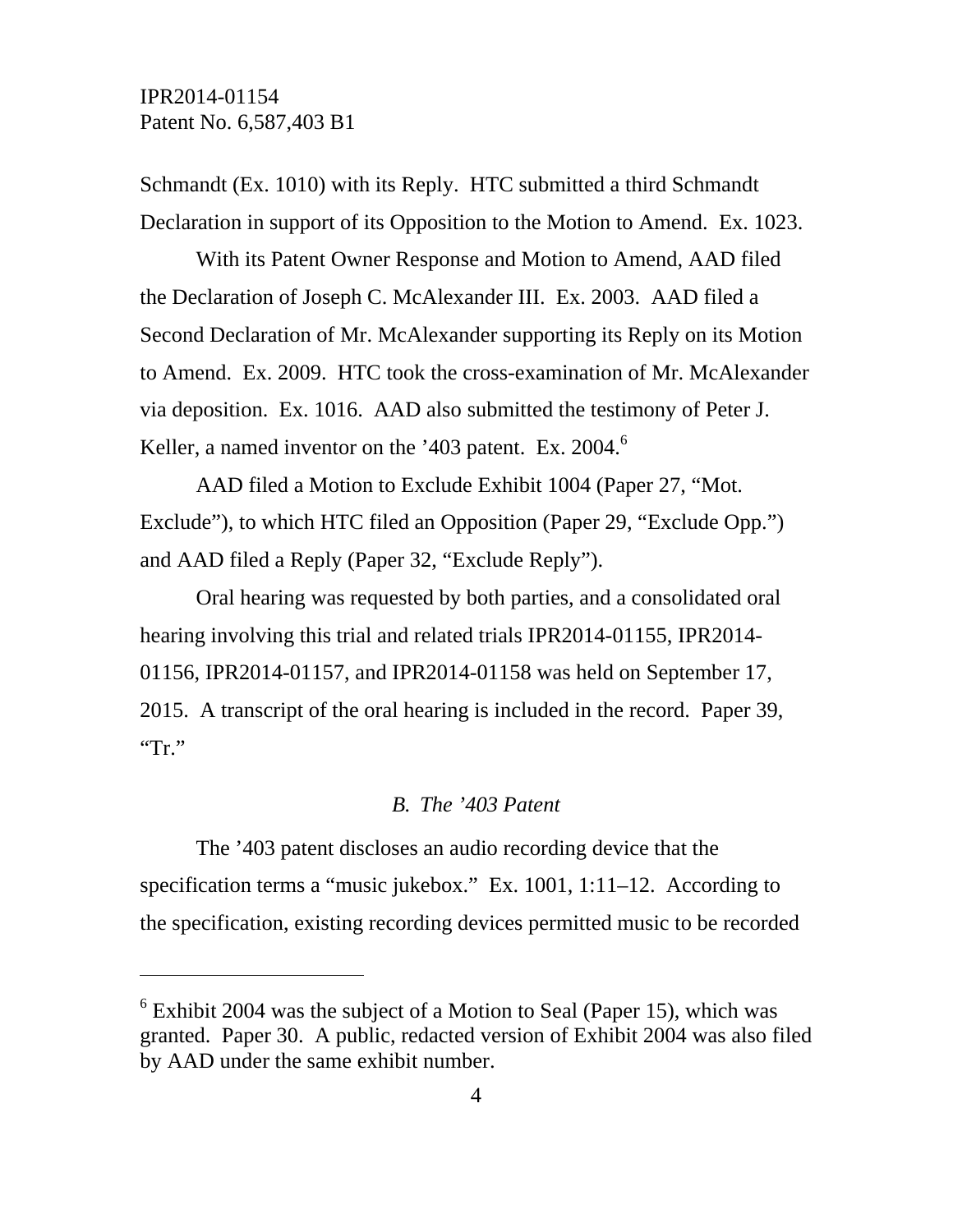onto a compact disc in real time, but did not provide editing functions, the ability to store music on the recorder for making multiple copies of the disc, or the ability to customize easily the order in which tracks are recorded onto the disc. *Id*. at 2:24–58. The described music jukebox is said to address these issues, as well as permit a user to "audition" a stored audio track by listening to it before recording onto a compact disc. *Id*. at 3:19–38.

Various hardware components of the jukebox are described in the specification, including: audio inputs for receiving music in the form of analog signals (*id*. at 7:53–60); one or more data storage structures for storing and retrieving audio stored in digital form (*id*. at 9:15–23); and a drive for recording stored audio onto compact discs (*id.* at 14:4–5). The audio data stored in the memory permits audio tracks to be played back selectively, or "auditioned," prior to recording. *Id*. at 4:35–44. The components of the music jukebox are contained in a housing having a display for providing information to a user, for example, through a graphical user interface. *Id*. at 4:51–5:11. The housing also comprises a plurality of push buttons for controlling operation of the device. *Id*. at 5:12–36.

The specification of the '403 patent describes the operation of the device as permitting a user to create "sessions," which are groups of sound tracks selected from a master song list. *Id*. at 15:63–65, 17:6–14. A user also may reorder the songs within a session by selecting songs and moving them up or down within the session list. *Id*. at 16:37–47. The session then can be written to a compact disc. *Id*. at 15:60–63.

5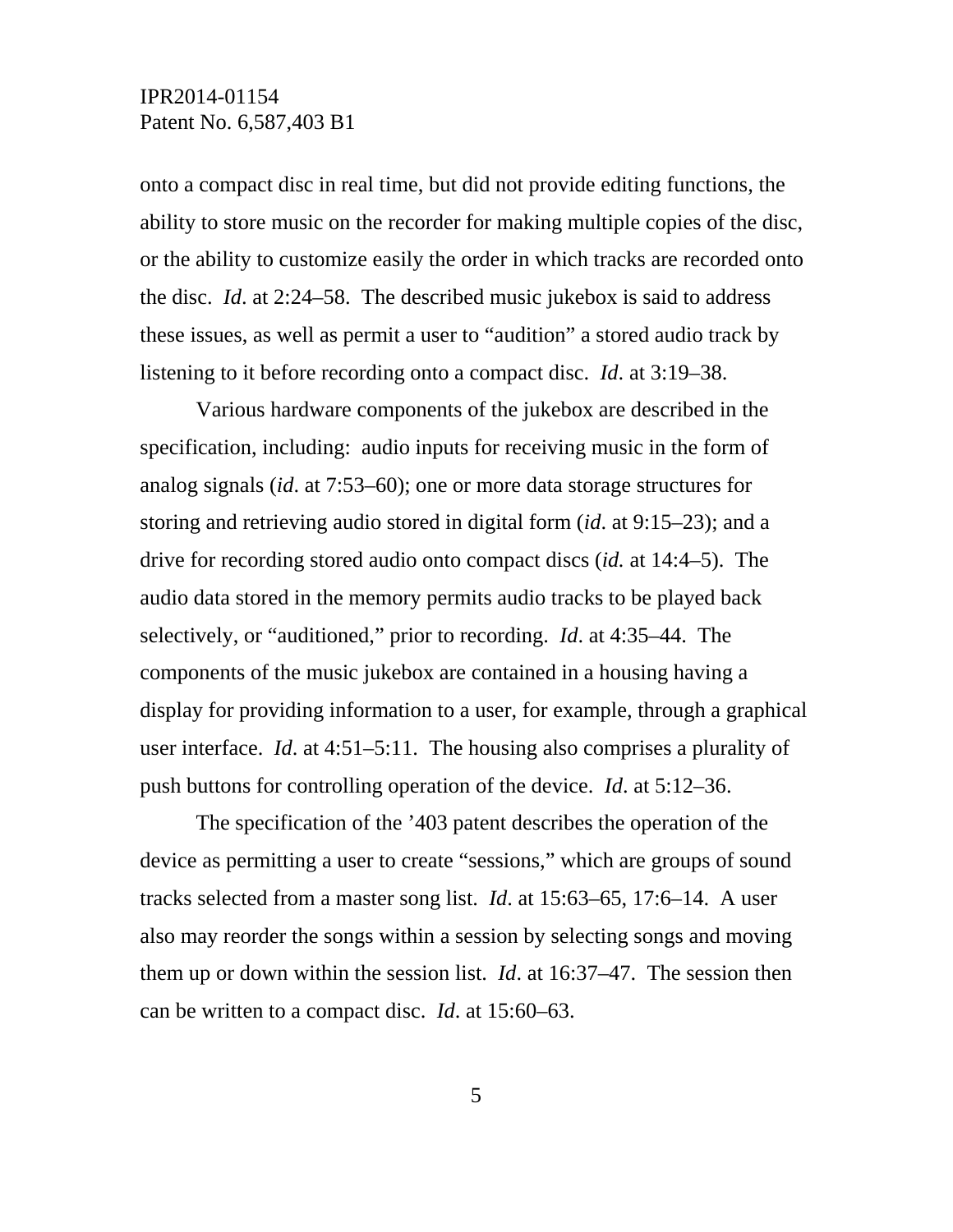#### *C. Illustrative Claims*

Of the challenged claims, only claim 1 is independent; all other challenged claims depend, directly or indirectly, from claim 1. The independent claim reads as follows:

- 1. A music jukebox configured for storing a music library therein, said music jukebox comprising:
- a housing;
- an audio data receiver arranged to receive audio data from outside the housing;
- audio output structure located at least partially within the housing for outputting audio signals;
- data storage memory in the housing for storing audio data received from outside the housing through the audio data receiver,
- said music jukebox including a user interface comprising
- a display device located at least partially within the housing, said display device providing a display which is viewable from outside the housing,
- and a plurality of manually operable function controllers on the housing,
- said music jukebox configured such that a music library of sound tracks is storable in digital form in the data storage memory as a result of audio data being received from outside the housing through the audio data receiver,
- said music jukebox configured such that said music library is organizable into a master song list and at least one group of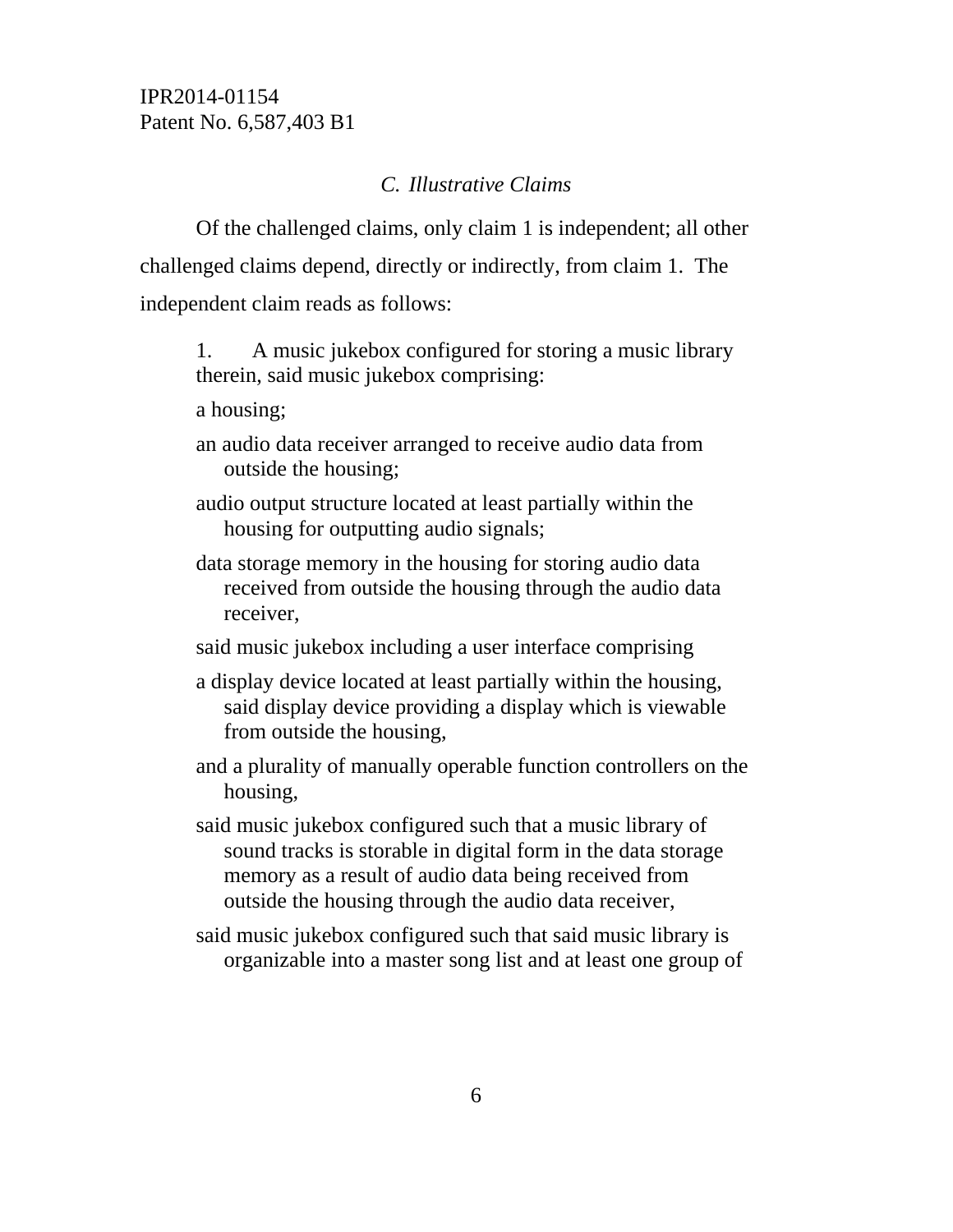sound tracks wherein each group comprises at least one sound track  $\left[\right]$ <sup>7</sup> from the master song list,

wherein said music jukebox is configured such that indicia of said master song list and indicia of at least one group of sound tracks are displayable on said display,

wherein said music jukebox is configured such that said plurality of manually operable function controllers is useable to select a group of sound tracks stored in the data storage memory and operate the music jukebox such that said music jukebox outputs audio signals through said audio output structure.

*Id.* at 21:16–43 (line breaks and indentation added for readability).

In its Motion to Amend, AAD proposed substitute claims 49–65, of

which claim 49 is independent and a substitute for claim 1, if found

unpatentable. Mot. Amend 2. Claims 50–65 are proposed as substitutes for

dependent claims 6, 7, 11, 12, 16, 22, 24, 29, 30, 35–37, 43, and 45–47,

respectively. Proposed claim 49 reads as follows, with underlined material

indicating language added to original claim 1:

49. A music jukebox configured for storing a music library therein, said music jukebox comprising:

a housing;

-

an audio data receiver arranged to receive audio data from outside the housing;

audio output structure located at least partially within the housing for outputting audio signals;

 $7$  The word "selected" was removed from claim 1 by a Certificate of Correction, entered Oct. 7, 2003. Ex. 1001.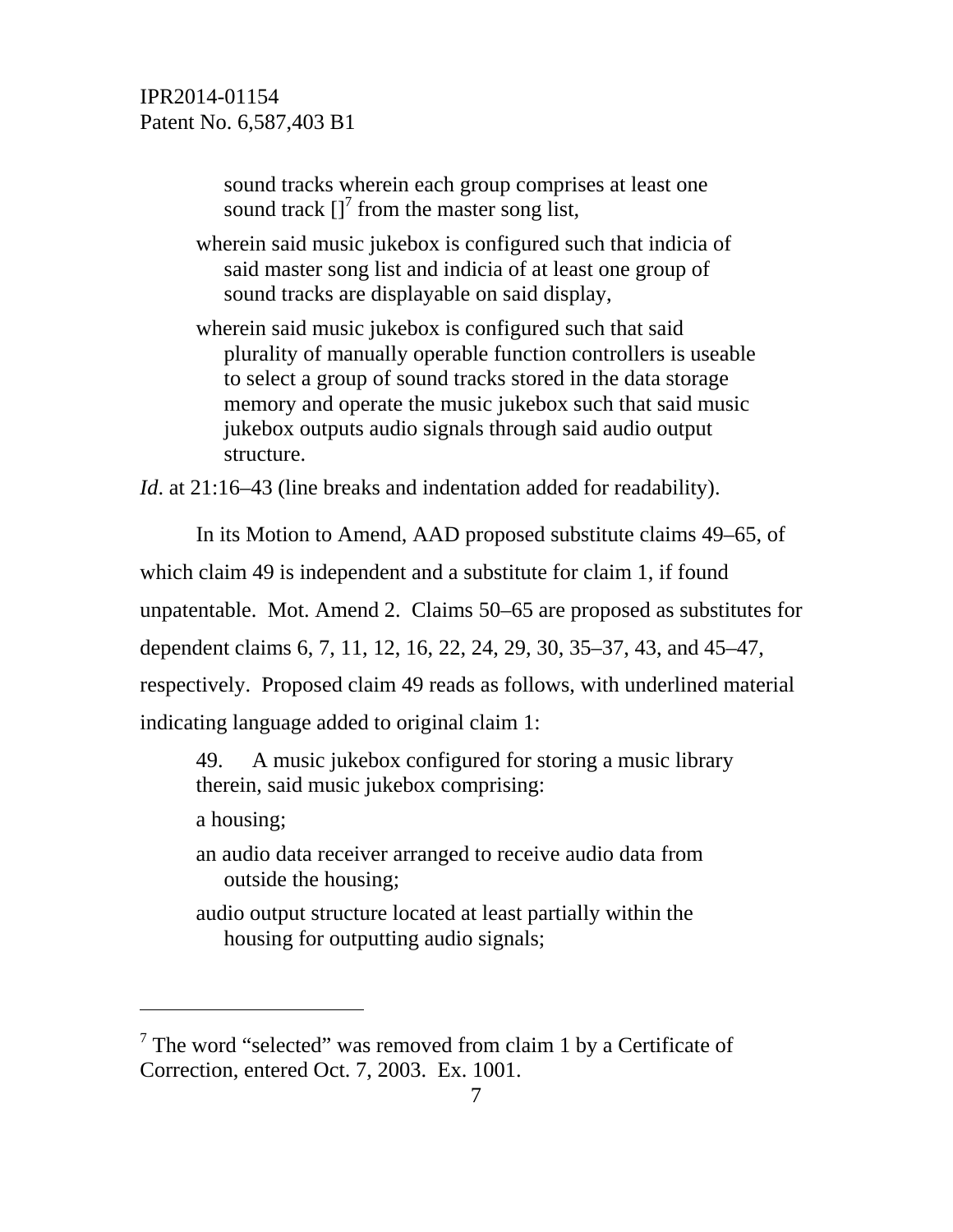$\overline{a}$ 

- data storage memory in the housing for storing audio data received from outside the housing through the audio data receiver,
- said music jukebox including a user interface comprising
- a display device located at least partially within the housing, said display device providing a display which is viewable from outside the housing,
- and a plurality of manually operable function controllers on the housing,
- said music jukebox configured such that a music library of sound tracks is storable in digital form in the data storage memory as a result of audio data being received from outside the housing through the audio data receiver,
- said music jukebox configured such that said music library, after being stored, is organizable into a master song list and at least one group of sound tracks wherein each group comprises at least one sound track selected $\delta$  from the master song list,
- wherein after the sound tracks are stored and organized, the order of the sound tracks in said group of sound tracks is customizable,
- wherein said music jukebox is configured such that indicia of said master song list and indicia of at least one group of sound tracks are displayable on said display,
- wherein said music jukebox is configured such that said plurality of manually operable function controllers is useable to select a group of sound tracks stored in the data storage memory and operate the music jukebox such that

<sup>&</sup>lt;sup>8</sup> AAD's proposed claim 49 includes the word "selected," notwithstanding the fact that the word was removed from claim 1 via a Certificate of Correction.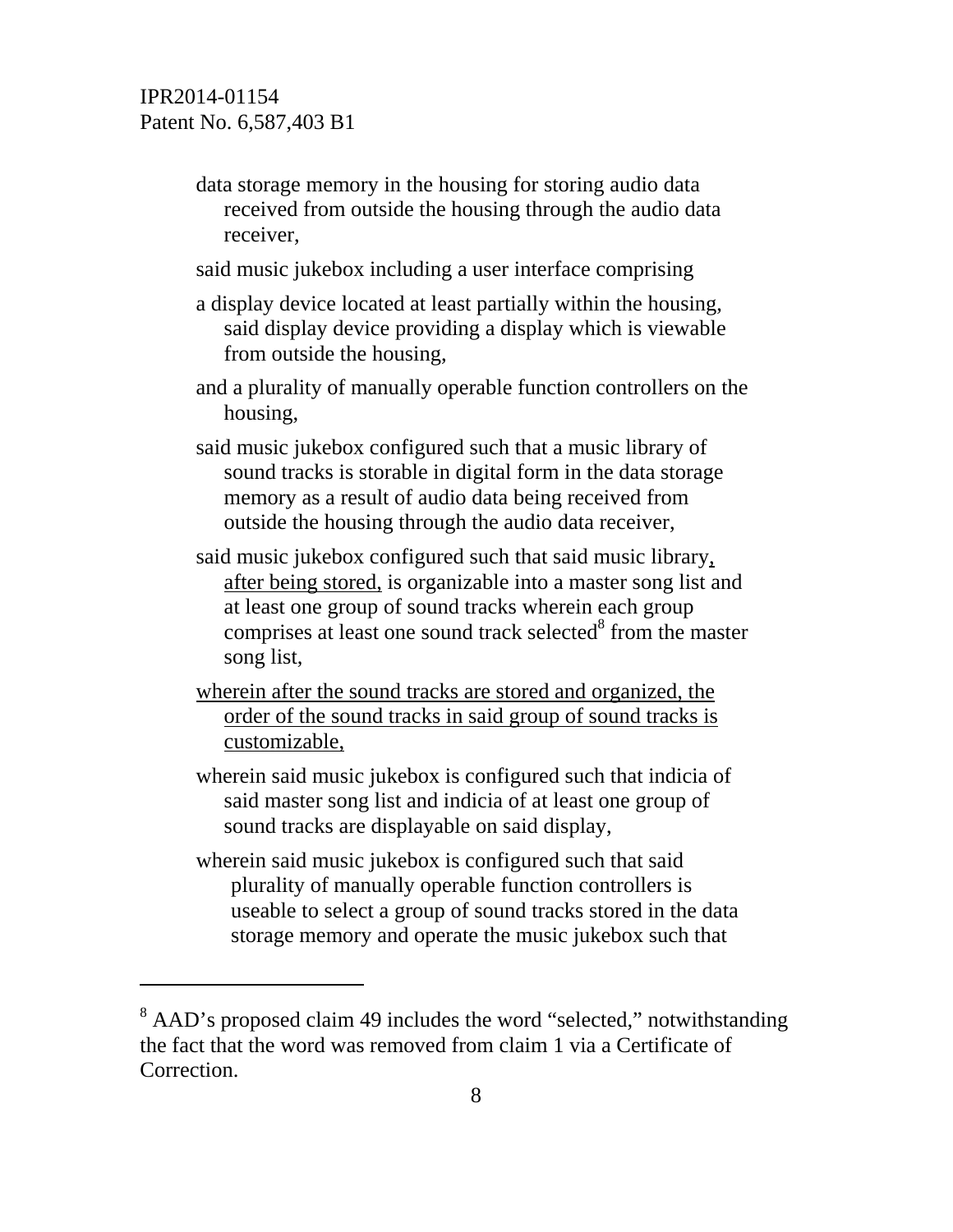> said music jukebox outputs audio signals through said audio output structure.

Mot. Amend 11–12.

#### II. DISCUSSION

#### *A. Claim Construction*

For purposes of our Decision to Institute, we analyzed each claim term in light of its broadest reasonable interpretation, as understood by one of ordinary skill in the art and as consistent with the specification of the '403 patent. 37 C.F.R. § 42.100(b); *see In re Cuozzo Speed Techs., LLC*, 778 F.3d 1271, 1281–82 (Fed. Cir. 2015). In the Decision, we construed the terms *master song list*, *indicia of said master song list*, *manually operable function controllers*, and *organizable*. *See* Dec. 8–9. During the course of the trial, neither party asked us to modify our constructions of *master song list*, *indicia of said master song list*, or *manually operable function controllers*. We see no reason to alter the constructions of these claim terms as set forth in the Decision to Institute, and we incorporate our previous analysis for purposes of this Decision. Therefore, for the reasons set forth in the Decision to Institute, we interpret certain claim terms of the '393 patent as follows: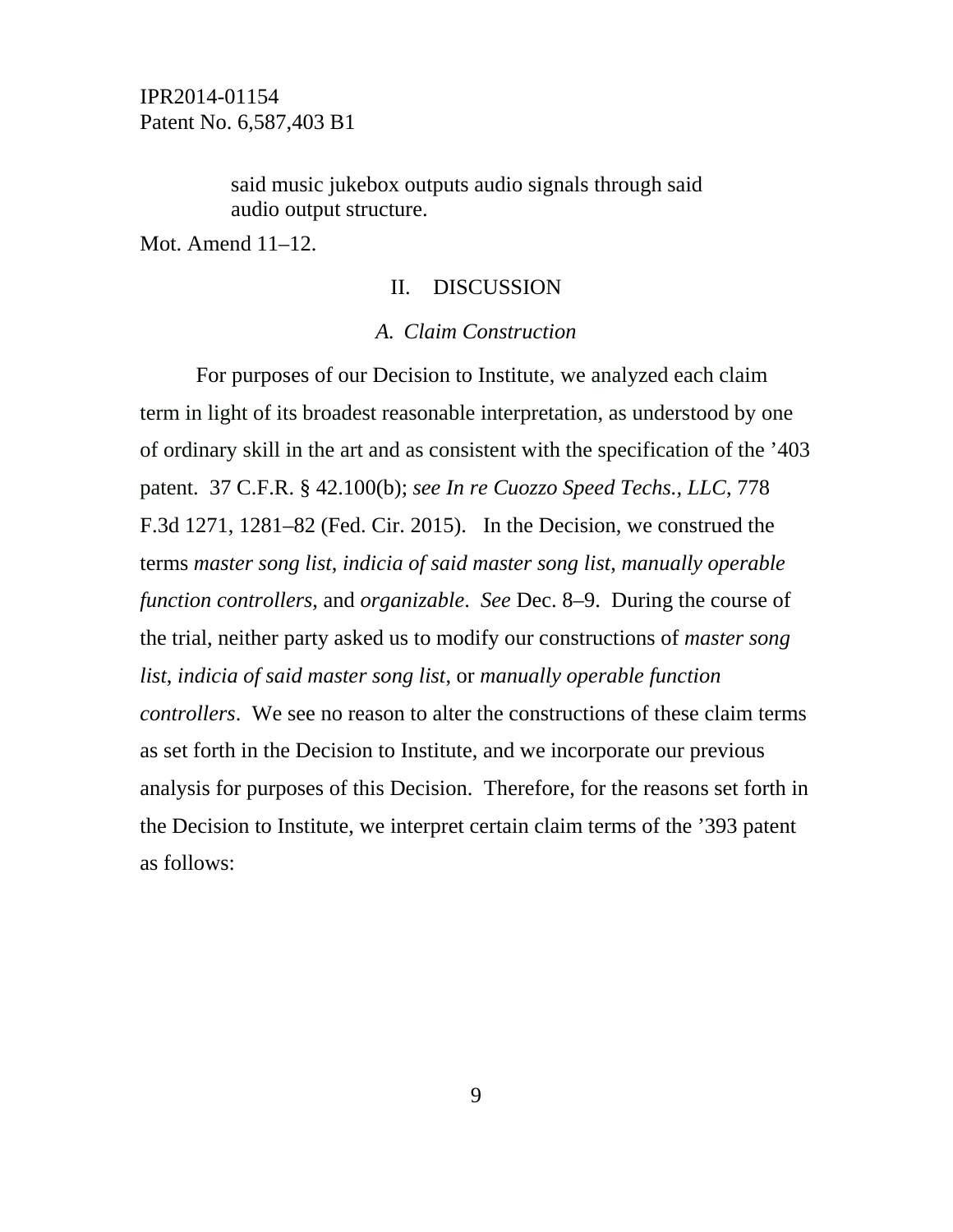| master song list                           | a list of sound tracks within a library                   |
|--------------------------------------------|-----------------------------------------------------------|
| <i>indicia of said</i><br>master song list | visible information that identifies a<br>master song list |
| manually operable<br>function controllers  | controls that can be operated by hand                     |

Dec. 8–9.

In our Decision to Institute, we construed *organizable* as "put things into a particular arrangement by ordering or grouping." *Id.* In its Response, AAD asks that we reconsider our earlier interpretation of *organizable*. PO Resp. 8–9. Specifically, AAD disputes our conclusion that the term could be met by either ordering or grouping, as opposed to requiring ordering. *Id*. According to AAD, the term should be construed "to mean that a user can rearrange or customize the order of sound tracks." *Id.* at 9. To support this construction, AAD notes that our Decision cited two portions of the specification which refer to "rearranging the order" and "customiz[ing] the order" of sound tracks. *Id*.; *see* Dec. 9 (citing Ex. 1001, 13:11–12, 3:32–33).

AAD misunderstands our prior claim construction ruling. We cited the above-quoted portions of the specification to demonstrate that, when the '403 patentee wished to refer to ordering sound tracks, the terms *rearranging* or *customizing* were used—as opposed to the term *organizable*. Dec. 9. By contrast, we noted that the specification of the '403 patent does not use the word *organizable* outside the claims. *Id*. The claim language itself, therefore, is the best guide to the meaning of the term. As we noted in our Decision, claim 1 requires that the music library is "organizable *into* a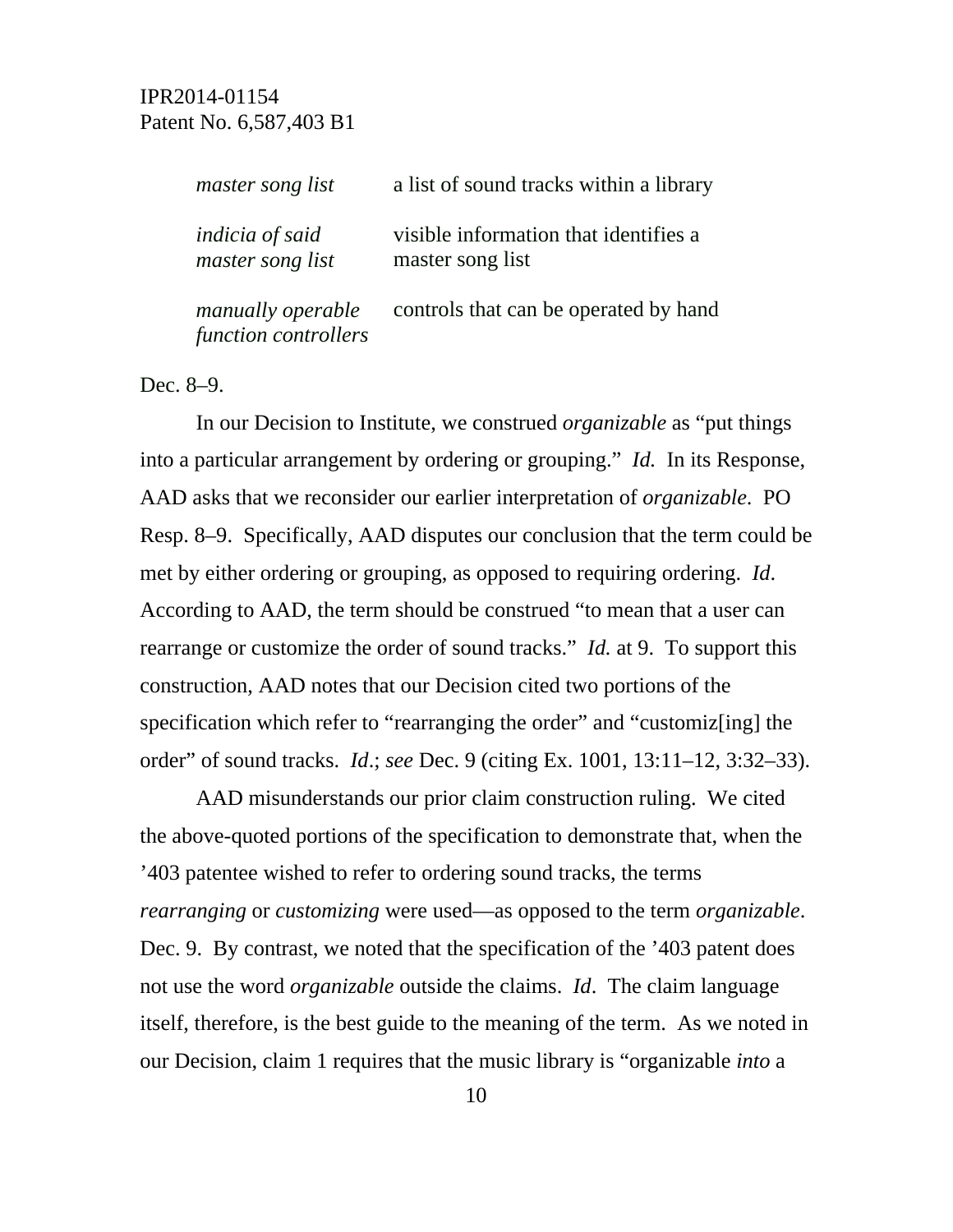master song list and at least one group of sound tracks." Ex. 1001, 21:32–33 (emphasis added); Dec. 9. This usage implies that the user must be able to, at the very least, add songs from the music library *into* groups such as the master song list and the group of sound tracks. We note that AAD's expert, Mr. McAlexander, agreed with our construction of the term, with a minor caveat discussed below. Ex. 1016, 31:6–32:16 ("The actual context of an arrangement ordering and grouping, I have no problem with that. I think they're right."). AAD's proposed construction, which limits *organizable* to only the ordering of songs, is not the broadest reasonable interpretation of the claim term.

AAD attempts to read further limitations into *organizable* that do not appear in our prior Decision. According to AAD, our Decision was based "on the assertion that downloaded songs not in the queue represent the master song list." PO Resp. 28. In other words, AAD interprets our Decision to require that "the two groups are mutually exclusive groups of songs, i.e., the master song list, and the playback queue. As such, a song in the queue cannot also be resident in the master song list." *Id*. at 30.

Whatever the source of AAD's interpretation, it is not correct. Our Decision never construed *organizable* to require at least two mutually exclusive groups of sound tracks, nor do we discern any basis in the claims or the specification for such a construction.

For these reasons, we reaffirm our construction of *organizable*, with a slight modification. As correctly noted by Mr. McAlexander during his deposition, the claim term is an adjective, whereas the construction adopted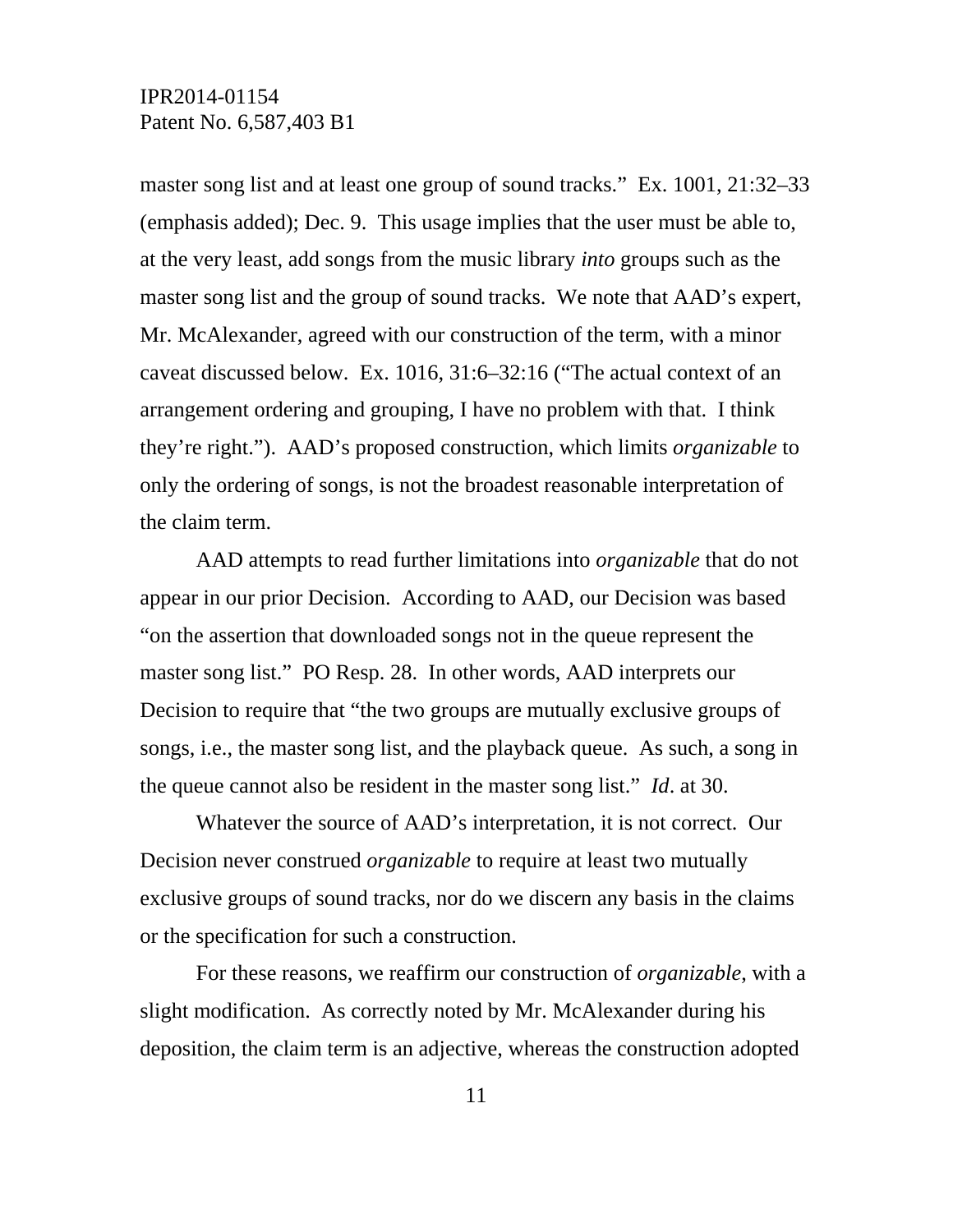in our Decision is a verb phrase. Ex. 1016, 31:6–32:16. We, therefore, modify our construction of *organizable* to be "capable of being put into a particular arrangement, by ordering or grouping."

#### *B. Patentability of Original Claims*

We first address whether HTC has met its burden of proving by a preponderance of the evidence that the challenged original claims are unpatentable. We instituted trial on two related grounds, anticipation by Nathan '259 and obviousness over the combination of Nathan '259 and Nathan '255, and will analyze these grounds together before turning to the third instituted ground, obviousness over Sound Blaster, Lucente, and Ozawa.

*1. Alleged Anticipation of Claims 1, 6, 7, 22, 29, 30, 43, and 45–47 by Nathan '259* 

#### *a. Disclosures of the Nathan References*

The primary dispute between the parties on the Nathan references is over what the references actually disclose. According to HTC, the jukebox systems described in the Nathan systems permit purchase and download of songs from a remote server, into a master song list stored locally on the jukebox. Pet. 17–21. A user may then select songs from the master song list into a queue; after the songs are played, they are deleted from the queue, but not the local storage. *Id*. By contrast, AAD asserts that the jukeboxes of Nathan permit users to purchase the right to play a song only once; when the songs are downloaded, they are immediately added to the queue, then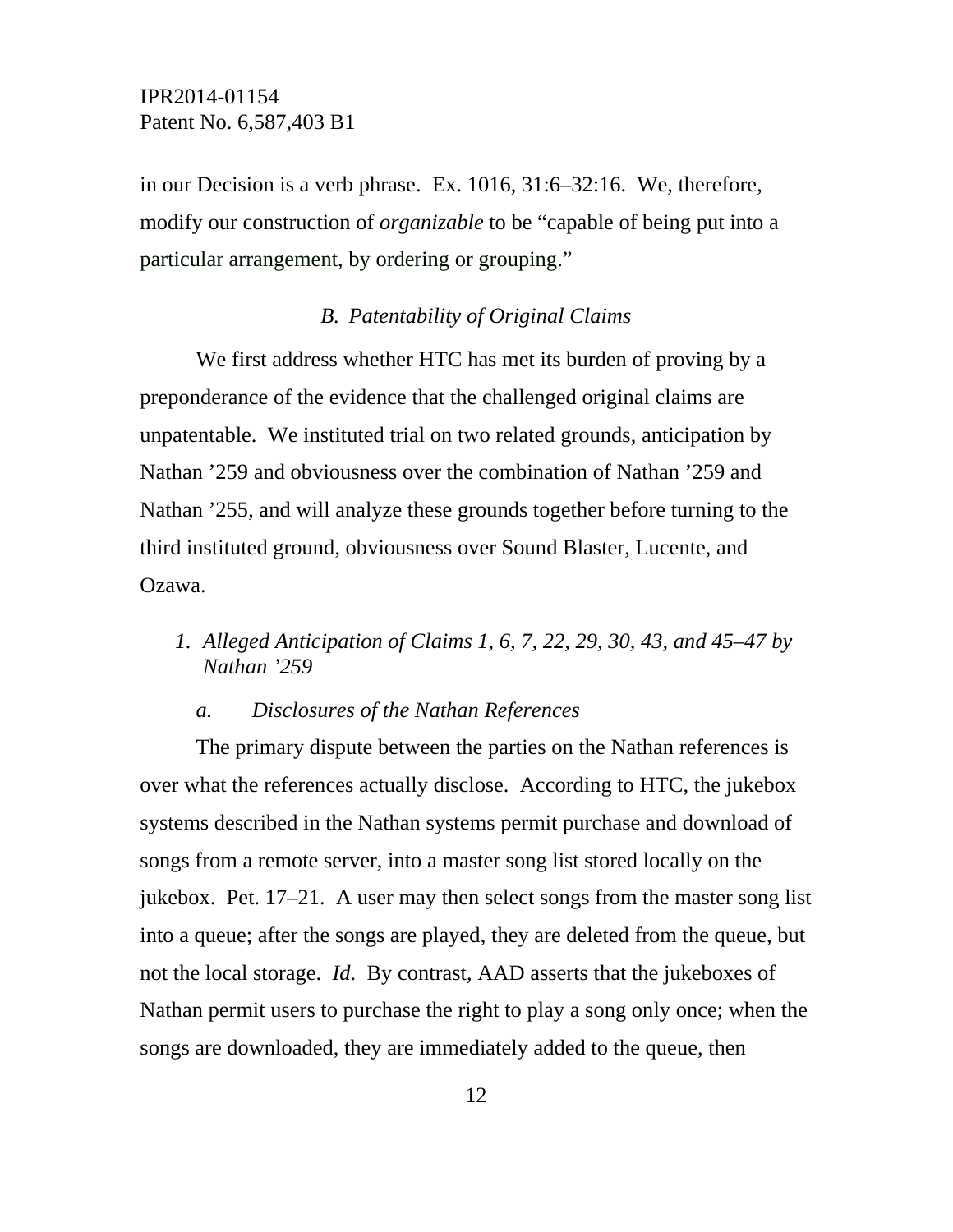deleted from local storage immediately after they are played. PO Resp. 11– 12. According to AAD, therefore, a user of the Nathan system has no control over the order of songs in the queue other than the order in which the songs were purchased. *Id.* at 22. Nor does Nathan, in AAD's reading, provide any library distinct from the queue. *Id.* at 16 ("The queue is *not* a subset of an internal music library; the queue *is* the music library.") (citing Ex. 2003 ¶ 62).

In our Decision to Institute, we determined that the record at that time did not support AAD's interpretation of the Nathan references. Rather, we concluded that "it appears that Nathan '259 discloses deleting songs from the *queue* once they are played, not from the music library altogether." Dec. 12 (citing Ex. 1002 ¶ 86 ("[w]hen the selection has been reproduced in its entirety, it is removed from the queue file")). We also determined that the record supported the conclusion that Nathan '259 discloses a "new selection acquisition mode" ("NSAM") for ordering and downloading new music onto the jukebox. Dec. 13; Ex. 1002 ¶¶ 64–73. A "selection graphics screen" then permits a user to add these newly acquired songs to a queue for playback. Ex. 1002 ¶ 74. We concluded that Nathan '259 appeared to describe a master song list to which songs are added via the NSAM, as well as the ability to create a queue of songs selected from the master song list using the selection graphics screen. Dec. 13.

AAD's Response contends that our interpretation of Nathan '259 was in error (PO Resp. 11), and Mr. McAlexander testifies in support of AAD's interpretation of the reference. Ex. 2003 ¶¶ 32–65. AAD raises several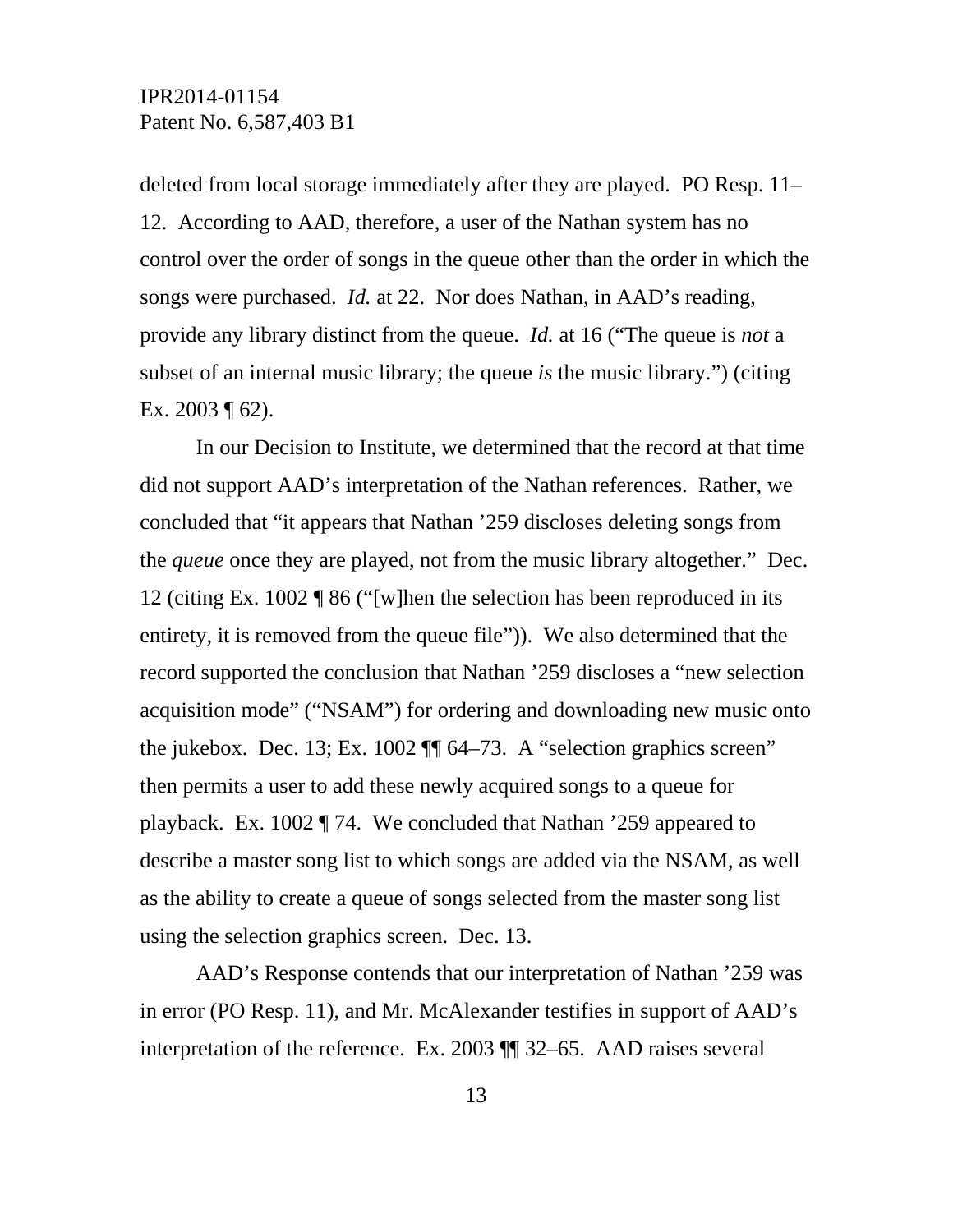issues regarding the disclosure of Nathan '259, which it contends are inconsistent with HTC's interpretation of the reference.

First, AAD asks why, if songs are not deleted entirely from the device immediately following playback, Nathan '259 does not disclose some sort of "delete" function so that users can clear songs from the memory. PO Resp. 11–12. HTC responds by noting that Nathan '259, as a patent document, likely is focused on the novel aspects of the disclosed device as opposed to known functions such as deleting files. Pet. Reply 9–10.

Prior art references are evaluated according to what they would disclose to a person of ordinary skill in the art. *See Sundance, Inc. v. DeMonte Fabricating Ltd.*, 550 F.3d 1356, 1361 n.3 (Fed. Cir. 2008). As such, the fact that a reference is silent regarding a particular feature only signifies exclusion of that feature if a person of ordinary skill would understand silence to imply exclusion. AAD provides no compelling evidence this is the case with Nathan '259. Mr. McAlexander, AAD's expert, testifies that there is no disclosure of a delete function in Nathan '259, but does not state that he, or any other person of ordinary skill, would interpret this silence to imply that a delete function is excluded. Ex. 2003 ¶ 62. Furthermore, we note that Nathan '255 explicitly discloses a manual delete function for removing little-heard titles. Ex. 1003 ¶ 7. We do not find the absence of an explicit "delete function" in Nathan '259 to imply that the Nathan jukebox does not have such a common and known function.

Second, AAD notes that Nathan '259 discloses a system having as little as 32 megabytes of RAM, and asks why such a small amount of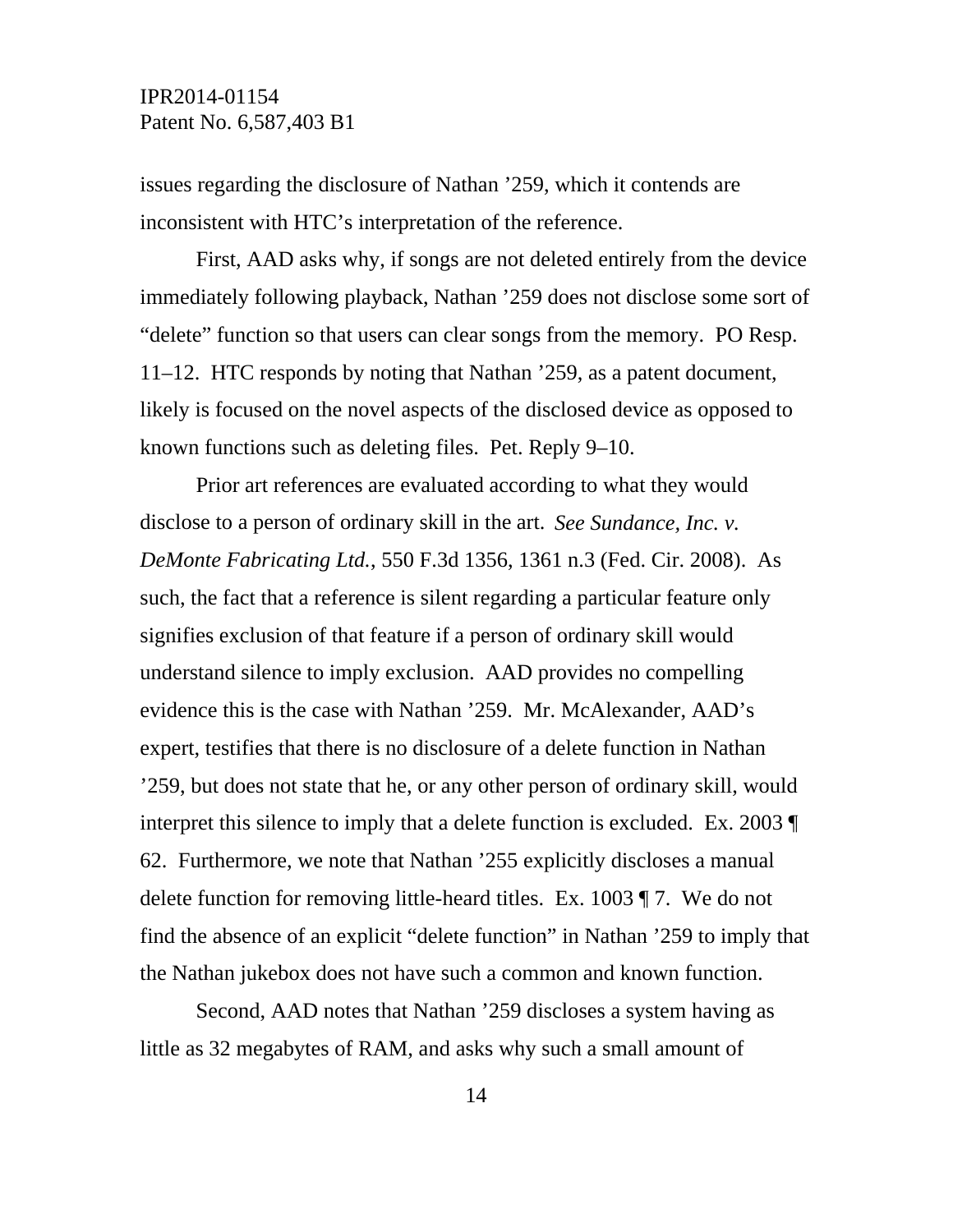memory is contemplated if a local music library is stored. PO Resp. 12–13. HTC responds by noting that the 32 megabyte capacity is a minimum, and Nathan '259 puts no upper limit on the number of songs that can be stored. Pet. Reply 10. Furthermore, HTC notes that Nathan '255 discloses that its device may store a "minimum of 350 to 400 titles." *Id.* (citing Ex. 1003 ¶ 7). We consider HTC's interpretation on this point to be persuasive, and do not understand the disclosure of a 32 megabyte minimum memory capacity to be inconsistent with our understanding of the Nathan references.

Third, AAD points out a passage in Nathan '259 that states that a button "allows validation of the selection or selections for initiating their introduction into the queue," (Ex. 1002 ¶ 74) and argues that "validation" refers to purchase of a song. PO Resp. 15–16. Therefore, under AAD's theory, purchase of a song results in immediate addition to the queue. *Id*. at 38. HTC contends that such an interpretation would render Nathan '259's two modules redundant, as there would be no reason to have both a "new selections acquisition module" ("NSAM") and a "selection graphics screen," if songs are directly added from the NSAM to the queue. Pet. Reply 8. We agree with HTC, and additionally note that Nathan '259 uses the word "validate" in other contexts meaning "to confirm." Ex. 1002 ¶ 75 ("validates his choice"), ¶ 114 ("validates the credit card"). We, therefore, interpret "validation of his the selection" in paragraph 74 of Nathan '259 to refer to confirming that a song will be added to the queue, rather than purchase of a song.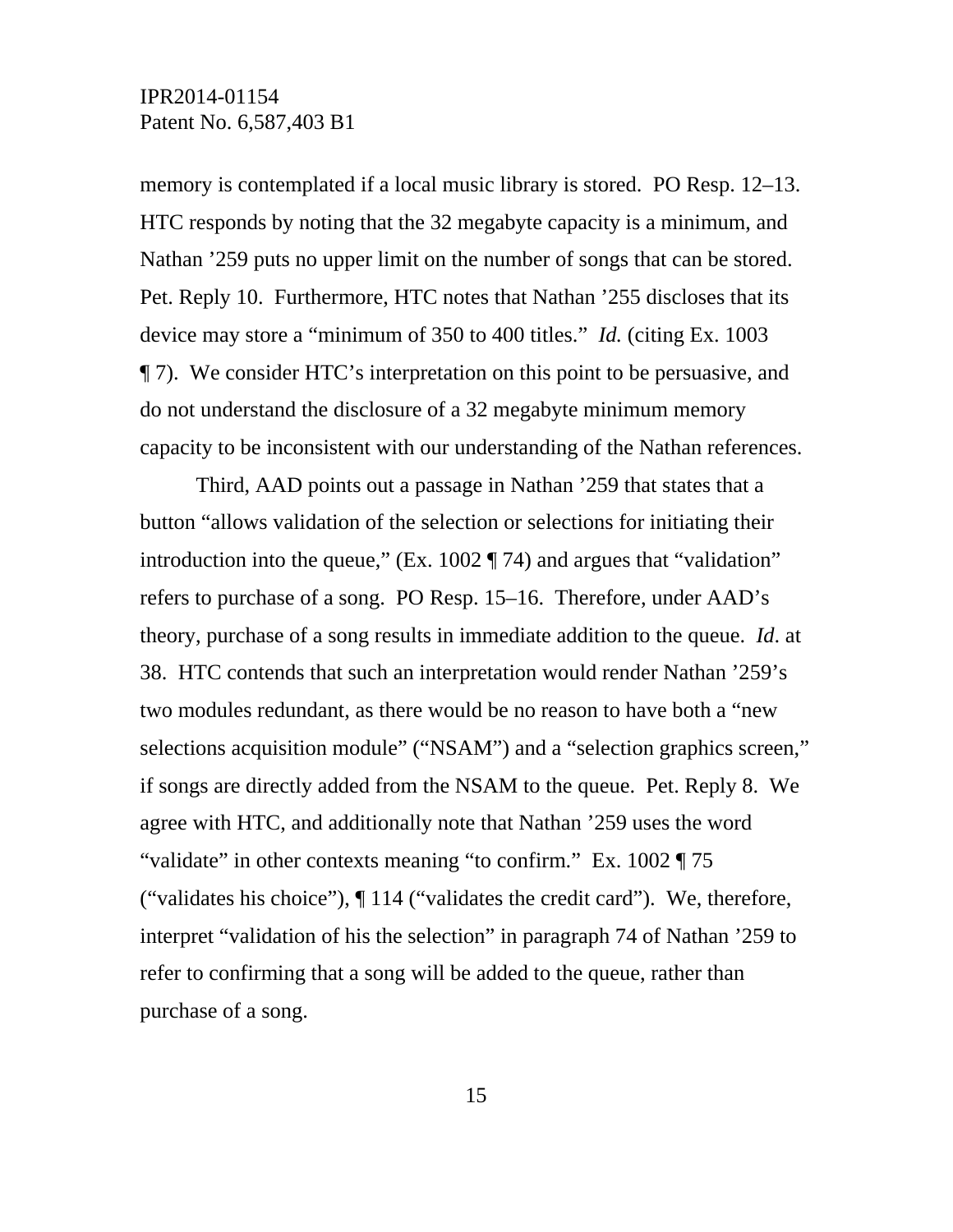$\overline{a}$ 

At oral argument, AAD discussed these issues, and asked several other questions regarding the disclosure of Nathan '259 which had not been raised previously in briefing. Tr. 53–54. Even if we were to consider such arguments properly raised,  $9$  we do not find them persuasive. Based on our review of the Nathan references in light of the expert testimony, our interpretation of the Nathan disclosures has not changed.

We find that Nathan '259 discloses a jukebox that permits the downloading of song tracks via its NSAM. Ex. 1002 ¶ 64, 73 ("The display of FIG. 9 allows the user to access the new selections acquisition mode in connection with the NSAM module. . . . Button (1038) allows ordering of the selection which is then downloaded according to the above described mode."). A different "selection graphics screen" shows the songs that have been downloaded, permits the user to sort the songs according to different criteria, and gives the user the ability to add songs to a queue. *Id.* ¶ 74 ("Button (124) allows validation of the selection or selections for initiating their introduction into the queue or their immediate and successive performance if the queue is empty."). Contrary to AAD's argument, we see no reason to conclude that when a file is purchased and downloaded, it is immediately added to the queue, and deleted from local memory immediately after it is played. Nor do we find that the Nathan systems only

<sup>&</sup>lt;sup>9</sup> "A party may . . . only present [at oral hearing] arguments relied upon in the papers previously submitted. No new evidence or arguments may be presented at the oral argument." *Office Patent Trial Practice Guide*, 77 Fed. Reg. 48,756, 48,768 (Aug. 14, 2012).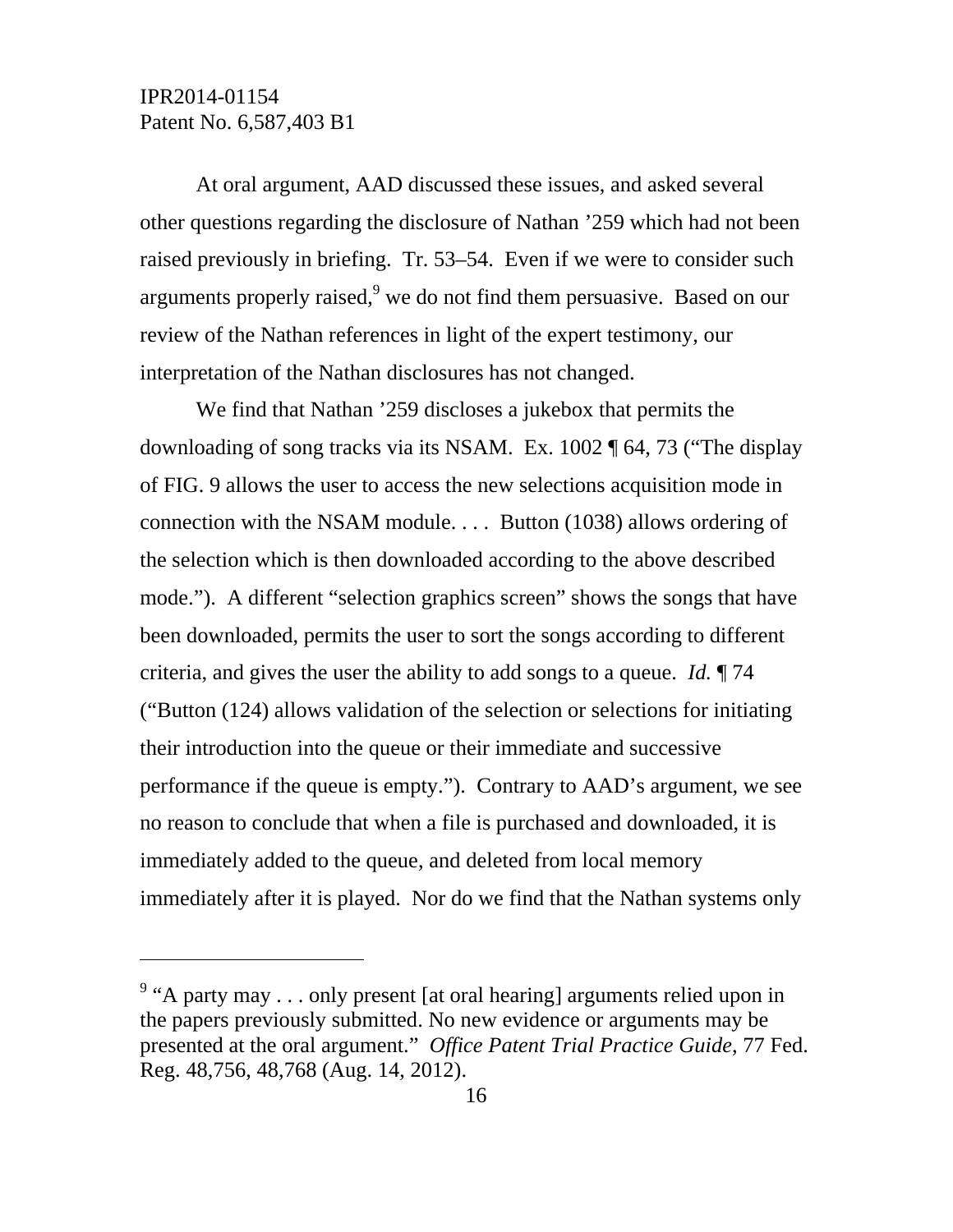permit the order of the queue to be determined by purchase order, as opposed to the order in which the songs are selected from the library of all downloaded songs.

#### *b. Analysis of Anticipation by Nathan '259*

Anticipation requires not only that all elements of a claim are disclosed within the four corners of a single prior art reference, but that the elements are "arranged as in the claim." *Net MoneyIN, Inc. v. VeriSign, Inc.*, 545 F.3d 1359, 1369 (Fed. Cir. 2008). For the following reasons, we determine that Petitioner has not proven by a preponderance of the evidence that Nathan '259 teaches all elements of claim 1, and by extension, any of the challenged dependent claims.

Claim 1 requires, *inter alia*, "a housing" and "a display device located at least partially within the housing." Furthermore, the claimed music jukebox must be configured "such that indicia of said master song list and indicia of at least one group of sound tracks are displayable on said display."

In the Petition, HTC identifies an LCD display disclosed in Nathan '259, which is located in the jukebox's housing. Pet. 19–20. HTC also identifies the disclosure of Nathan's "selection module," which shows indicia of a master song list as well as the queue. Pet. Reply 12. Nathan '259 teaches that the selection module displays a window containing "titles of selections in alphabetic order by song name," and a button, which "allows validation of the selection or selections for initiating their introduction into the queue." Ex. 1002 ¶ 74.

17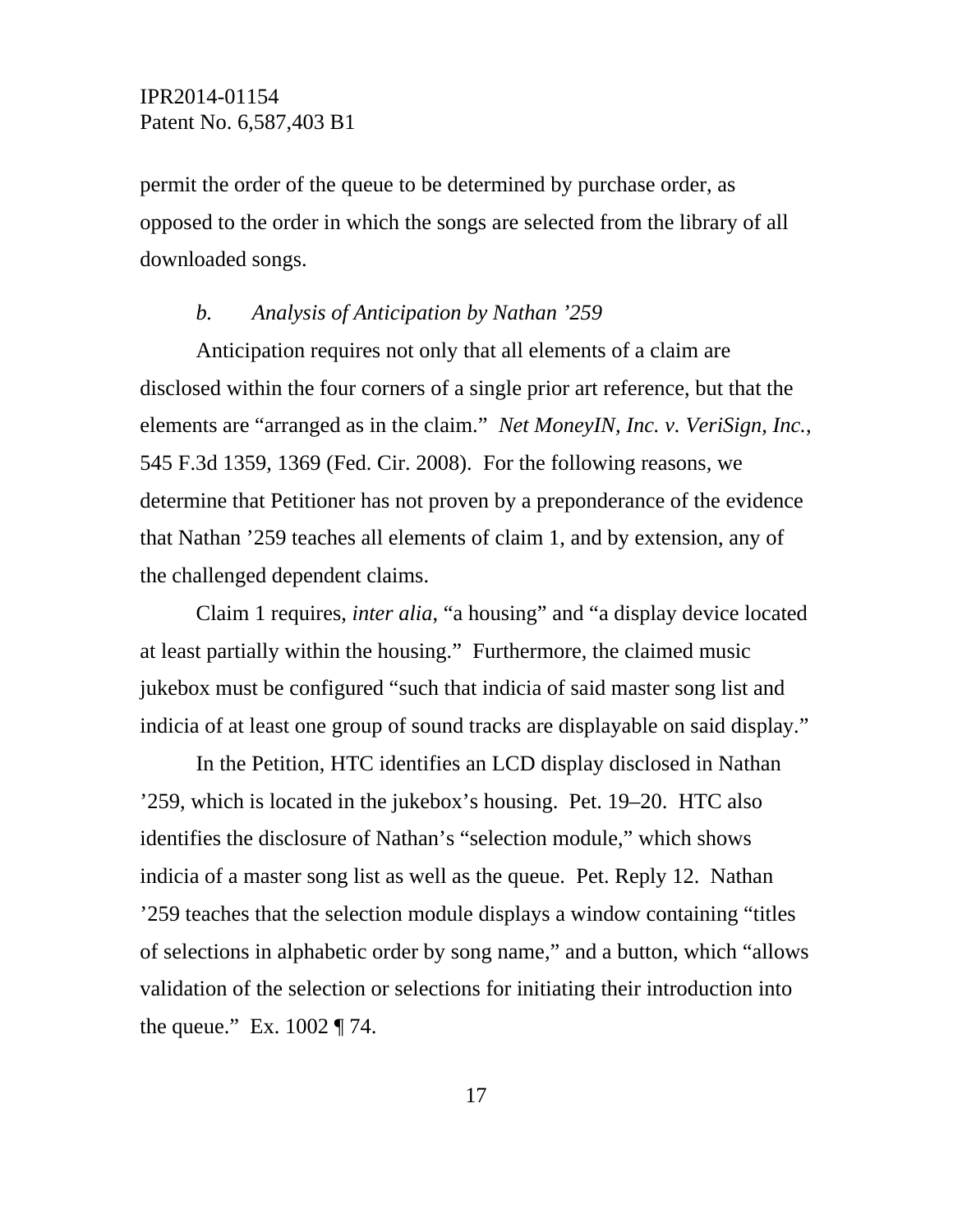AAD argues, however, that HTC errs in linking the selection module of Nathan '259 with the LCD display in the housing. According to AAD, the Nathan '259 jukebox is designed to be connected to a television, and the graphics modules such as the selection module are displayed on the TV. PO Resp. 17–18. By contrast, AAD argues the LCD screen in the housing is intended to "allow minimum display in the case in which the user does not connect a TV screen." Ex. 1002 ¶ 46. Furthermore, AAD notes that, according to Nathan '259, the LCD screen "allows sequential access to a list in alphabetical order," (citing Ex. 1002 ¶ 100) but does not disclose that the LCD screen can display *both* a master song list and at least one group of sound tracks, as required by claim 1. PO Resp. 39.

Upon review of the disclosure of Nathan '259 and the testimony of the parties' experts, we find that AAD's interpretation of the reference on this point is the correct one. Nathan '259 states that the object of the invention is to provide a device that can be connected to a television and used to display various windows-based selection modules. Ex. 1002 ¶¶ 1, 65, 74, Figs. 9, 10. The LCD screen, by contrast, is characterized as "minimum," and is only to be used in the event connection to a TV is unavailable. *Id*. ¶ 46. There is no indication in Nathan '259 that a "minimum display" could display the graphical, windows-based modules such as the selection graphics screen. To the contrary, the LCD screen is said to only permit alphabetical display of a list, and to allow access to that list only sequentially. *Id*. ¶ 100. There is insufficient evidence to conclude that the LCD screen permits display of "indicia of said master song list and indicia of at least one group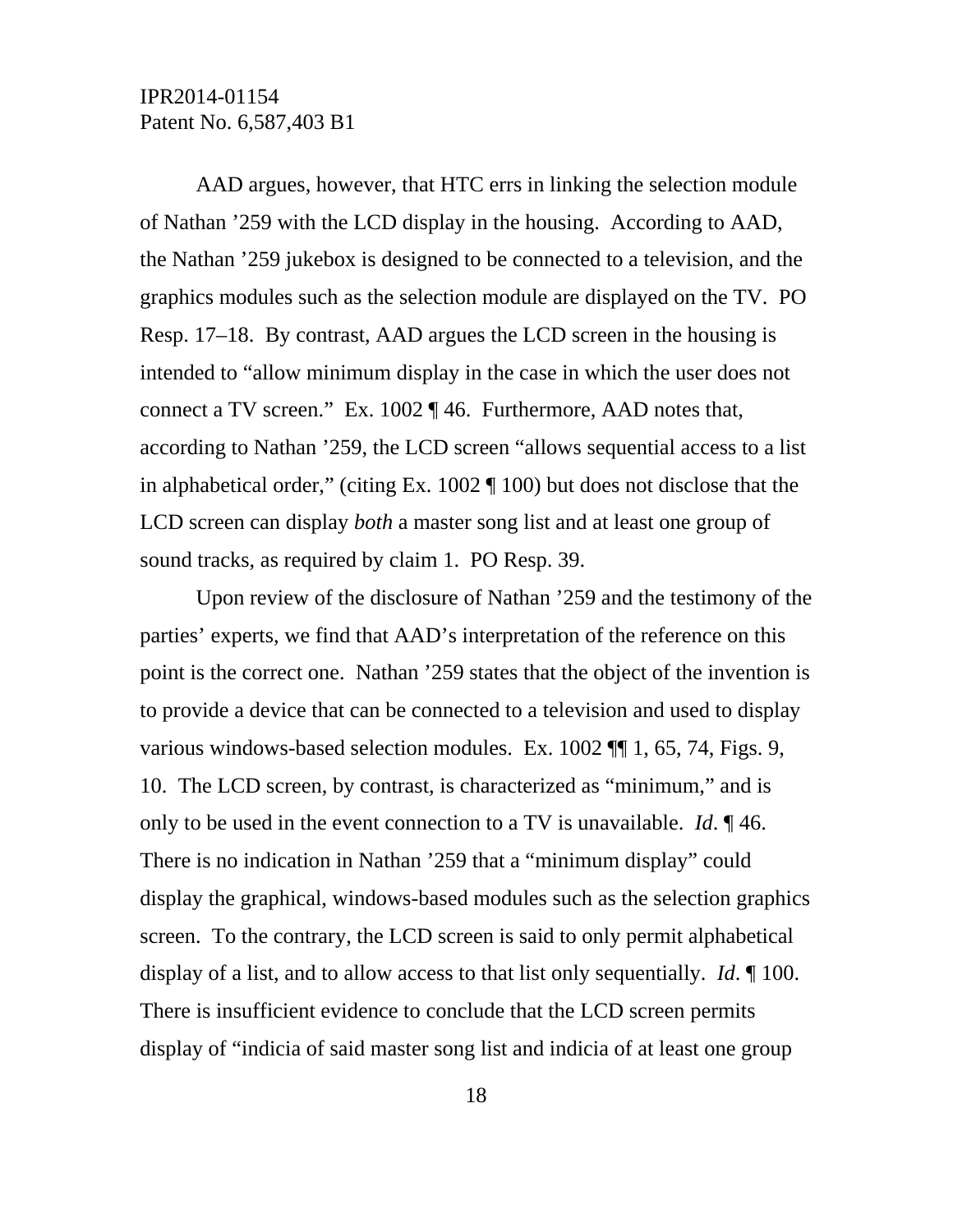of sound tracks," as required by claim 1. Furthermore, while the television screen described in Nathan is capable of such a display, it is not located "at least partially within the housing."

For these reasons, we find that HTC has not met its burden of showing that all elements of claim 1 are disclosed by Nathan '259, and therefore, we conclude that HTC has not proven that Nathan '259 anticipates the claim. By extension, dependent claims 6, 7, 22, 29, 30, 43, and 45–47, each of which incorporates the limitations of claim 1, also are not anticipated by Nathan '259.

## *2. Alleged Obviousness of Claims 1, 6, 7, 22, 27, 29, 30, 35, 43, and 45–47 in View of Nathan '259 and Nathan '255*

The elements of an obviousness analysis under 35 U.S.C. § 103 were set forth by the Supreme Court as follows: "the scope and content of the prior art are to be determined; differences between the prior art and the claims at issue are to be ascertained; and the level of ordinary skill in the pertinent art resolved." *Graham v. John Deere Co.*, 383 U.S. 1, 17 (1966). Furthermore, as a guard against hindsight reasoning, we must "withhold judgment on an obviousness challenge until [we] consider[] all relevant evidence, including that relating to the objective considerations" such as commercial success or long-felt need. *In re Cyclobenzaprine Hydrochloride Extended-Release Capsule Patent Litig.*, 676 F.3d 1063, 1079 (Fed. Cir. 2012). While we may apply "an expansive and flexible approach" to the question of obviousness, and take the sequence of the *Graham* factors in a different order depending on the particular case, "the factors continue to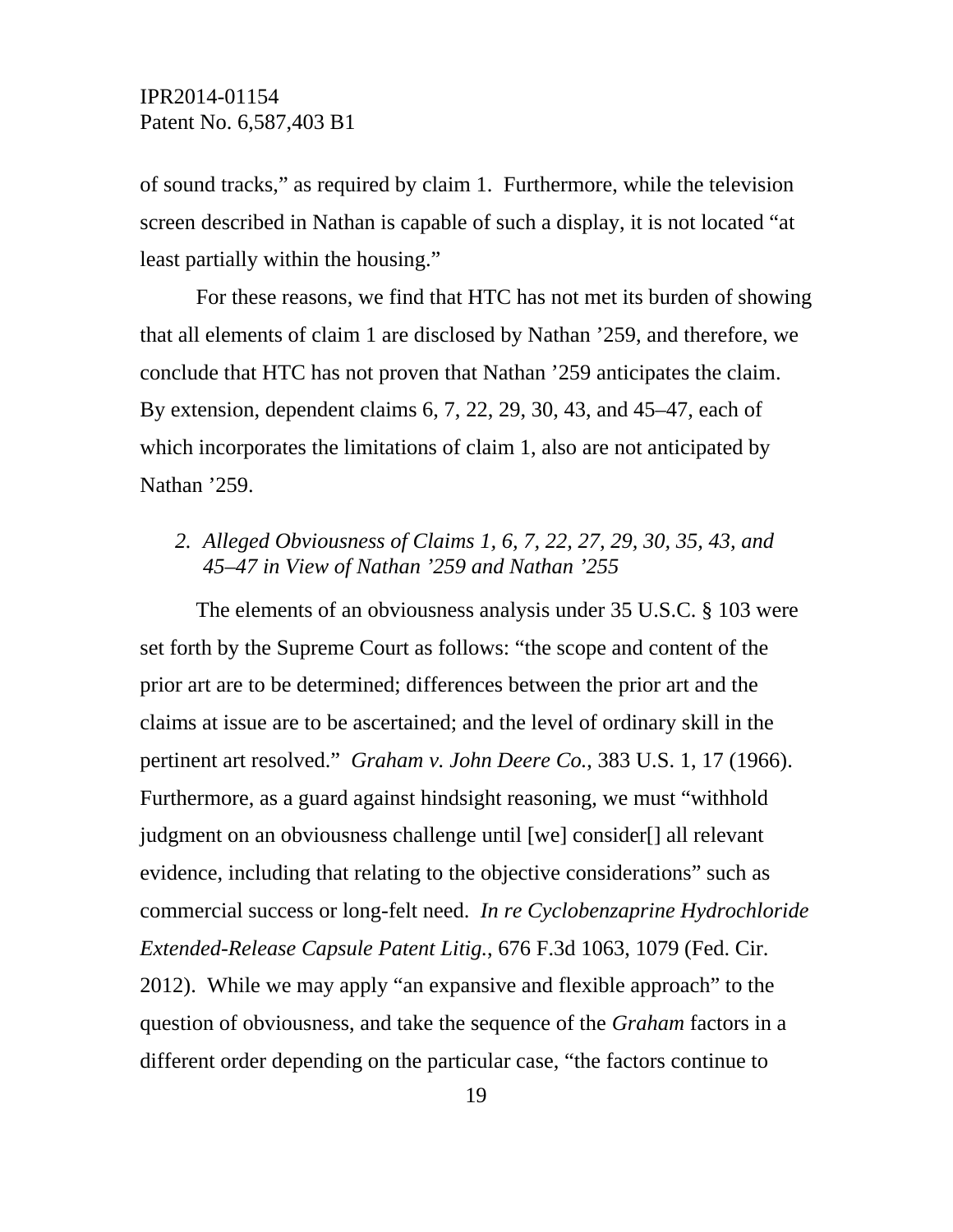define the inquiry that controls." *KSR Int'l. Co. v. Teleflex Inc.*, 550 U.S. 398, 407, 415 (2007).

We note at the outset that AAD does not contest that a person of ordinary skill in the art would have combined the disclosures of Nathan '259 and Nathan '255. Tr. 80:16–24. Rather, AAD disputes HTC's interpretation of the Nathan references, and whether a person of ordinary skill in the art would have understood them to disclose all elements of the challenged claims. PO Resp. 45. Upon review of HTC's asserted reasons to combine the Nathan references (Pet. 31), Mr. Schmandt's testimony on that point (Ex. 1007 ¶ 125), and the lack of challenge from AAD, we find that a person of ordinary skill would have had reason to combine the Nathan references in the manner asserted.

#### *a. Independent Claim 1*

The disclosure of Nathan '255 remedies the deficiency of Nathan '259 discussed above in the context of the anticipation ground; namely, that Nathan '259 does not disclose a housing containing a display capable of displaying "indicia of said master song list and indicia of at least one group of sound tracks." As AAD recognizes, Nathan '255 discloses a touchscreen display for controlling the jukebox located within its housing. Ex. 1003 ¶ 24; PO Resp. 46. The touchscreen is a 14 inch "Intelli Touch" screen that "allows display of various selection data used by the customers." Ex. 1003 ¶ 24. Mr. Schmandt, HTC's expert and a founder of the MIT Media Lab with more than thirty years of experience in the media technology field, testifies that "[a] person skilled in the art would be motivated to implement the touch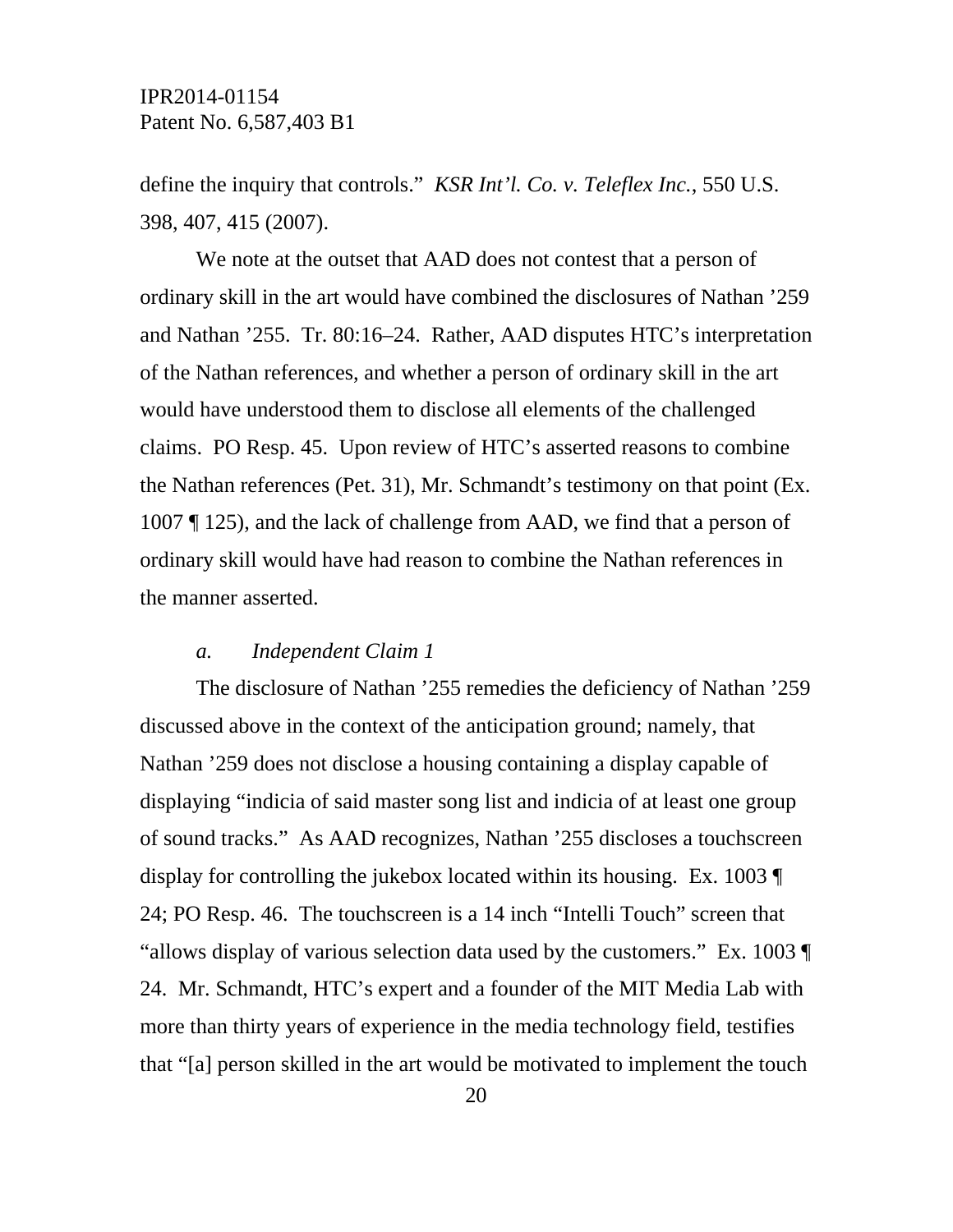screen disclosed in Nathan 255 on the LCD screen . . . disclosed in Nathan 259, to allow more intuitive control of the jukebox." Ex. 1007 ¶¶ 12, 13, 128. We, therefore, conclude that it would have been obvious to include the touchscreen of Nathan '255 in the housing of Nathan '259, to display the modules of Nathan '259 such as the selection graphics screen. *See* Ex. 1002 ¶ 74. The display in the housing would be capable of displaying indicia of said master song list and indicia of at least one group of sound tracks, as required by claim 1.

Regarding the remaining limitations of claim 1, we find that the Nathan references disclose a housing ("box," Ex. 1002 ¶ 46); an audio data receiver ("telecommunications interface," *id*. ¶ 3); an audio output structure ("stereo audio output," *id*. ¶ 42); data storage memory ("RAM," *id.* ¶ 51); and a plurality of manually operable function controllers ("a set of buttons," *id*. ¶ 46). AAD does not contest these elements. Rather, AAD argues that the references do not disclose organizing a music library into a master song list and at least one group of sound tracks, as required by claim 1. PO Resp. 46–47. To support this argument, AAD relies on its interpretation of Nathan as permitting only "single-play" downloads of songs, with immediate introduction of downloaded songs into a queue that cannot be reorganized. *Id.*; *see id.* at 34–38. As discussed above, we do not find this interpretation of Nathan '259's disclosure to be the correct one.

Given our finding that Nathan '259 discloses the ability to select songs to download to local storage, followed by the ability to select songs for introduction into a queue, we find that the disputed limitation of claim 1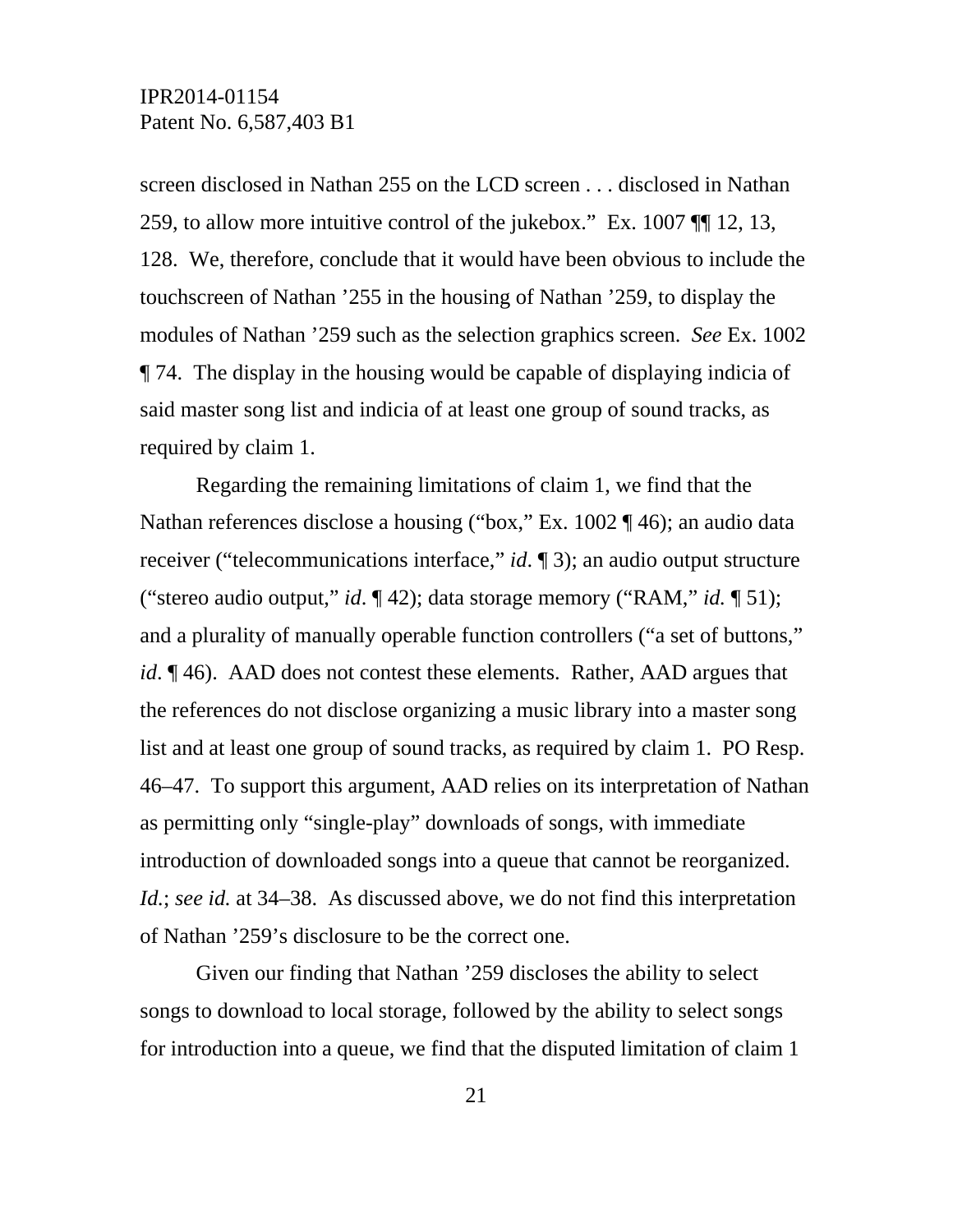is taught by the combination of the Nathan references. The songs downloaded into Nathan's local memory constitute a "master song list," and the selection of songs into a queue is "at least one group of sound tracks." This grouping satisfies the broadest reasonable interpretation of *organizable*, as discussed above. *See supra*, Section II.A.

AAD also argues that the Nathan references do not disclose the ability to use the plurality of manually operable function controllers to select a group of sound tracks. PO Resp. 40–41, 47. As outlined above, however, we find that Nathan '259 discloses buttons that can be used to introduce songs into its queue. Ex. 1002  $\P$  46, 66, 74 ("Button (124) allows validation of the selection or selections for initiating their introduction into the queue."). Alternatively, we find that Nathan '255 discloses a touchscreen that may be used to "allow[] display of various selection data used by the customers." Ex. 1003 ¶ 24. As argued by HTC, a "user selects the group of sound tracks just as the captain of a pickup football team selects the team by selecting individual players to form the team." Pet. Reply 13; *see* Tr. 35:21–36:19.

For these reasons, we find that the combination of Nathan '259 and Nathan '255 teaches each limitation of claim 1.

#### *b. Dependent Claims*

AAD also contests the obviousness of dependent claims 6, 7, 22, 29, 30, 35, 43, and 45–47 over the combined Nathan references, but with respect to claims 22, 35, and 45–47, no argument is made other than AAD's contention that not all elements of claim 1 are disclosed. PO Resp. 41, 47–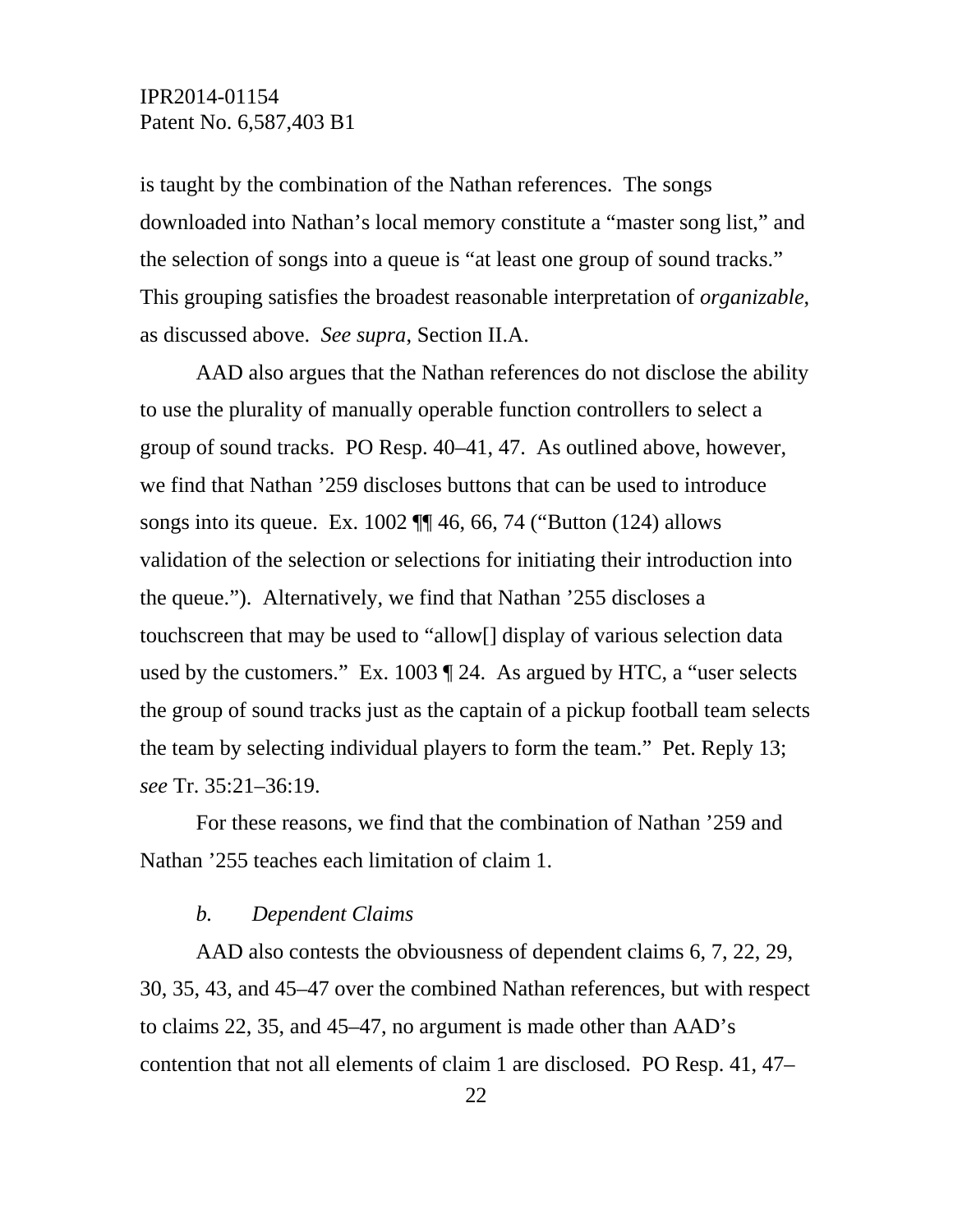48. For the reasons discussed above, the arguments regarding claim 1's elements are unpersuasive, and find that the additional elements of these dependent claims are taught by the Nathan references as set forth in HTC's Petition. Pet. 33–36.

AAD does argue that the additional elements of claims 6, 7, 29, 30 and 43 are not disclosed by Nathan '259, and that this deficiency is not remedied by combination with Nathan '255. *Id*. at 41–45, 47–48. With respect to claims 6 and 7, AAD's arguments focus on whether Nathan '259 satisfies the *organizable* limitation of claim 1, which we rejected above. We find that the additional limitations of claim 6 ("at least one sound track . . . is organizable into at least one group of sound tracks") and claim 7 ("at least one manually operable function controller capable of being operated to facilitate organizing at least one sound track into at least one group of sound tracks") are met by Nathan '259's disclosure of introducing songs to its queue. Ex. 1002 ¶ 74.

Claim 29 requires the ability "to sort at least one of the sound tracks and the groups of sound tracks stored in said data storage memory according to indicia of said sound tracks and groups of sound tracks." HTC argues that this is disclosed by Nathan '259's selection graphics screen, which displays songs stored locally and permits introduction into the queue. Pet. 25; Pet. Reply 13–14. We find that Nathan '259 discloses that this screen contains "Window (121)" which "allows display of titles of selections in alphabetic order by song name." Ex. 1002 ¶ 74. This meets claim 29's requirement of

23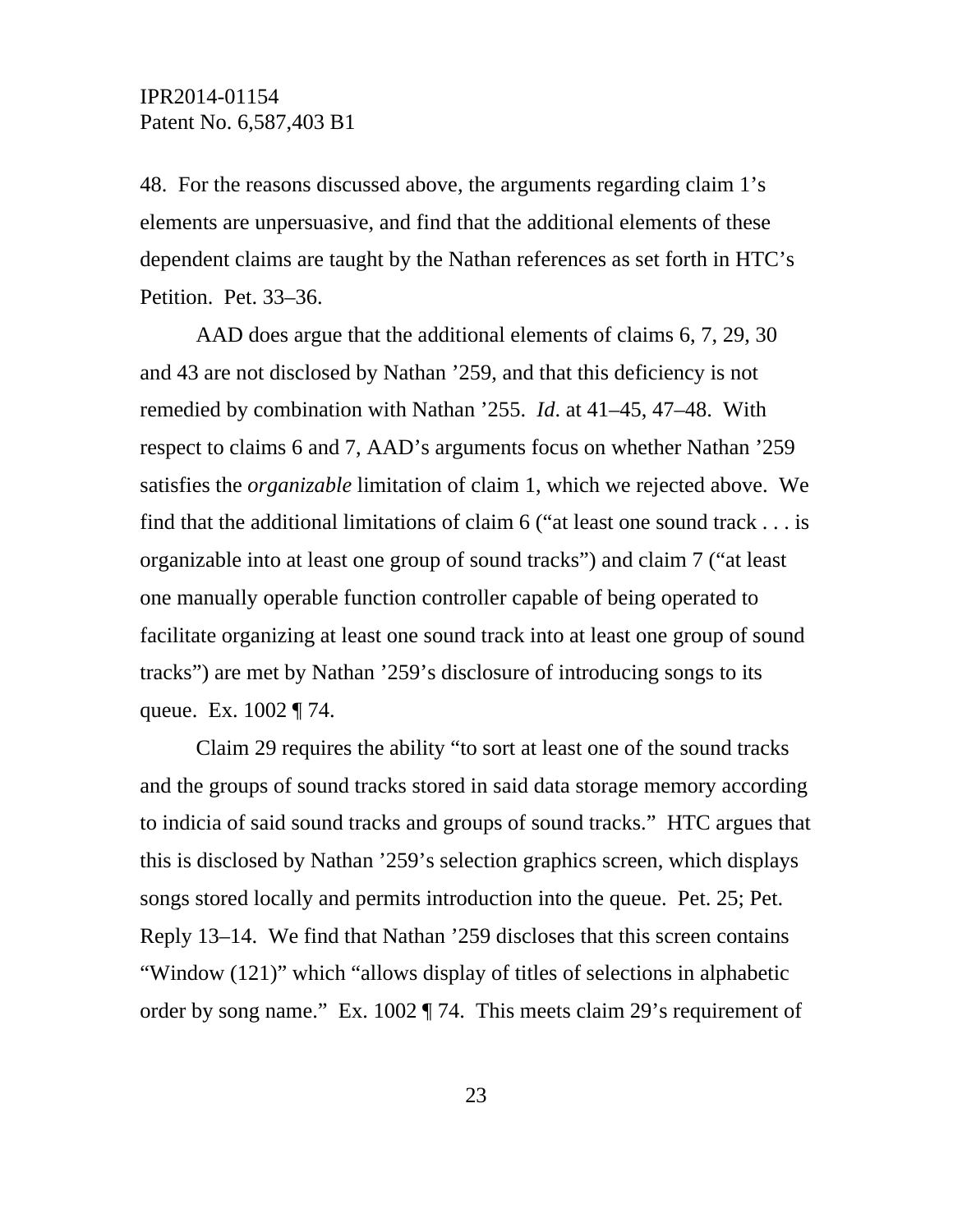the capability to sort "at least one of the sound tracks . . . stored in said data storage memory according to indicia of said sound tracks."

Claim 30 requires the ability to "audition at least one sound track in said data storage memory." In its Response, AAD argues that the term *audition* requires the ability to "accept, edit, or delete the song" after listening to all or part of it. PO Resp. 43–44. This interpretation, however, was contradicted by AAD's counsel at oral argument:

JUDGE CRUMBLEY: . . . Claim 30 recites auditioning at least one sound track, and you point out that . . . the specification at least says, okay, you aud -- truly audition a recording, and it uses that in reference to listening to a sound track before the sound track is recorded onto a compact disk.

MR. FOLEY: Yes.

JUDGE CRUMBLEY: And so does that mean that "audition" requires recording to a compact disk?

MR. FOLEY: No. I wouldn't interpret it that way at all. The device even says it could be used as a jukebox. . . .

JUDGE CRUMBLEY: Well, I guess my question is that -- does "audition" just merely mean playback? Does it mean --

MR. FOLEY: Yeah. I would argue that "audition" means, you know, you can play it.

Tr. 79:13–80:7.

 HTC also notes that, in related District Court litigation, AAD argued that "audition" means "to review or listen to." Pet. Reply 14 (citing Ex. 1011, 14; Ex, 1012, 7). We do not consider *audition* in claim 30 to mean

anything more than the ability to listen to all or a portion of a sound track.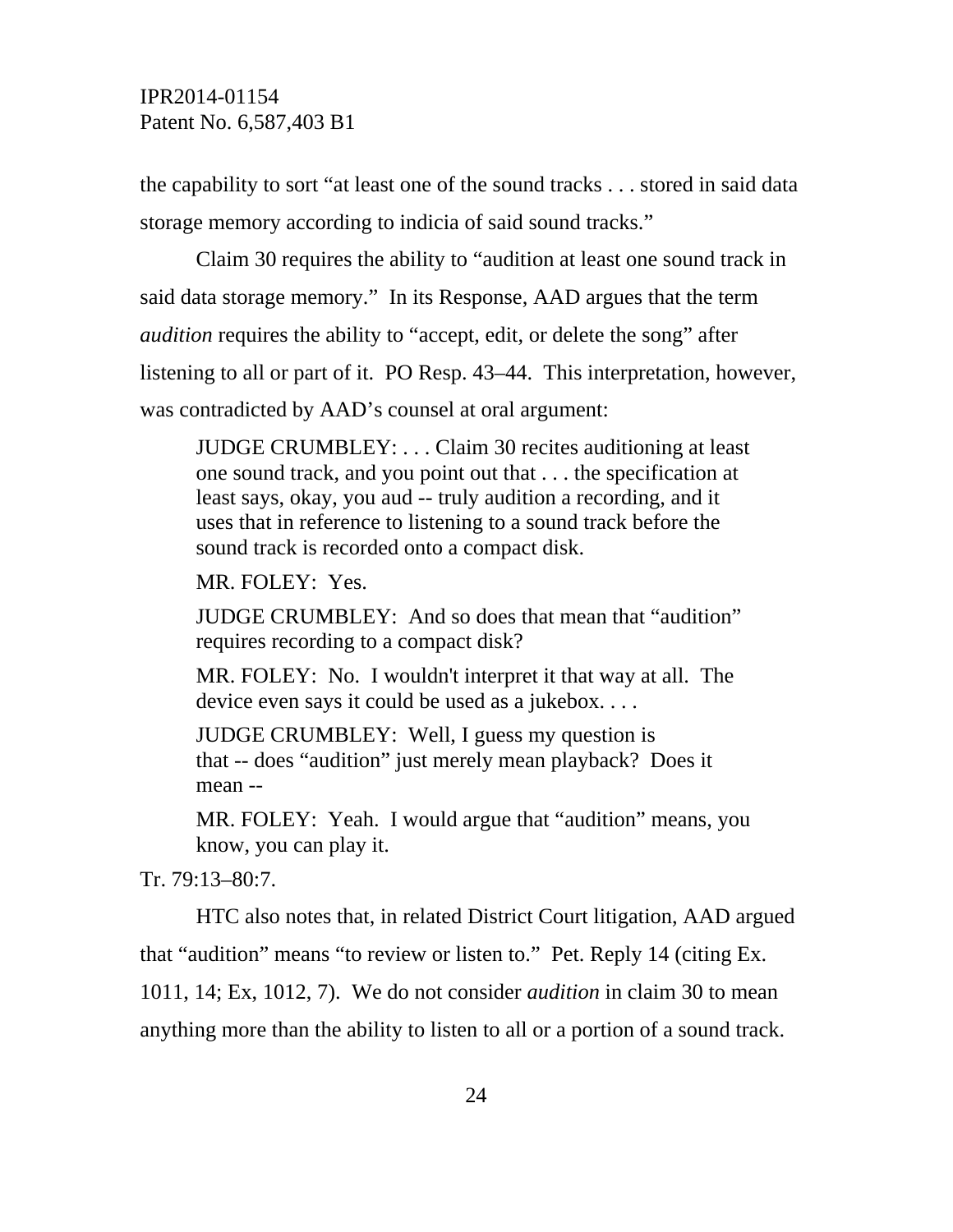As such, Nathan '259 discloses this capability. Ex. 1002 ¶ 100 ("A 'play' button (1028) starts playback.").

Finally, claim 43 requires an amplifier to be located in the housing. HTC directs our attention to Nathan '259's disclosure of a button (15) that allows the volume of connected headphones to be adjusted. Pet. 26 (citing Ex. 1002 ¶ 46). AAD's expert, Mr. McAlexander, testifies that while the use of an amplifier in such a situation is not "necessarily required," "the volume of an audio output to headphones can typically be adjusted by means of an amplifier." Ex. 2003 ¶ 61. Mr. Schmandt points out that Nathan '255 also discloses that its jukebox has "integrated amplified loudspeakers," necessarily requiring inclusion of an amplifier. Ex. 1007 ¶ 144. Based on this testimony, and our review of the references, we find that inclusion of an amplifier in the housing is taught or suggested by the combined disclosures of the Nathan references.

We, therefore, conclude that HTC has met its burden of showing that each element of challenged dependent claims 6, 7, 22, 27, 29, 30, 35, 43, and 45–47 is disclosed by the combination of Nathan '259 and Nathan '255. As discussed above, we also find that a person of ordinary skill in the art would have had reason to combine the Nathan references.

#### *c. Objective Indicia of Nonobviousness*

Factual inquiries for an obviousness determination include secondary considerations based on evaluation and crediting of objective evidence of nonobviousness. *See Graham*, 383 U.S. at 17. Notwithstanding what the teachings of the prior art would have suggested to one of ordinary skill in the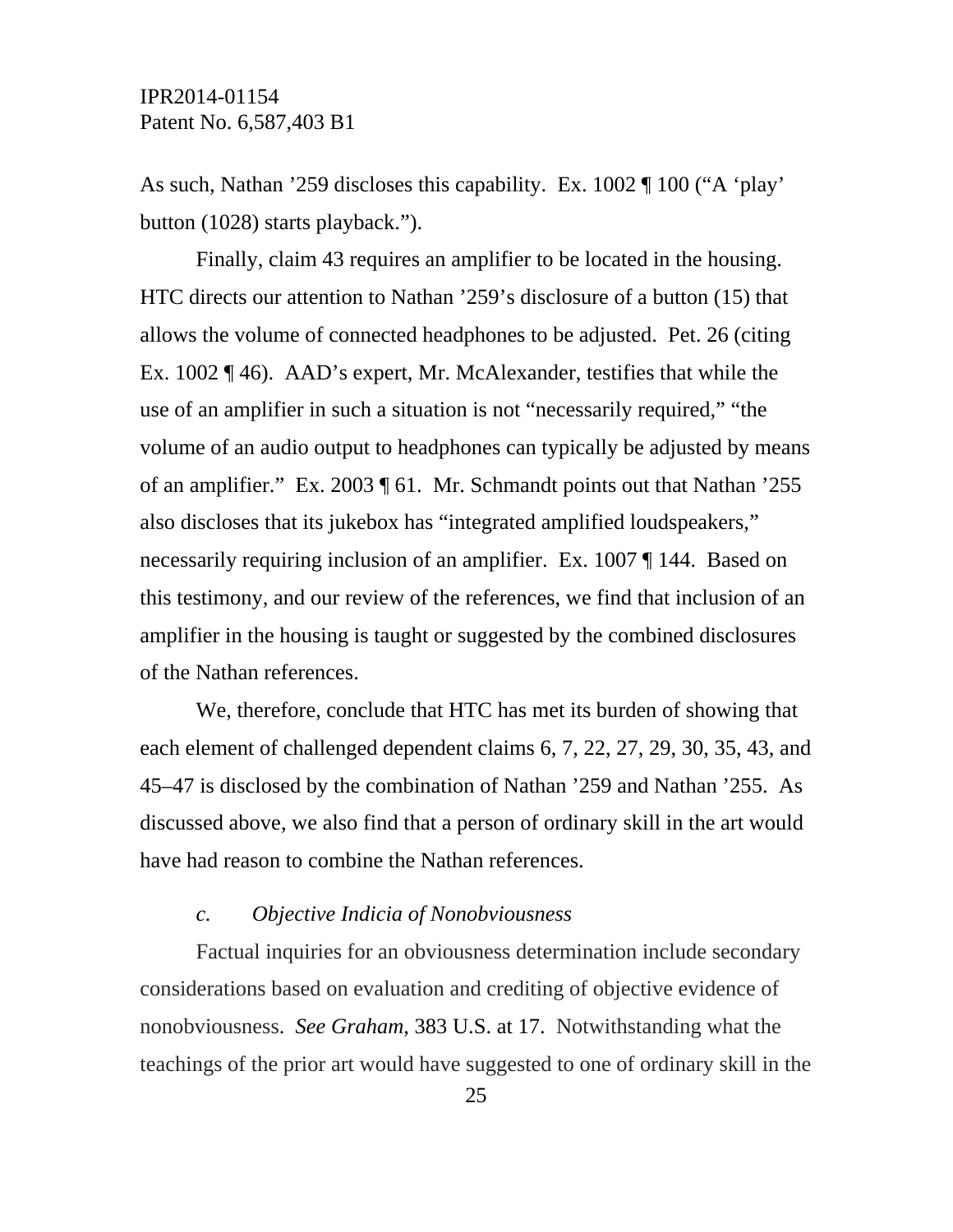art at the time of the invention, the totality of the evidence submitted, including objective evidence of nonobviousness, may lead to a conclusion that the challenged claims would not have been obvious to one of ordinary skill in the art. *In re Piasecki*, 745 F.2d 1468, 1471–72 (Fed. Cir. 1984). Secondary considerations may include any of the following: long-felt but unsolved needs, failure of others, unexpected results, commercial success, copying, licensing, and praise. *See Graham*, 383 U.S. at 17; *Leapfrog Enters., Inc. v. Fisher-Price, Inc.*, 485 F.3d 1157, 1162 (Fed. Cir. 2007).

To be relevant, evidence of nonobviousness must be commensurate in scope with the claimed invention. *In re Kao*, 639 F.3d 1057, 1068 (Fed. Cir. 2011) (citing *In re Tiffin*, 448 F.2d 791, 792 (CCPA 1971)); *In re Hiniker Co.*, 150 F.3d 1362, 1369 (Fed. Cir. 1998). In that regard, in order to be accorded substantial weight, there must be a nexus between the merits of the claimed invention and the evidence of secondary considerations. *In re GPAC Inc*., 57 F.3d 1573, 1580 (Fed. Cir. 1995). "Nexus" is a legally and factually sufficient connection between the objective evidence and the claimed invention, such that the objective evidence should be considered in determining nonobviousness. *Demaco Corp. v. F. Von Langsdorff Licensing Ltd.*, 851 F.2d 1387, 1392 (Fed. Cir. 1988). The burden of showing that there is a nexus lies with the patent owner. *Id*.; *see Paulsen*, 30 F.3d at 1482.

AAD argues that the "clear commercial success" of the invention claimed in the '403 patent demonstrates its nonobviousness, notwithstanding the disclosures of the Nathan references. PO Resp 57–58. To demonstrate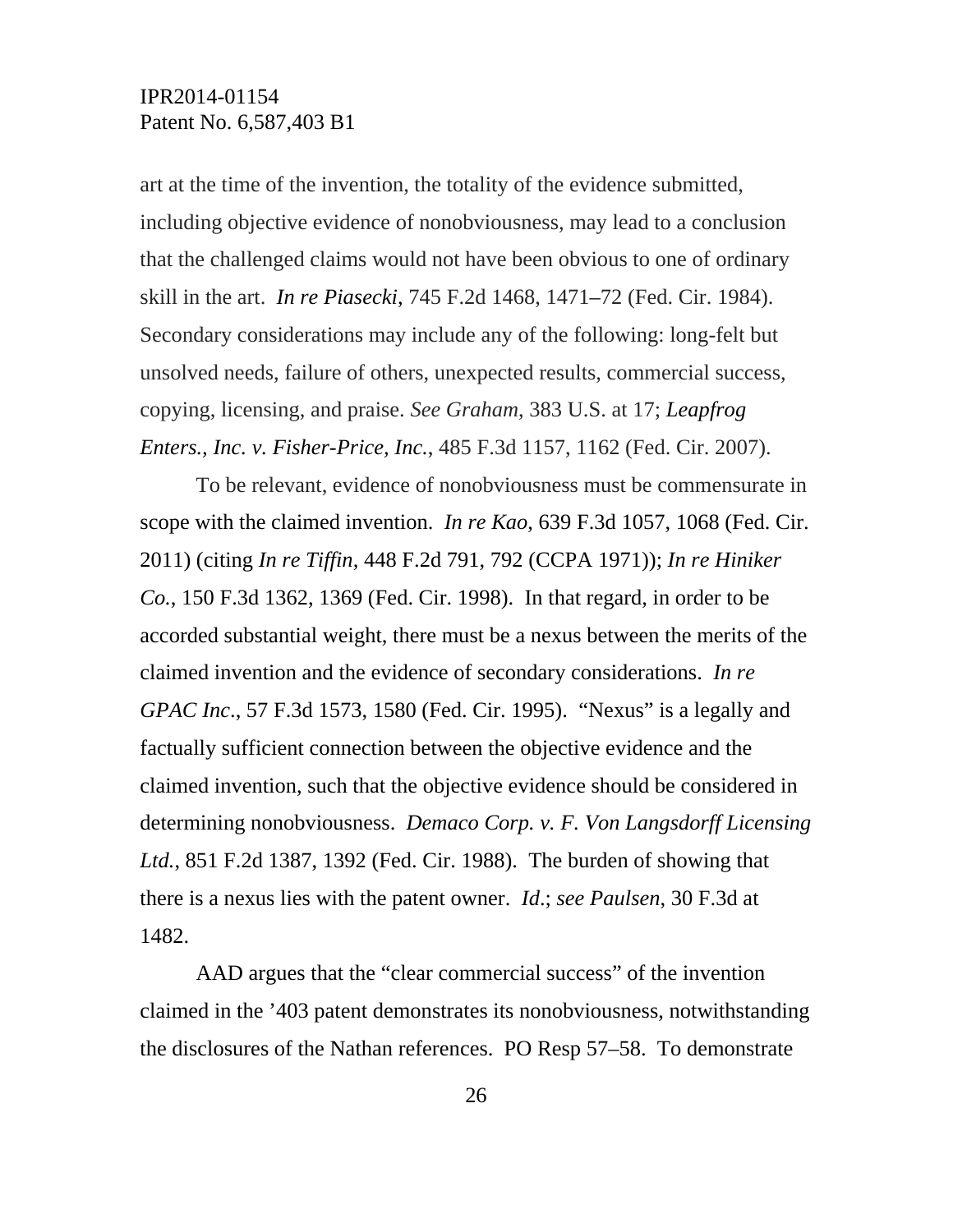this alleged commercial success, AAD submits the testimony of Peter Keller, supported by a number of confidential licenses which are said to have generated more than \$10,000,000 of gross revenue. *Id*. at 58. Mr. Keller describes the "AAD Family of Patents," which includes the '403 patent, other related United States Patents, and foreign counterparts. Ex. 2004 ¶¶ 5, 8. Mr. Keller testifies that, for each licensee, he ensured that "at least one commercial product sold" was covered by "at least one claim of at least one patent" of the family. *Id*. ¶ 11.

In cases in which the proffered evidence of commercial success is licenses, rather than sales of products embodying the invention, there is a danger that the licenses may have been taken only because they were cheaper than defending an infringement suit. *See EWP Corp. v. Reliance Universal Inc.*, 755 F.2d 898, 908 (Fed. Cir. 1985). In such situations, nexus between the commercial success and the patent cannot be inferred; rather, "affirmative evidence of nexus" is required. *Iron Grip Barbell Co. v. USA Sports, Inc.*, 392 F.3d 1317, 1324 (Fed. Cir. 2004). In other words, a patent owner must demonstrate "a nexus between the *merits of the invention* and the licenses of record"; otherwise, the licenses are to be accorded little weight. *In re GPAC Inc.*, 57 F.3d at 1580 (emphasis added).

HTC notes that each of the licenses listed by Mr. Keller includes at least two patents that explicitly claim a compact disc recorder, an element not present in the claims of the '403 patent. Pet. Reply 24. HTC also contends that AAD fails to demonstrate any link between the invention of the '403 patent and the taking of the license; for example, AAD provides no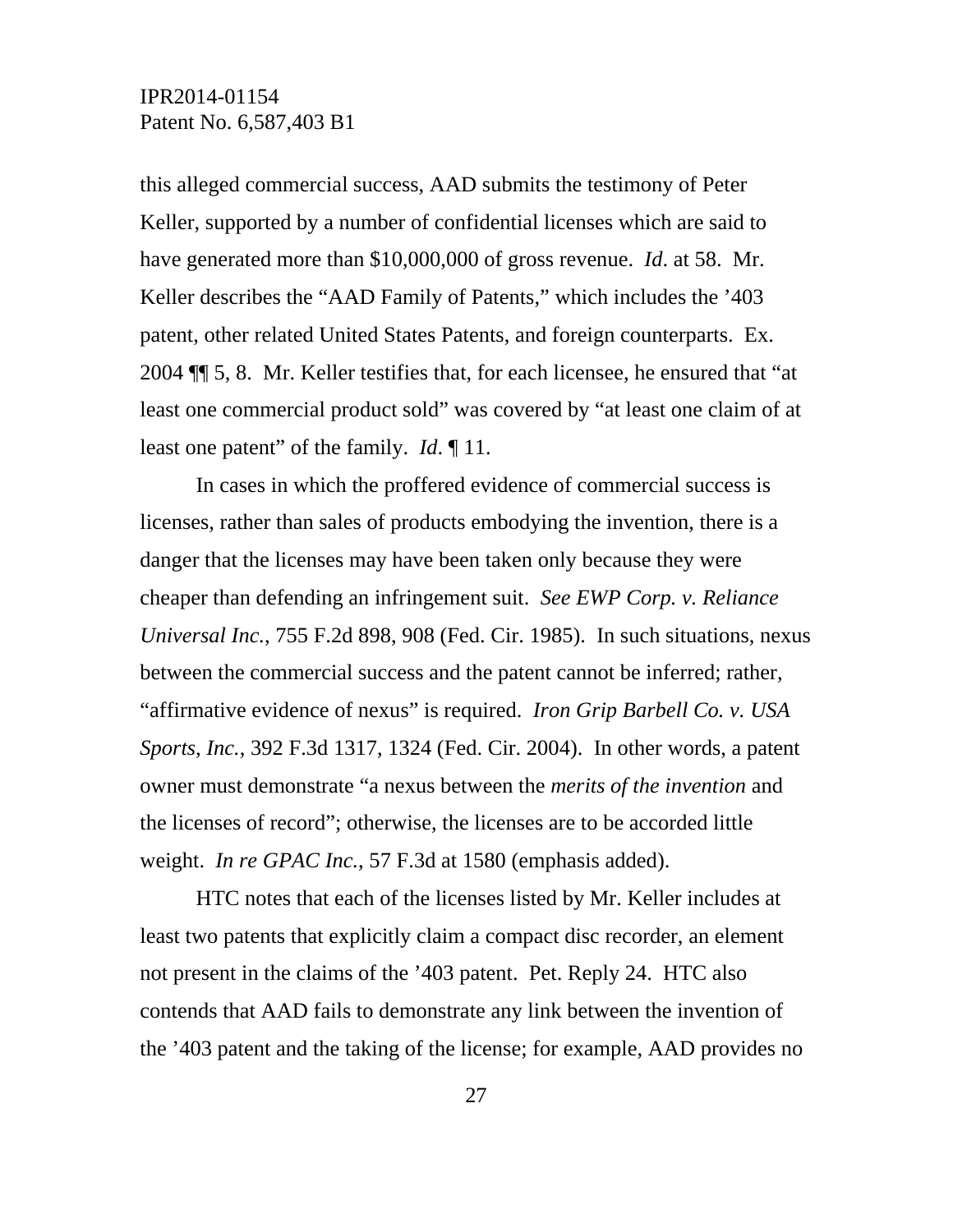apportionment of revenues to show the amount attributable to the '403 patent, as opposed to the other members of the licensed family. *Id*.

We agree with HTC that the evidence provided by AAD does not establish a sufficient link between the merits of the invention claimed in the '403 patent and the taking of the licenses. Although Mr. Keller notes that some of the provided licenses were taken in situations where there was no pending litigation against the licensee (Ex. 2004 ¶ 9), he does not address whether litigation had been *threatened* against those parties. We, therefore, cannot determine whether the licenses reflect the commercial value of the invention claimed in the '403 patent, or whether they were taken merely to avoid the cost of litigation, either pending or threatened. Absent a persuasive showing of nexus, AAD's evidence of licensing fails to establish commercial success.

We conclude that the evidence of objective indicia of nonobviousness is insufficient to overcome the evidence of obviousness over the combined Nathan references.

#### *d. Conclusion on Obviousness*

For the foregoing reasons, HTC has proven by a preponderance of the evidence that Nathan '255 and Nathan '259 teach all elements of challenged claims 1, 6, 7, 22, 27, 29, 30, 35, 43, and 45–47, and that a person of ordinary skill in the art would have had reason to combine the disclosures. Furthermore, we conclude that such a combination would have been within the level of ordinary skill in the art, as evidenced by the prior art of record. We, therefore, conclude that claims 1, 6, 7, 22, 27, 29, 30, 35, 43, and 45–47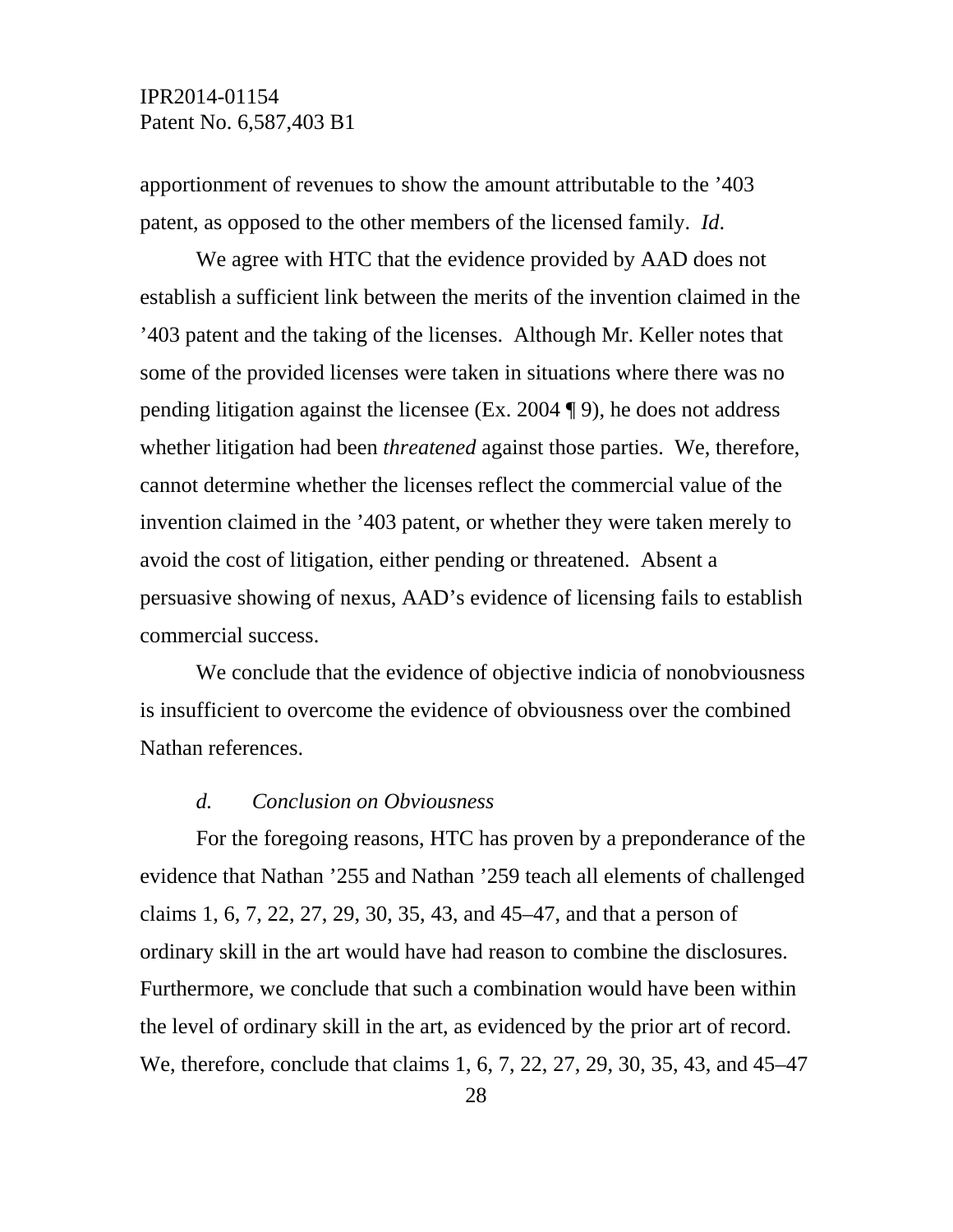would have been obvious at the time of the invention, and thus are unpatentable under 35 U.S.C. § 103.

#### *3. Alleged Obviousness of Claims 1, 3, 6, 7, 11, 12, 16, 22, 24, 30, 35– 37, 43, and 45–47 in View of Sound Blaster, Lucente, and Ozawa*

We instituted trial to determine whether claims 1, 3, 6, 7, 11, 12, 16, 22, 24, 30, 35–37, 43, and 45–47 would have been obvious over the combined disclosures of Sound Blaster, Lucente, and Ozawa, finding persuasive HTC's unchallenged analysis in its Petition of how the elements of the challenged claims are taught by the references. Dec. 16–17, 21. In so doing, we noted that AAD did not dispute the alleged disclosures of the references, but instead disputed that Sound Blaster qualified as prior art to the '403 patent, and argued that a person of ordinary skill in the art would have not combined the references. *Id*. at 17. In its Response, AAD again does not address the disclosures of the references, and instead argues that the references are not combinable because the combined teachings would produce an inoperable device. PO Resp. 48–57. According to AAD, to combine Sound Blaster with the teachings of Lucent would require a substantial reconstruction and redesign of the elements in Lucent. *Id.* at 46– 47. Thus, AAD concludes that the combination of Sound Blaster and Lucent and any other prior art would not have rendered the challenged claims obvious. *Id.* at 49. In addition, AAD moved to exclude Exhibit 1004 (Miller Declaration, Miller CV, and the Sound Blaster reference). Mot. Exclude 1.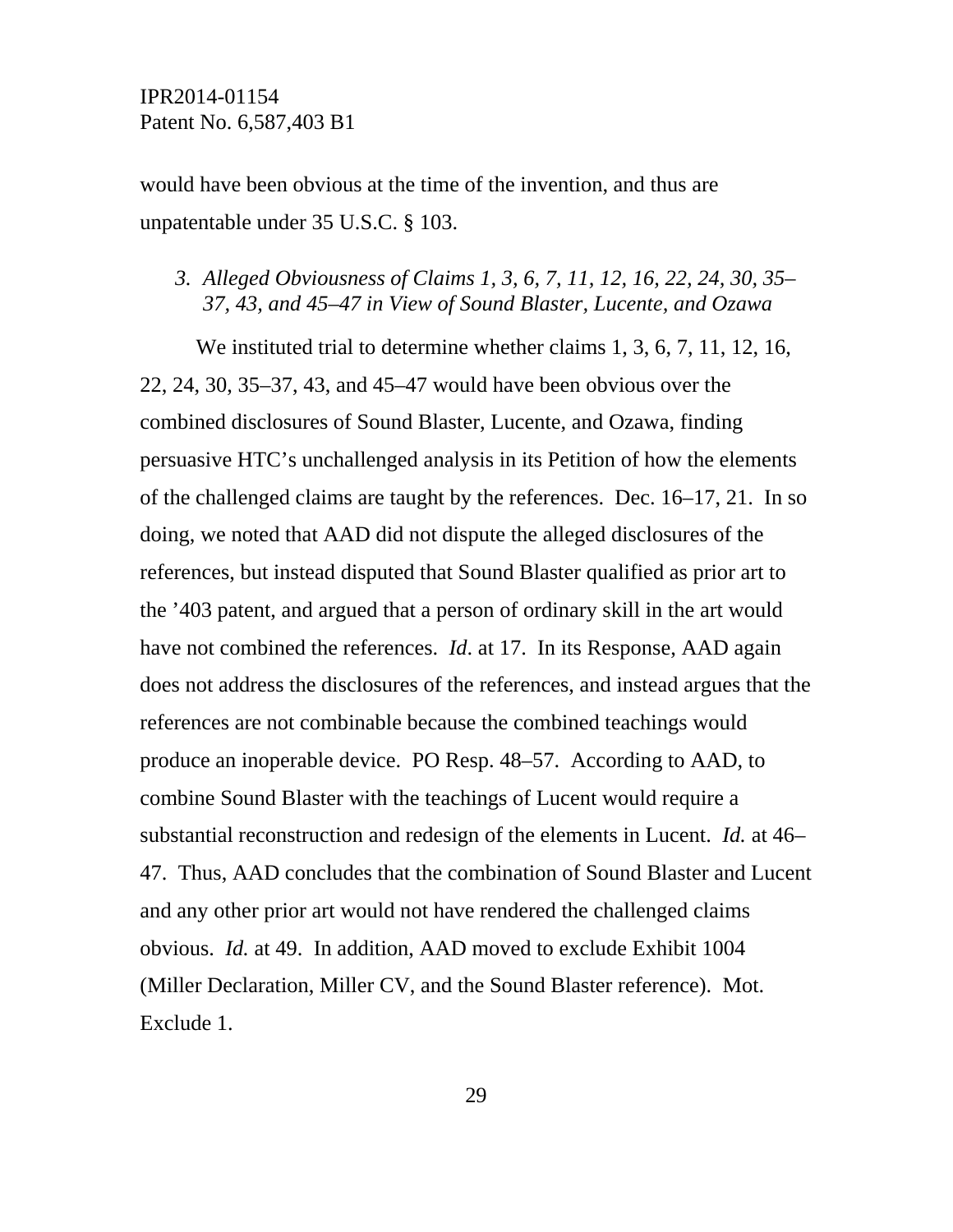l

Sound Blaster discloses audio software with a graphical user interface designed for organizing and playing back audio files. Ex. 1004, 2-1.<sup>10</sup> Sound Blaster also discloses the ability to group sound tracks into playlists. *Id.* at 2-20–2-28, Fig. 2-8.

Lucente discloses a "pen-based computer with an integral flat panel display and digitized screen." Ex. 1005 1:3–4. The housing of Lucente includes an audio input and output, processor, and memory. *Id*. at 12:2–13; 7:39–49. According to HTC, the hardware of Lucente is capable of running the Sound Blaster software. Pet. 38.

Ozawa discloses a portable audio device that can download music from a network service center and save audio files to a hard drive in the device. Ex. 1006, 4:48–53. The Ozawa device has push-button controls on its face for controlling the operation of the device, such as playing and pausing music. *Id*. at 5:30–33.

At oral hearing, AAD's counsel did not concede that Sound Blaster, Lucente, and Ozawa disclose all elements of the claims if combined, but acknowledged that AAD's briefs had provided no argument on that point. Tr. 90–91. Specifically, AAD did not provide any evidence or testimony contrary to the evidence and testimony provided by Petitioner regarding the disclosures of Sound Blaster, Lucente, and Ozawa. Our Scheduling Order in this case cautioned AAD that "any arguments for patentability not raised in

<sup>&</sup>lt;sup>10</sup> HTC did not add page numbers to the Sound Blaster reference, as required by our Rules. *See* 37 C.F.R. § 42.63(d)(2)(i). We refer to the page numbers of the original Sound Blaster manual when citing the reference.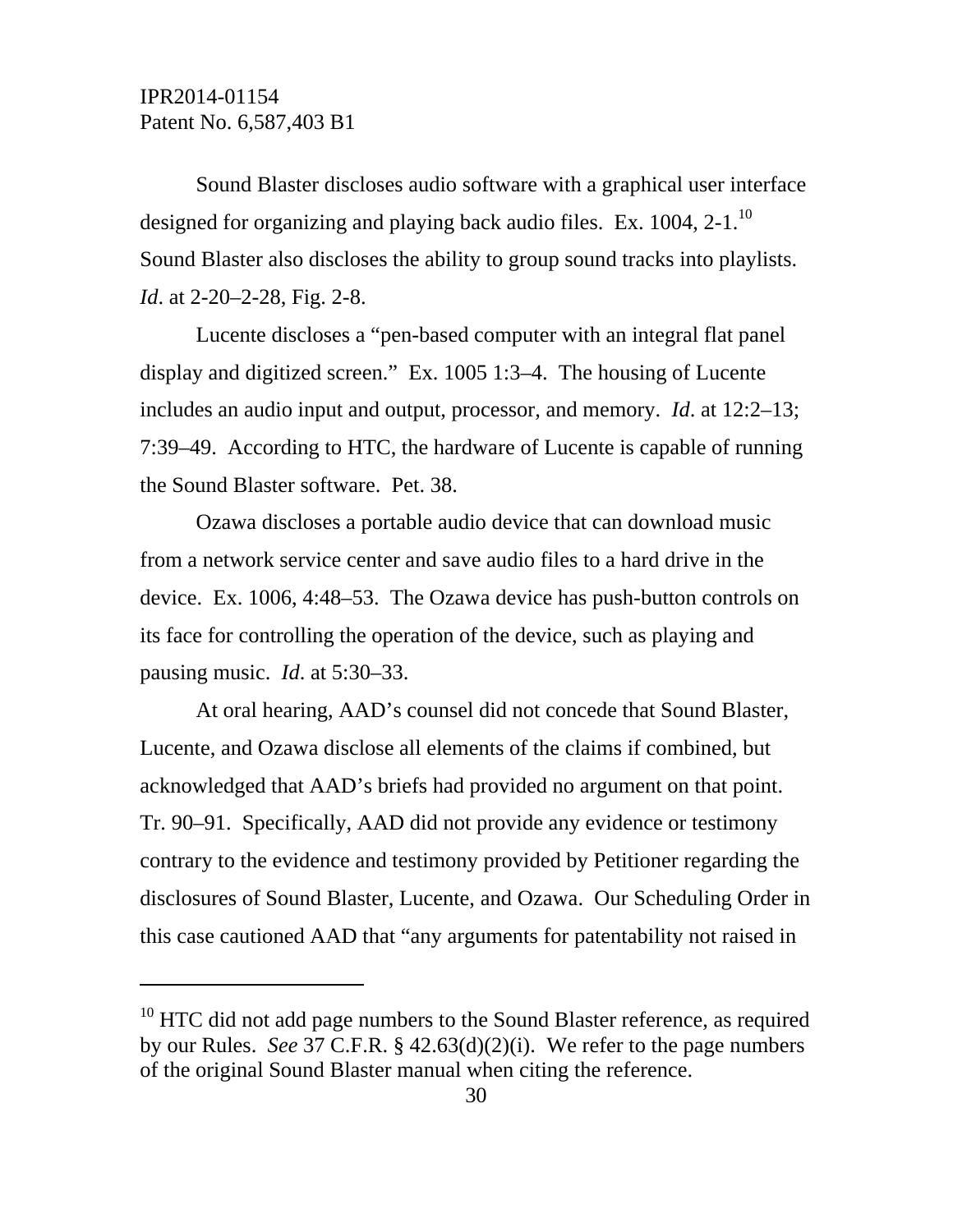the [Patent Owner Response] will be deemed waived." Paper 7, 3. The Board's Trial Practice Guide, furthermore, states that the Patent Owner Response "should identify all the involved claims that are believed to be patentable *and state the basis for that belief*." *Office Patent Trial Practice Guide*, 77 Fed. Reg. 48,756, 48,766 (Aug. 14, 2012) (emphasis added). As the Board has stated, our governing statute and Rules "clearly place some onus on the patent owner, once trial is instituted, to address the material facts raised by the petition as jeopardizing patentability of the challenged claims." *Johnson Health Tech Co. v. Icon Health & Fitness, Inc*., Case IPR2013- 00463, slip op. at 12 (PTAB Jan. 29, 2015) (Paper 41). By addressing only the combination of the references, AAD conveyed to the Board and HTC that the only bases for its belief that the challenged claims are patentable were (i) whether Sound Blaster and Lucente were combinable and (ii) whether Sound Blaster is admissible.

In our Decision to Institute, we concluded that HTC had made a threshold showing that Sound Blaster, Lucente, and Ozawa taught all the limitations of the challenged claims, sufficient for us to conclude that there was a reasonable likelihood that HTC would prevail in showing that the challenged claims were obvious over the combined references. Dec. 21–22. We must now determine whether the preponderance of the evidence of record supports a finding of obviousness. 35 U.S.C. § 316(e). Given AAD's waiver of argument that the combination of references does not teach all elements of the challenged claims, the record now contains the same arguments and evidence on that point as it did at the time of our Decision to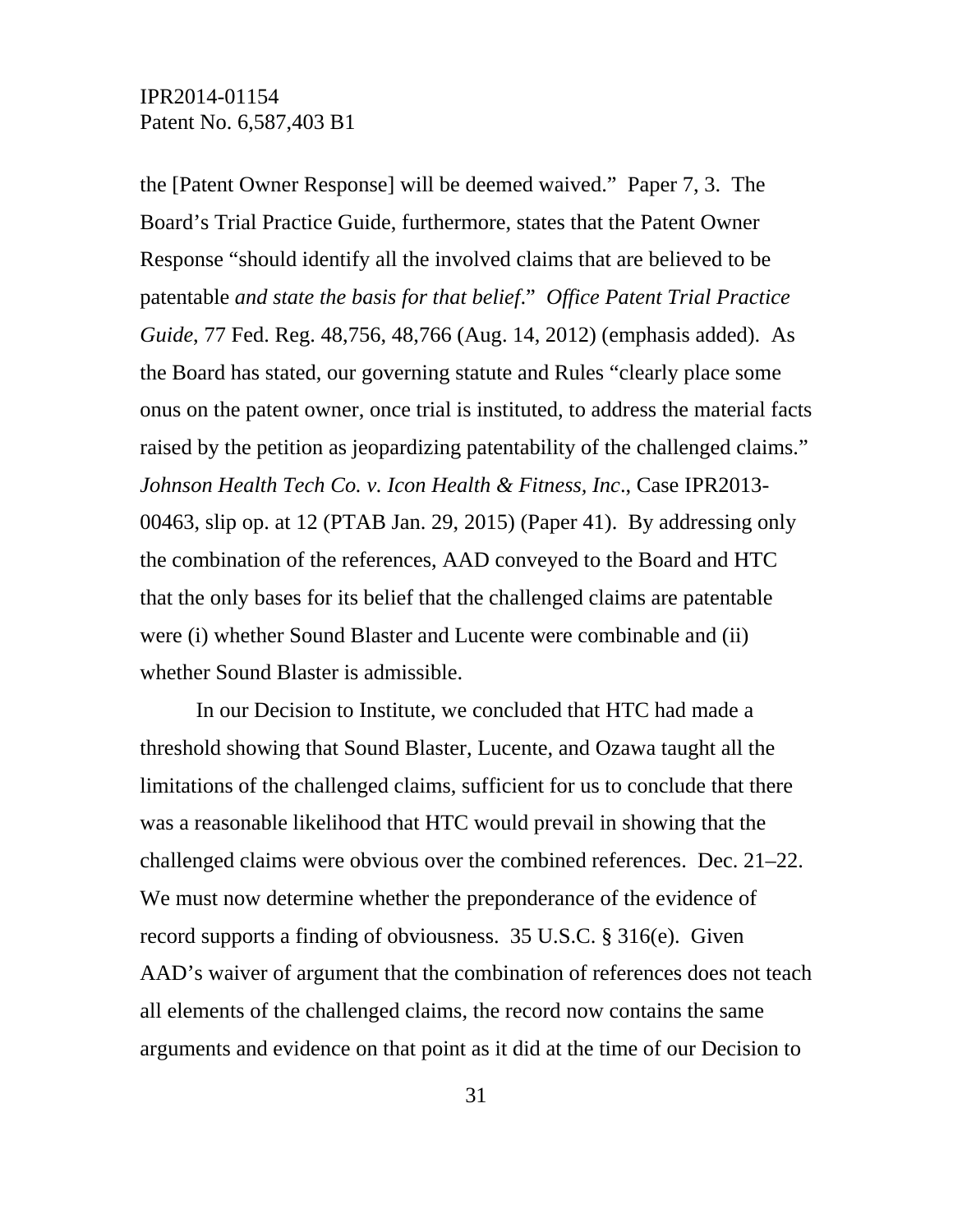Institute. After careful consideration of the entire record, including the Petition, Patent Owner's Response, and all evidence submitted by the parties, we find that the preponderance of the evidence of record supports a finding that HTC has set forth how all limitations of the challenged claims are taught by Sound Blaster, Lucente, and Ozawa. Pet. 42–58; Ex. 1007 ¶¶ 172–214 (Schmandt declaration including claim charts). We, therefore, turn to the two remaining issues on this ground of unpatentablility: AAD's Motion to Exclude Sound Blaster, and whether a person of ordinary skill would have had reason to combine Sound Blaster, Lucente, and Ozawa.

#### *a. Motion to Exclude Exhibit 1004*

Exhibit 1004 contains two related documents: (1) the Declaration of Kyle A. Miller, attesting to the public availability of the Sound Blaster reference; and (2) the Sound Blaster reference itself. Mr. Miller testifies that Sound Blaster is a copy of a Sound Blaster 16 User Reference Manual he received during the course of his employment at Creative Labs, "no later than the early spring of 1995." Ex. 1004 ¶ 19. According to Mr. Miller, his employer provided him with commercial versions of Creative Labs' most popular products, including the Sound Blaster 16 Audio Card. *Id*. ¶ 12. Mr. Miller testifies that the product he received included the User's Manual, and would have been the same documentation provided to a commercial purchaser of the product. *Id.* ¶ 14.

AAD moves to exclude Exhibit 1004 on several grounds. Mot. Exclude 1. Pursuant to our Rules, a motion to exclude evidence must be filed to preserve any previously-made objections to evidence. 37 C.F.R.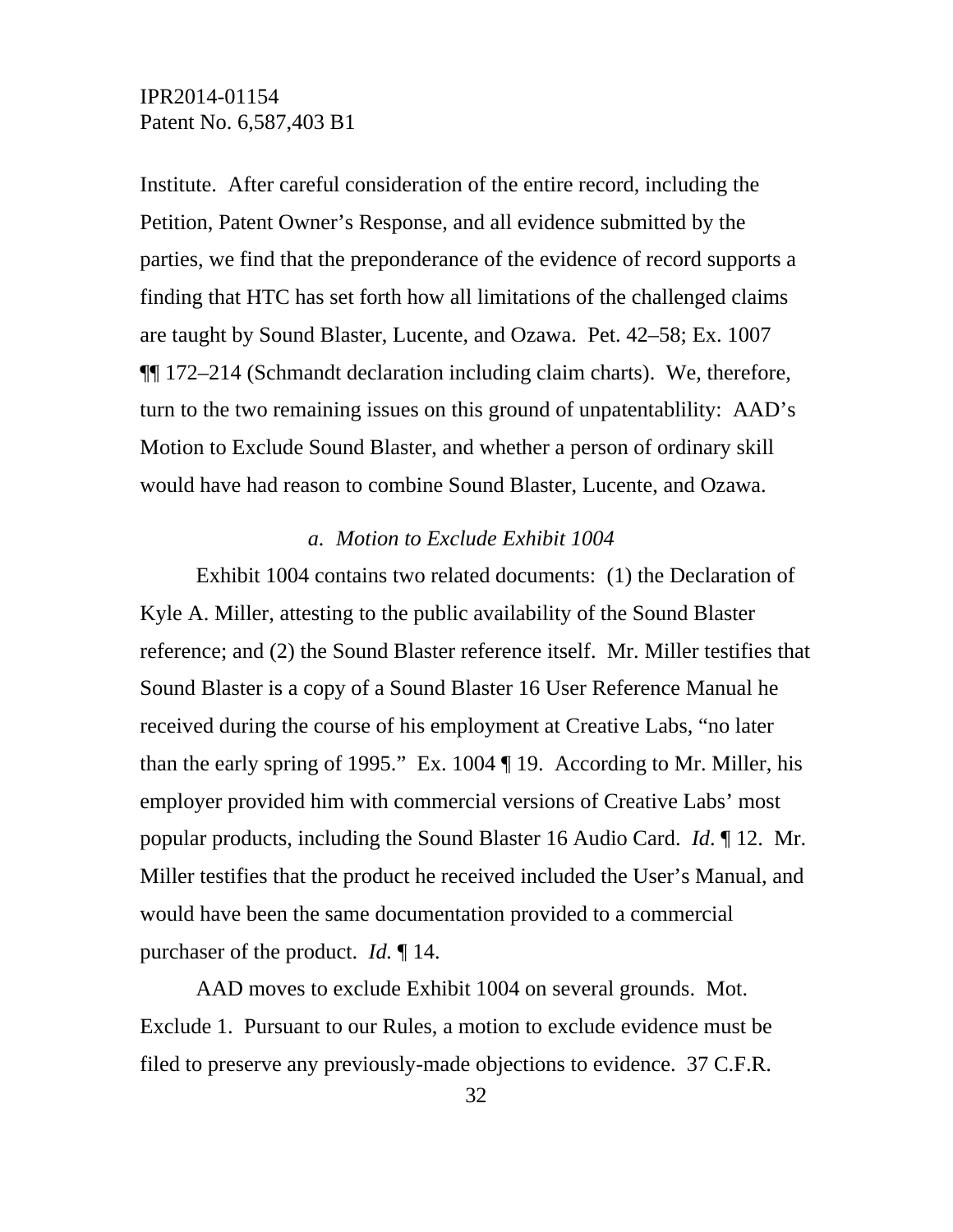§ 42.64(c). The motion must identify where in the record the objections were made, and must explain the objections. *Id*.

We note that AAD does not identify where in the record its objections to evidence were made prior to their being the basis of the Motion to Exclude, in violation of Rule 42.64(c). Indeed, the Board is aware of AAD's prior objections only because they were quoted in HTC's opposition to the Motion to Exclude. For this reason, AAD's Motion is procedurally deficient, and may be denied on this basis alone.

Even if we were to overlook the procedural deficiency of the motion itself, we would not exclude Exhibit 1004. First, AAD argues that the Miller Declaration is hearsay. Mot. Exclude 3–5. It does not appear that AAD previously made this objection, as required by our Rules. According to HTC, the only hearsay-based objection made by AAD was that Exhibit B (the Sound Blaster reference itself) did not satisfy the business records exception to the hearsay rule. Exclude Opp. 2. Furthermore, even if AAD had preserved such an objection, we do not consider the Miller Declaration to be hearsay, as it is not an out-of-court statement. In an *inter partes* review, direct testimony is typically provided via affidavit, with crossexamination taken via deposition. 37 C.F.R. § 42.53(a). In this respect, testimony via affidavit before the Board is distinguishable from the affidavits submitted in District Court cases cited by AAD, such as *Hilgraeve, Inc. v. Symantec Corp*., 271 F. Supp. 2d 964 (E.D. Mich. 2003). *See Polaris Wireless, Inc. v. TruePosition, Inc.*, Case IPR2013-00323, slip op. at 41 (PTAB Nov. 3, 2014) (Paper 62).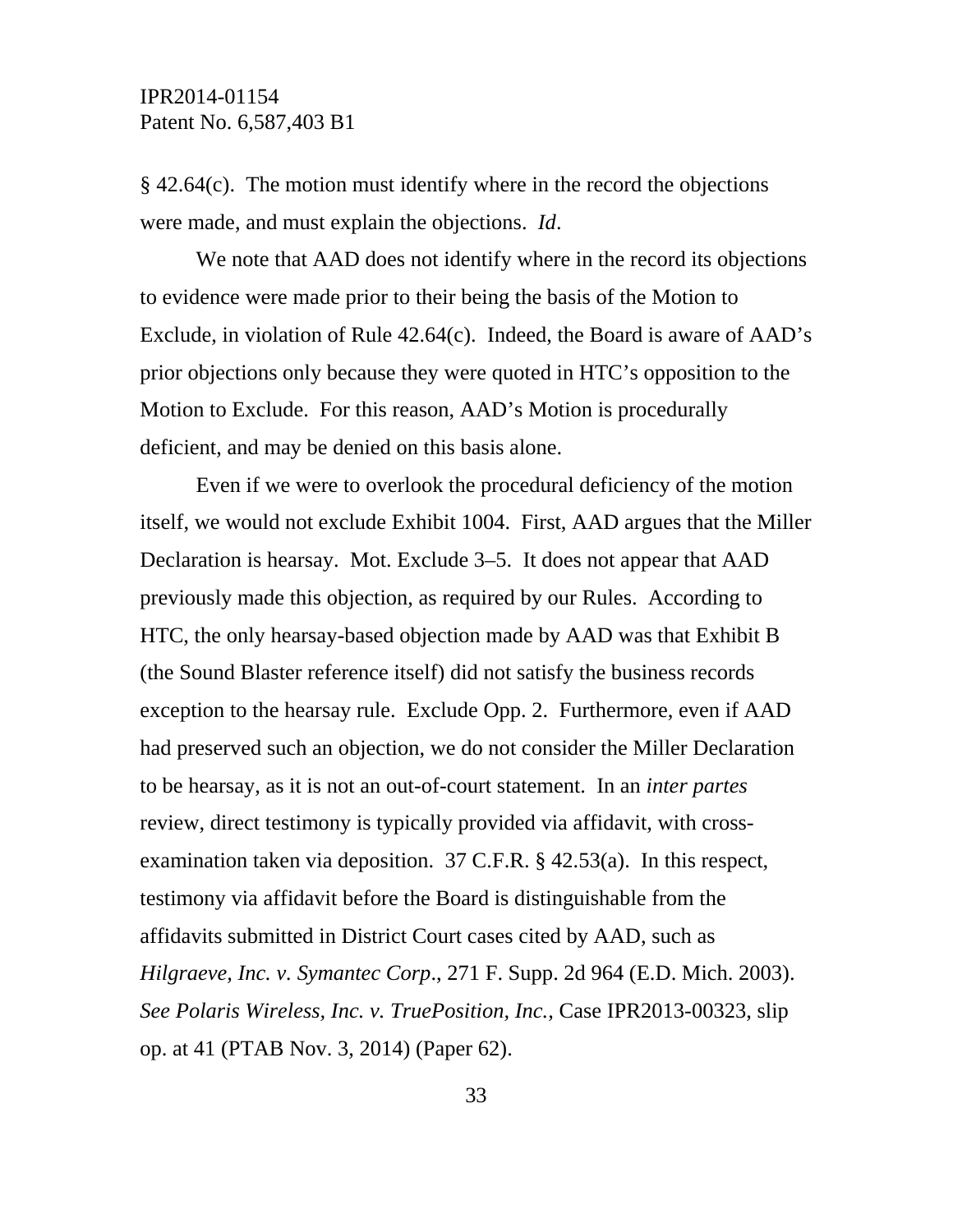Second, AAD objects to the copyright date on the Sound Blaster reference as hearsay. Mot. Exclude 5–7. Again, AAD has not established that it previously made such an objection, other than the general objection to "Exhibit B" as not being within the business records exception. This is insufficient to put HTC on notice that AAD was specifically objecting to the copyright date of the reference as hearsay. *See* 37 C.F.R. § 42.64(b)(1) ("The objection must identify the grounds for the objection with sufficient particularity to allow correction in the form of supplemental evidence."). In any event, we consider the exclusion of the copyright date to be moot, as we do not rely on the copyright date to reach our determination that Sound Blaster was publicly available. Mr. Miller's testimony that Sound Blaster was publicly available rests on his personal recollection, and merely cites the copyright date as corroboration for that recollection. Ex. 1004, Miller Decl.,  $\P$  17.

Third, AAD contends that Sound Blaster is not within the business records exception to the hearsay rule. Mot. Exclude 8. While it does appear that AAD previously made this objection, the Motion does not cite to where in the record the objection was made, as required by our Rule 42.64(c). Nevertheless, the application of a hearsay exception is irrelevant, as Sound Blaster is not offered for a hearsay purpose. As a prior art reference, Sound Blaster is offered to show what information it would have conveyed to a person of ordinary skill in the art; the truth of the contents of Sound Blaster is not relevant to this inquiry. *See EMC Corp. v. Personal Web Techs., LLC*, Case IPR2013-00085, slip op. at 66 (PTAB May 15, 2014) (Paper 73) ("a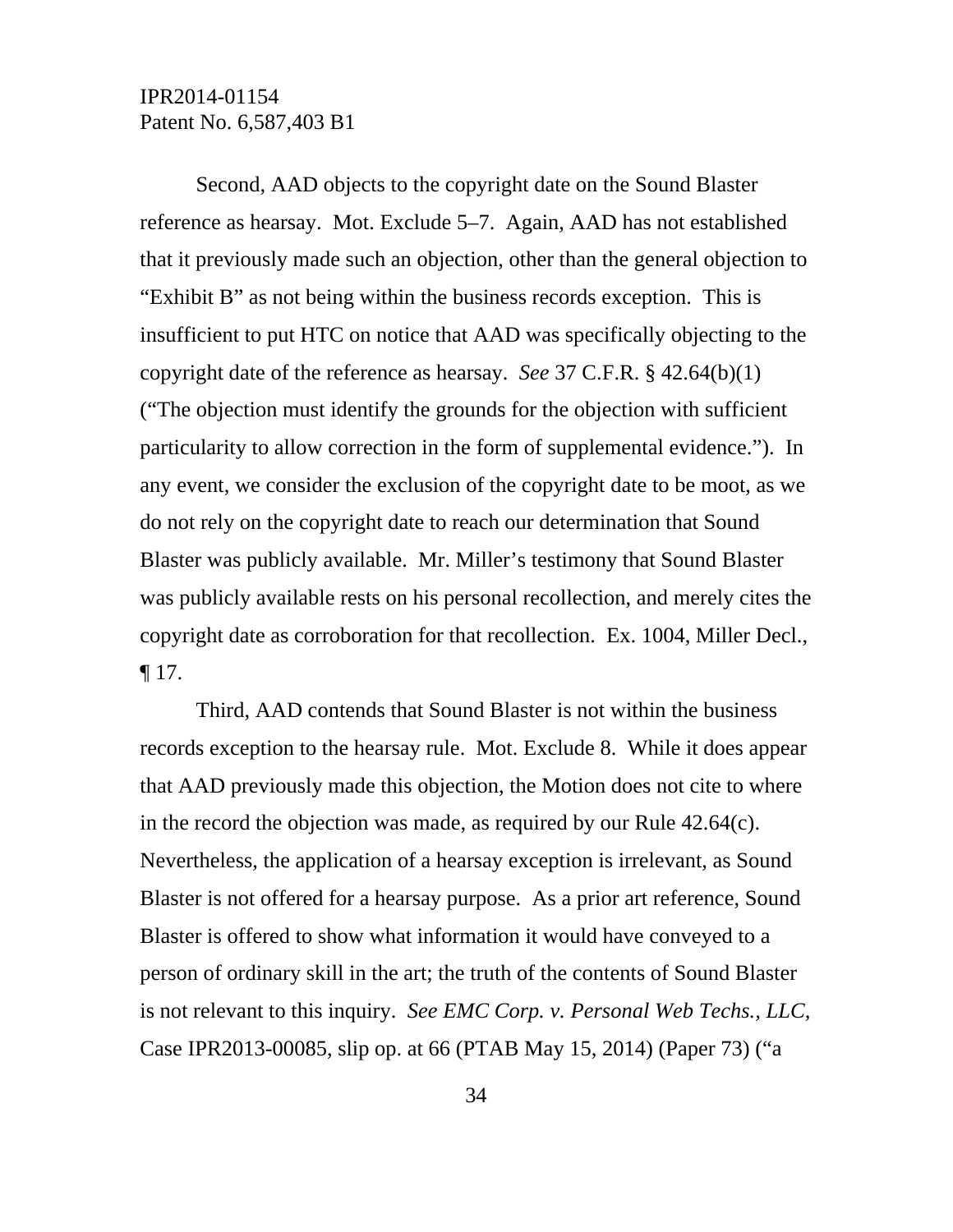prior art document submitted as a 'printed publication' under 35 U.S.C. § 102(b) is offered simply as evidence of what it described, not for proving the truth of the matters addressed in the document"); *see Joy Techs., Inc. v. Manbeck*, 751 F. Supp. 225, 233 n.2 (D.D.C. 1990), *aff'd*, 959 F.2d 226 (Fed. Cir. 1992)).

Finally, AAD seeks to exclude Sound Blaster as not authenticated, as there is no evidence to authenticate the reference "except the inadmissible Miller Declaration." Mot. Exclude 8. We have not found the Miller Declaration to be inadmissible, however. To authenticate an item of evidence, a party must "produce evidence sufficient to support a finding that the item is what the proponent claims it is." Fed. R. Evid. 901(a). The Miller Declaration provides sufficient evidence to support the finding that Sound Blaster is what HTC contends it to be: a document distributed to the public with the commercially available version of the Sound Blaster 16 Audio Card.

For these reasons, even if AAD's Motion to Exclude were procedurally proper, we would not exclude Exhibit 1004, including the Sound Blaster reference, from the record.

#### *b. Combinability of References*

HTC contends that a person of ordinary skill in the art would have had reason to combine Sound Blaster, Lucente, and Ozawa. Pet. 40. First, the references are said to pertain to personal computing devices with similar hardware, for similar purposes of reproducing audio. *Id*. In addition, HTC argues the devices of Lucente and Ozawa are directed to portable devices,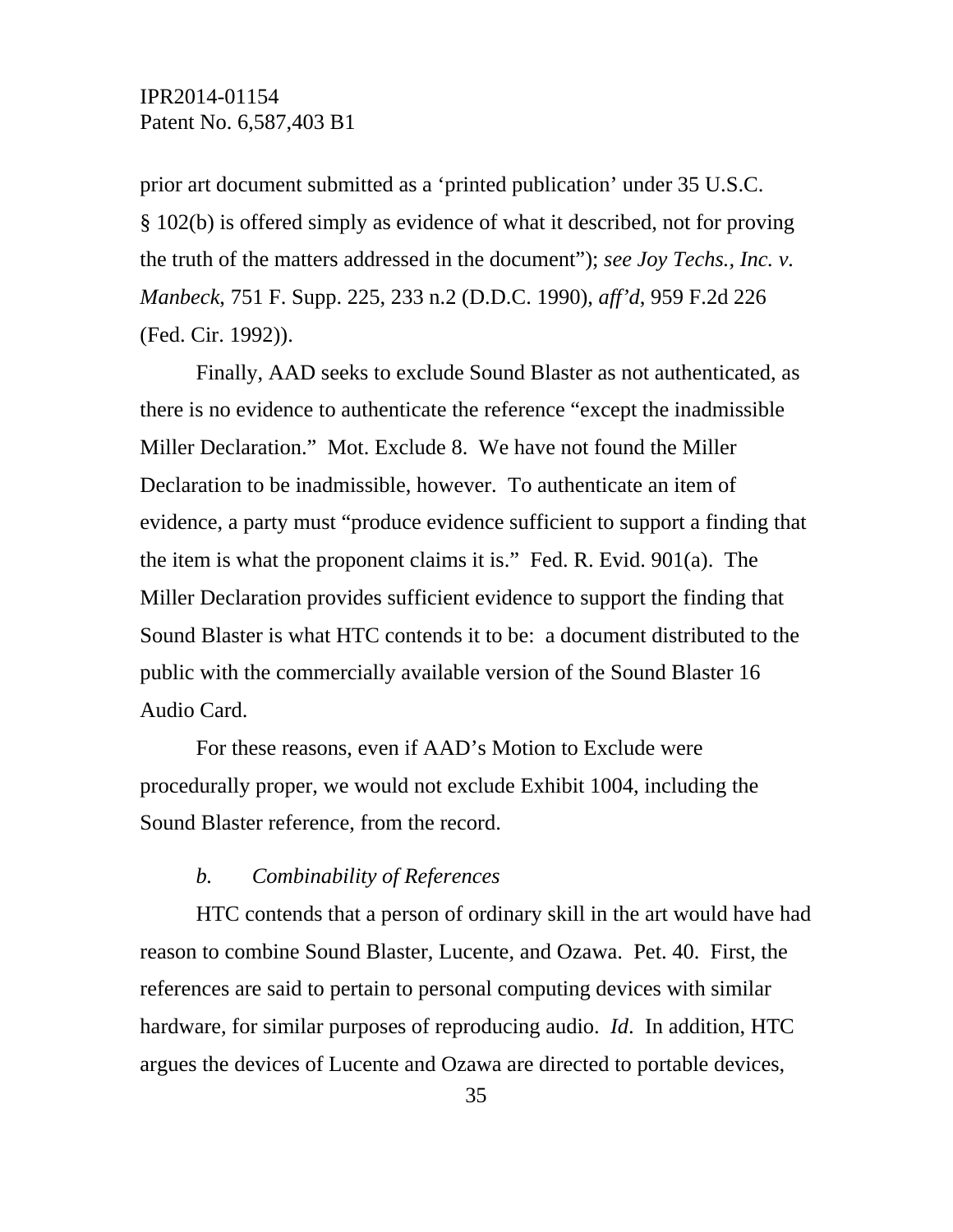and HTC asserts that a person of ordinary skill in the art would have combined the software of Sound Blaster with these devices to "improv[e] multimedia user experience." *Id*. at 41.

To the contrary, AAD argues that combining Sound Blaster with Lucente would have been outside the level of ordinary skill at the time of the invention. PO Resp. 48–49. AAD first focuses on hardware incompatibilities between the tablet computer of Lucente and the software of Sound Blaster. *Id*. Citing the McAlexander Declaration, AAD argues that "[t]he amount of skill required to make the Lucente device compatible with the Sound Blaster software would substantially exceed the level of ordinary skill." *Id*. (citing Ex. 2003 ¶¶ 23–28). Mr. McAlexander testifies that modification of the Lucente computer to run Sound Blaster would include such drastic steps as "redesign of the battery and thermal management within the housing to provide the designed battery operating time while preventing overheating of the internal circuits" (Ex. 2003 ¶ 25) and redesign of the "entire interface structure of the Sound Blaster 16 audio card . . . from an ISA configuration to a different bus standard, including firmware re-write to conform to the different bus protocol" (*id*. ¶ 27).

Mr. McAlexander also testifies that the Sound Blaster software required a Windows 3.1 operating system, which allegedly was incompatible with the "pen-based computer" disclosed in Lucente. *Id.* 128. For example, Mr. McAlexander points out Lucente's recitation of the ability to rotate the display to permit either right-handed or left-handed operation, and states that such a functionality was not provided in Windows 3.1. *Id*. ¶ 30.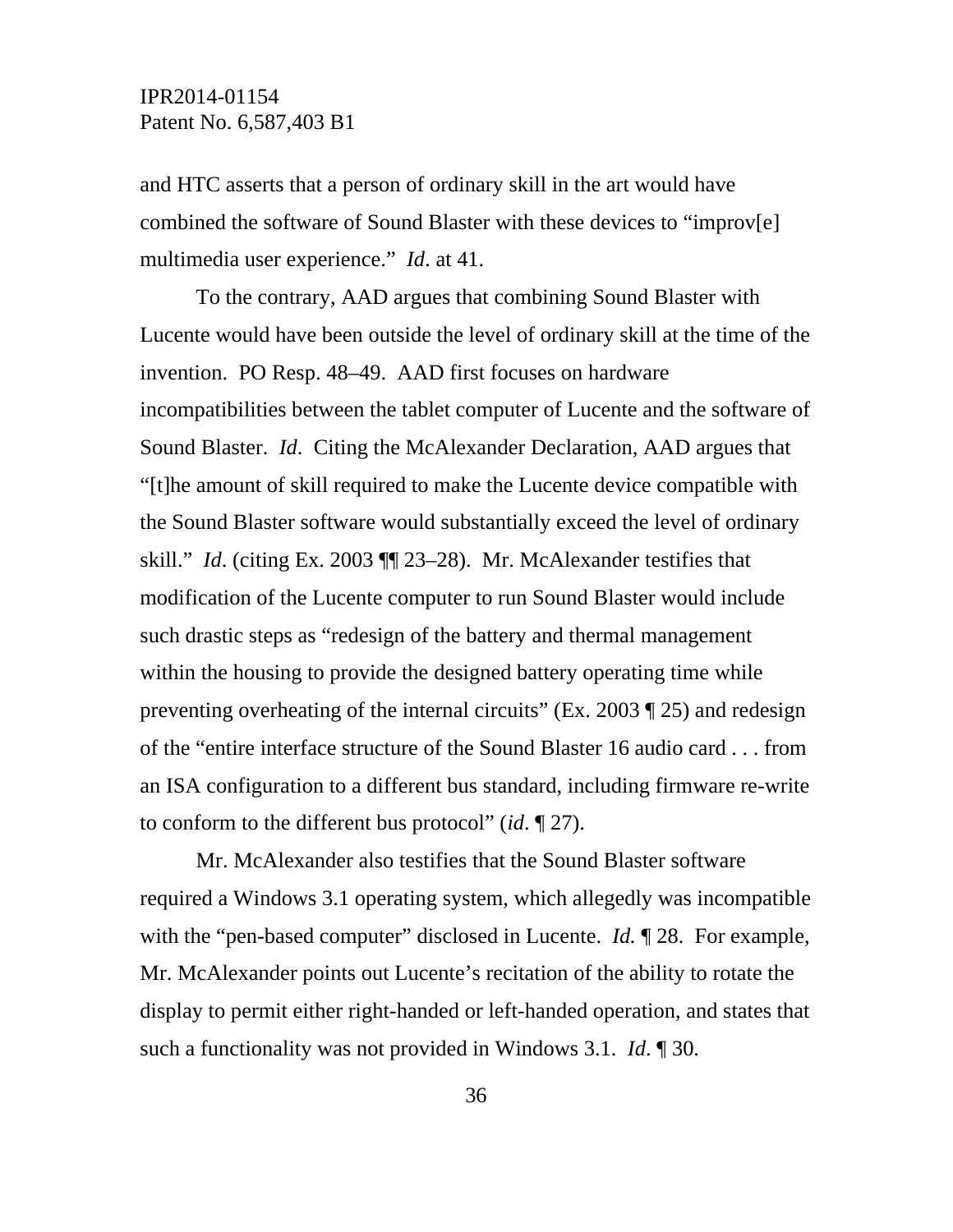In response, HTC argues that AAD focuses too heavily on the physical combinability of the devices disclosed in the references, as opposed to whether the teachings of the references would be combined. Pet. Reply 17–18. HTC submits the testimony of Mr. Schmandt, who testifies that a person of ordinary skill in the art would have recognized that the functionality of the Sound Blaster software (such as storing and managing audio files, including making playlists) would provide similar benefits in a portable touchscreen computer, such as the one described in Lucente. Ex. 1007 ¶ 168. The disclosures of Sound Blaster and Lucente, according to Mr. Schmandt, would allow a person of ordinary skill in the art to construct a device as claimed in the '403 patent. Ex. 1010 ¶ 58. Mr. Schmandt also addresses Mr. McAlexander's opinion that a person of ordinary skill in the art would have been unable to combine the computer of Lucente with the software of Sound Blaster, and testifies that a person of ordinary skill would have both the ability and reason to combine the teachings of these references. *Id*. ¶¶ 60–71.

In our view, HTC's proposed analysis better comports with the "expansive and flexible approach" to obviousness set forth by the Supreme Court in *KSR*. "The test for obviousness is not whether the features of a secondary reference may be bodily incorporated into the structure of the primary reference." *In re Keller*, 642 F.2d 413, 425 (CCPA 1981). Our inquiry is, therefore, not "whether the references could be physically combined but whether the claimed inventions are rendered obvious by the

37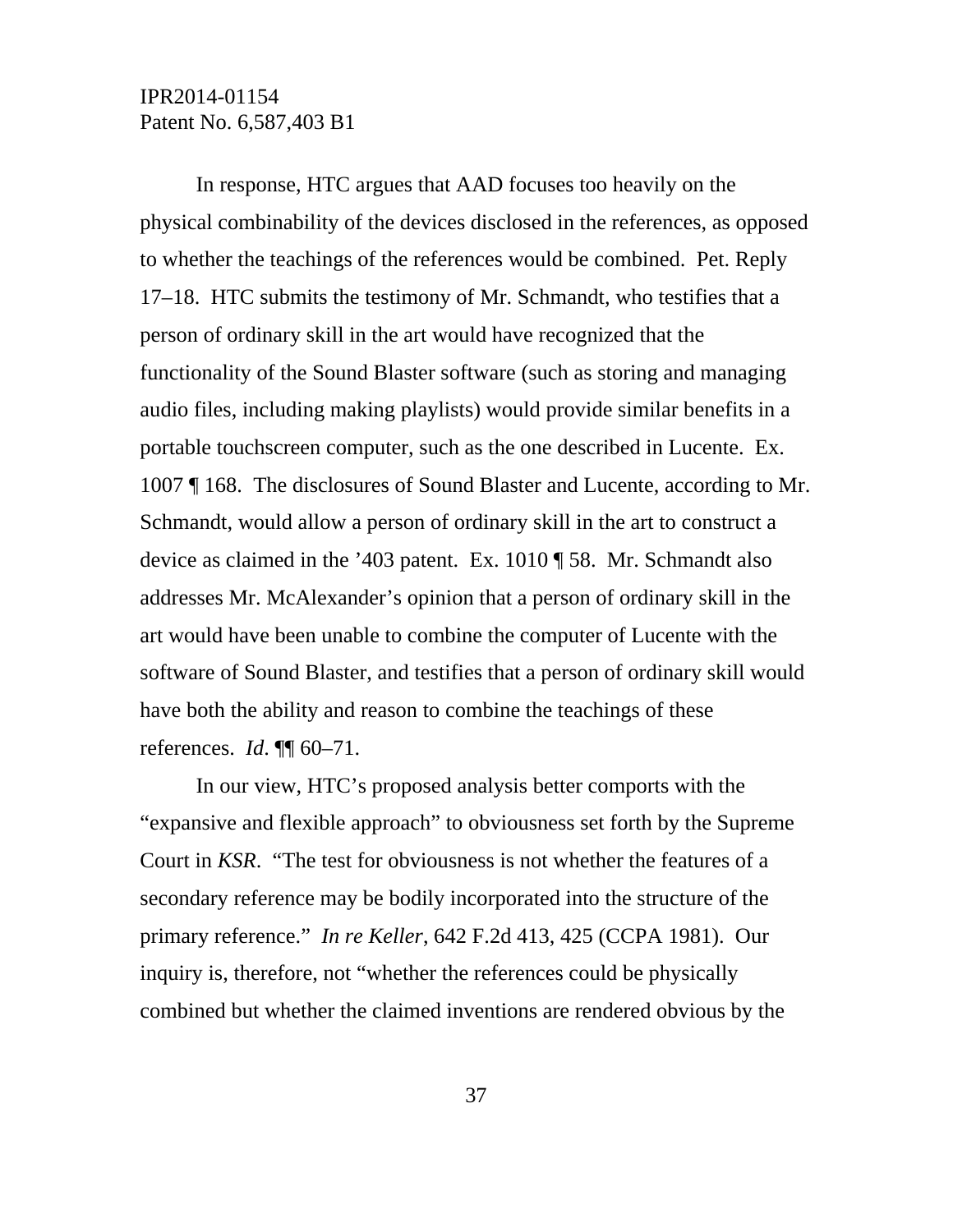teachings of the prior art as a whole." *In re Etter*, 756 F.2d 852, 859 (Fed. Cir. 1985) (en banc).

Based on the combination of references proposed by HTC, Mr. Schmandt testifies that a person of ordinary skill in the art would have recognized the advantages of Sound Blaster's *functionality*, and sought to incorporate those features into Lucente. Ex. 1007 ¶ 168 ("a person of ordinary skill in the art would be motivated to combine a system with the flexibility, portability, and ease of use of Lucente with the audio management capabilities of Sound Blaster"); *id*. at ¶ 170 ("it would be obvious to design a system with physical (e.g. push-button) controls to carry out the various *functions* designed by Sound Blaster, particularly in view of Lucente and Ozawa") (emphasis added). The record reflects that such a modification would not have been outside the level of ordinary skill, which both experts define similarly. Ex. 1007 ¶ 25 (Schmandt: at least a bachelor's degree in electrical engineering, computer science, or equivalent, and 1–3 years of experience in designing and programming consumer electronic devices); Ex. 2003 ¶ 8 (McAlexander: bachelor's degree in electrical engineering or computer engineering, and at least two years of experience in the design of audio systems). This level of skill is also reflected by the prior art of record. *See Okajima v. Bourdeau*, 261 F.3d 1350, 1355 (Fed. Cir. 2001). AAD's focus on whether the Sound Blaster hardware sound card could be installed on the Lucente device, or whether the Sound Blaster software could run on Lucente's operating system, ignores that a person of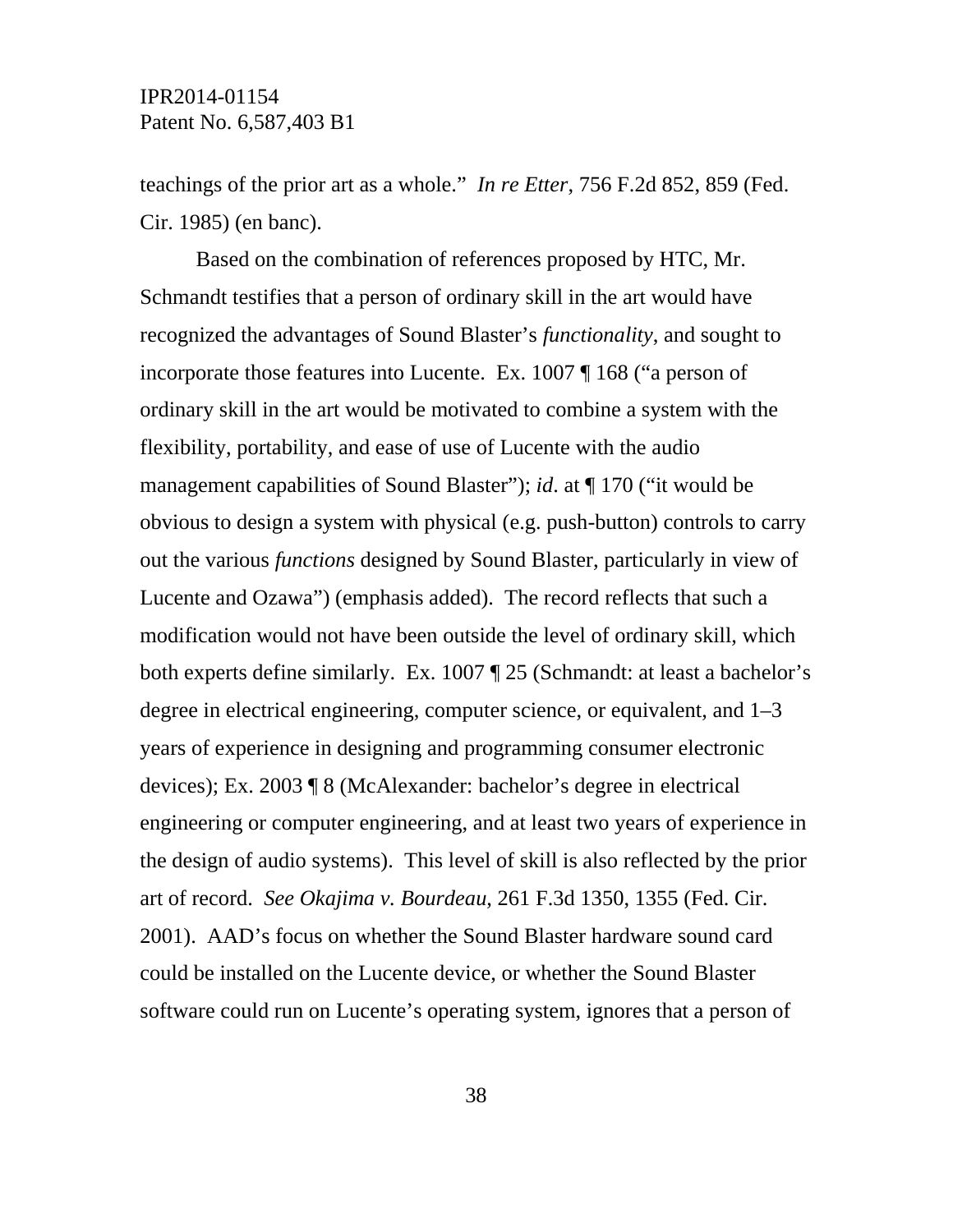ordinary skill is a "person of ordinary creativity, not an automaton." *KSR*, 550 U.S. at 421.

It would not have been outside the level of ordinary skill in the art, as defined by both experts, to modify the device of Lucente to have the functionality described in Sound Blaster—including grouping and ordering songs—as well as the ability to download songs as described in Ozawa. We, therefore, find that a person of ordinary skill in the art would have had reason to combine the disclosures of Sound Blaster, Lucente, and Ozawa, and would have had a reasonable expectation of success in doing so.

#### *c. Objective Indicia of Nonobviousness*

As discussed above, we have considered AAD's evidence of objective indicia of nonobviousness, but conclude that the evidence is insufficient to support a conclusion of nonobviousness.

#### *d. Conclusion on Obviousness*

For the foregoing reasons, HTC has proven by a preponderance of the evidence that Sound Blaster, Lucente, and Ozawa teach all elements of challenged claims 1, 3, 6, 7, 11, 12, 16, 22, 24, 30, 35–37, 43, and 45–47, and that a person of ordinary skill in the art would have had reason to combine the disclosures. Furthermore, we conclude that such a combination would have been within the level of ordinary skill in the art, as evidenced by the prior art of record. We, therefore, conclude that claims 1, 3, 6, 7, 11, 12, 16, 22, 24, 30, 35–37, 43, and 45–47 would have been obvious at the time of the invention, and thus are unpatentable under 35 U.S.C. § 103.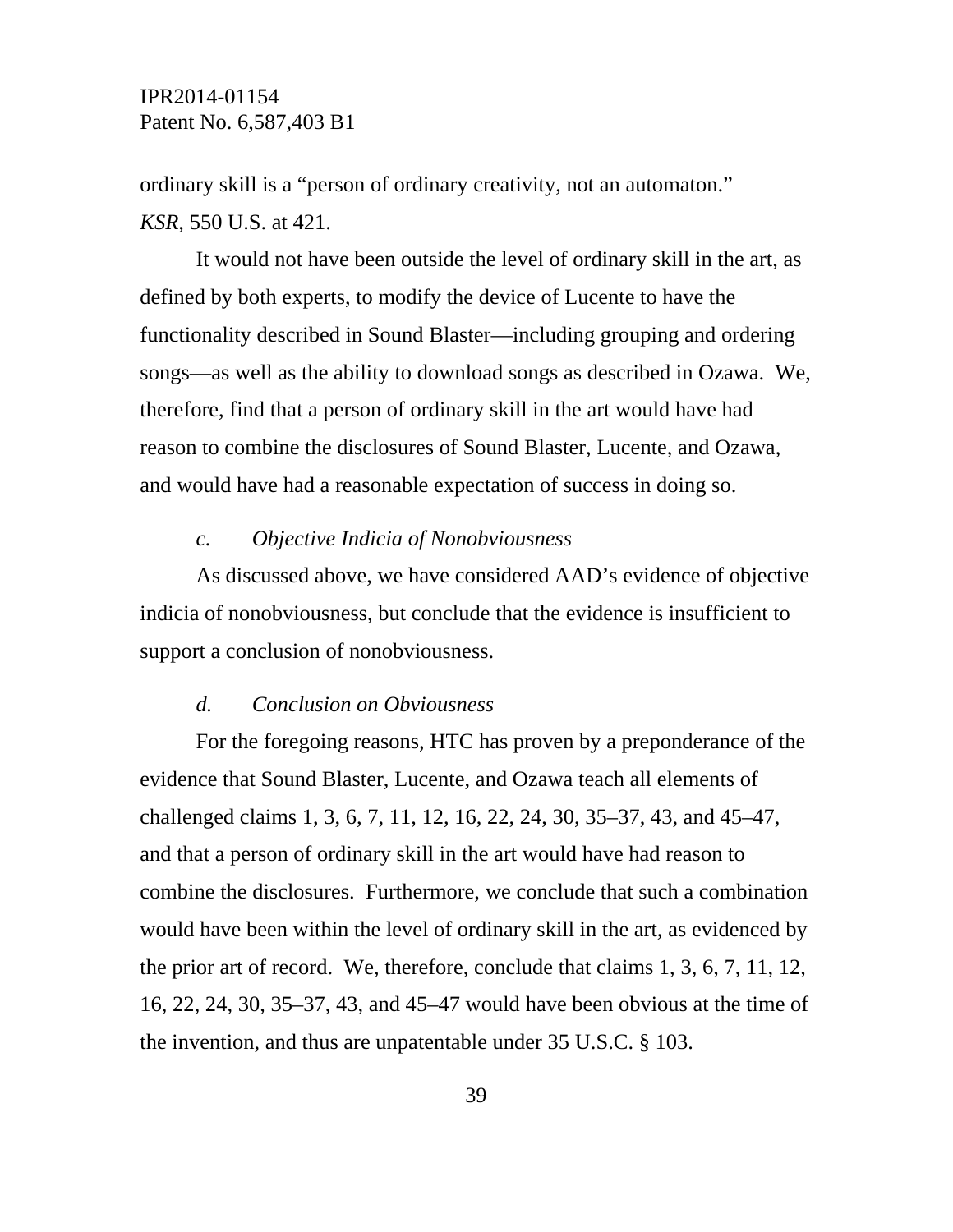#### *C. Patentability of Proposed Substitute Claims*

In an *inter partes* review, amended claims are not added to the patent as of right, but rather must be proposed as a part of a motion to amend. 35 U.S.C. § 316(d). As moving party, the patent owner bears the burden of proof to establish that it is entitled to the relief requested—namely, addition of the proposed claims to the patent.  $37$  C.F.R. § 42.20(c). A patent owner must meet the requirements of 37 C.F.R. § 42.121, and demonstrate the patentability of the proposed substitute claims. *Idle Free Sys., Inc. v. Bergstrom, Inc.*, Case IPR2012-00027 (PTAB June 11, 2013) (Paper 26, "*Idle Free*") (informative); *see also Microsoft Corp. v. Proxyconn, Inc.*, 789 F.3d 1292, 1308 (Fed. Cir. 2015) ("Assuming an amendment is appropriately responsive to the grounds of unpatentability involved in the trial, the patentee must still go on to show that it is entitled to its substitute claim.")

AAD's Motion to Amend proposes to substitute new claim 49 for claim 1, contingent on claim 1 being held unpatentable. Mot. Amend 2. As we have held claim 1 to be unpatentable, we consider the Motion to Amend.

Proposed claim 49 differs from claim 1 in two respects: (1) the proposed claim recites that the music library is organizable "after being stored"; and (2) after the sound tracks are stored and organized, the order of the sound tracks is customizable. *Id*. To provide written description support for these changes, AAD cites to the disclosure of US Patent Application No. 09/641,069 (Ex. 2006), filed August 17, 2000, which issued as the '403 patent. *Id.* at 2–5. Therefore, even if we were to grant the Motion to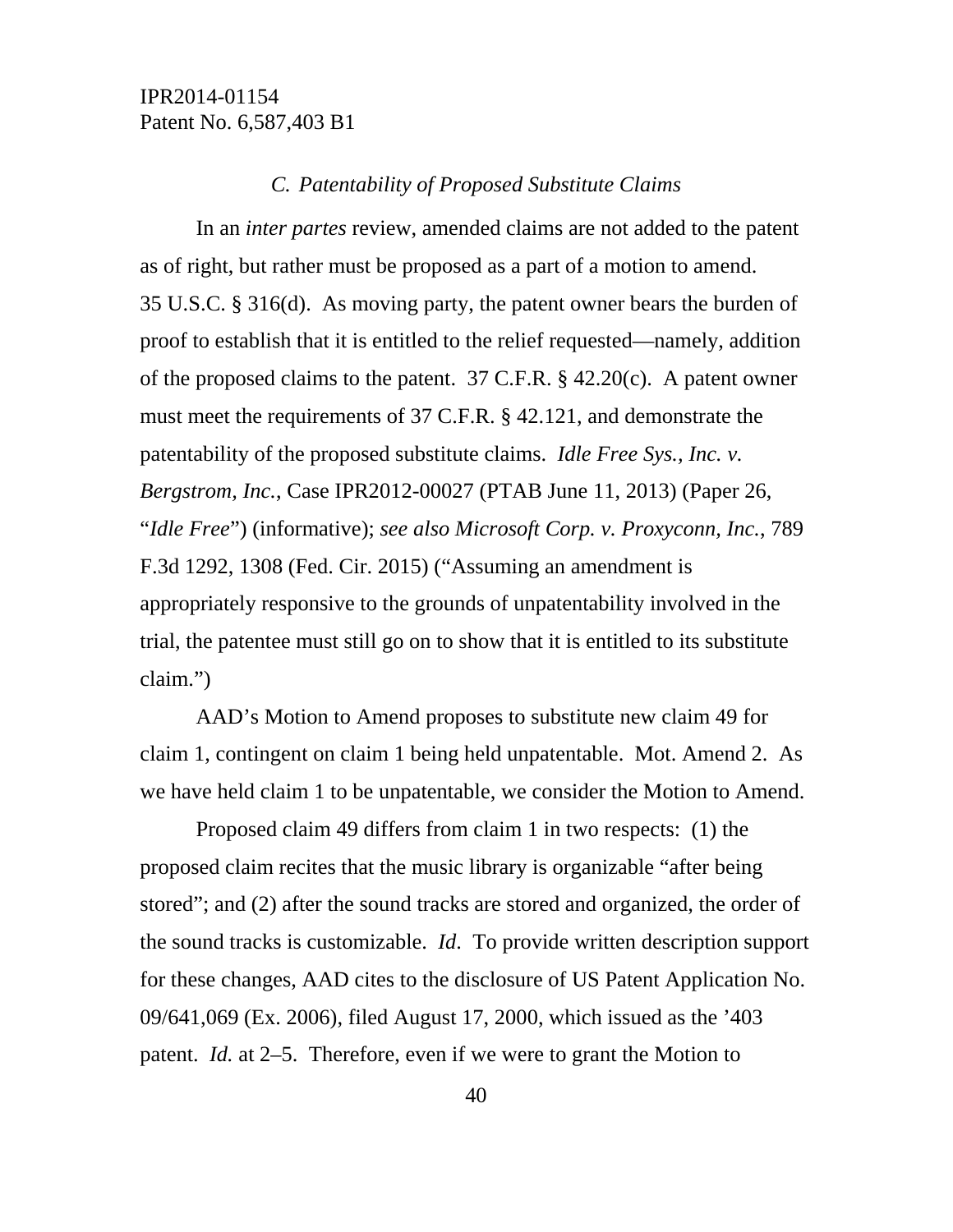Amend, the proposed substitute claims would only be entitled to a priority date of August 17, 2000. *See* 37 C.F.R. § 42.121(b) ("A motion to amend claims must . . . set forth: . . . (2) The support in an earlier-filed disclosure for each claim for which benefit of the filing date of the earlier filed disclosure is sought.")

A motion to amend is also required to set forth a construction for any new terms introduced via amendment. *See Idle Free*, slip op. at 7. In particular, AAD introduces the term *customizable* to the claims. AAD does not proffer a construction of "customizable," instead stating that the amendment "simply codifies the Board's claim construction of the term 'organizable.'" Mot. Amend 6. If, by this "codification," AAD intended *customizable* to be synonymous with *organizable*, it is unclear how this is so. As discussed above, the broadest reasonable interpretation of *organizable* is "capable of being put into a particular arrangement, by ordering or grouping." Proposed claim 49 includes the phrase "the order of the sound tracks is customizable." From this usage, *customizable* appears to be used to refer to ordering, which is encompassed by, but not coextensive with, *organizable*. This construction, however, introduces confusion into the claim, as it is not clear what is meant by "after the sound tracks are stored and organized, the order of the sound tracks in said group of sound tracks is customizable" if *customizable* is synonymous with, or encompassed by, *organizable*.

AAD's failure to set forth a clear claim construction for *customizable* could, on its own, be fatal to the Motion to Amend. Nevertheless, we will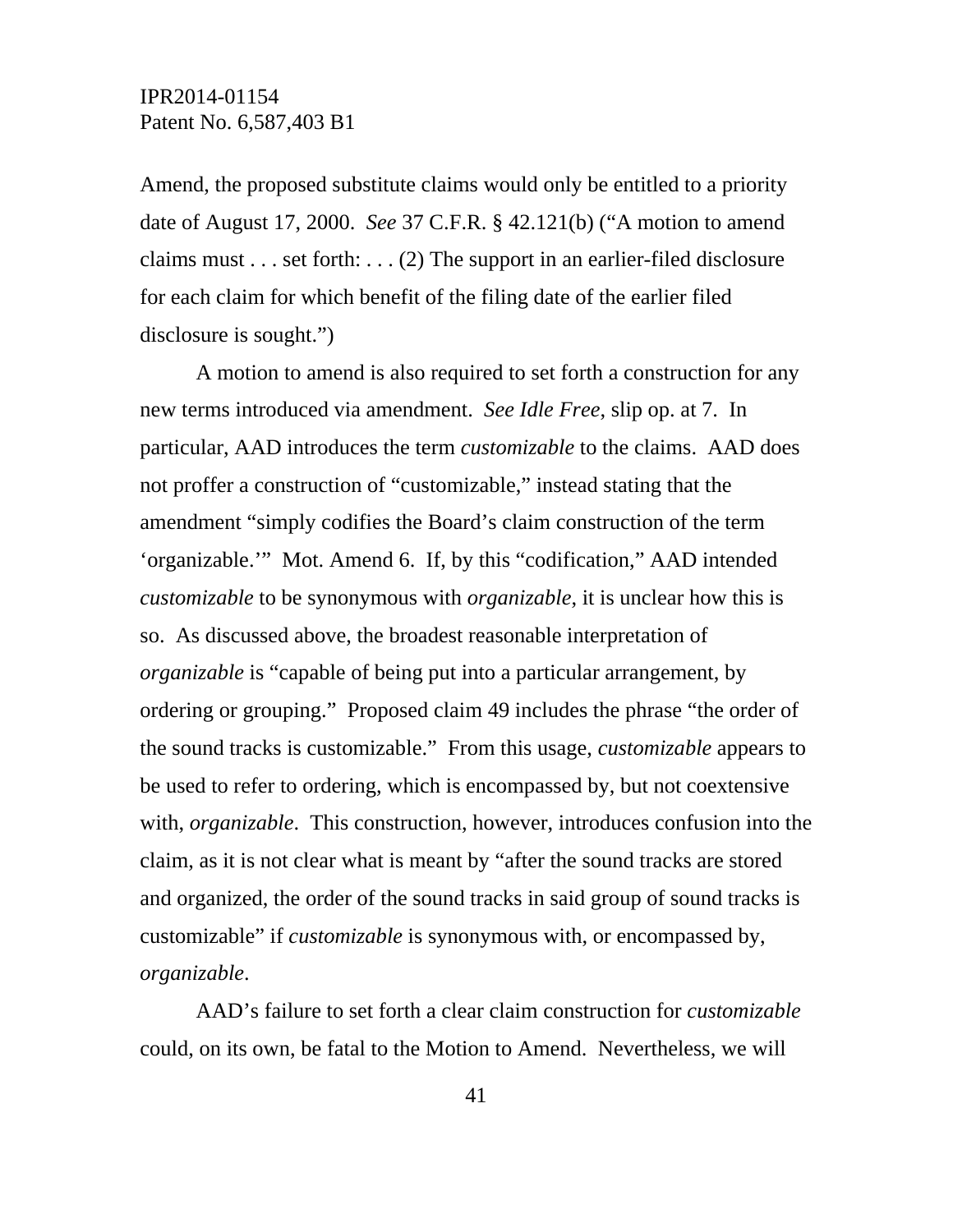construe *customizable* as referring to ordering, and the amendment as referring to the ability to reorder sound tracks in a group (*customize*) after a first grouping or ordering operation (*organize*). Even adopting this construction, however, we would not grant the Motion to Amend, as AAD has not demonstrated patentability of claim 49 or any of the proposed dependent claims.

In a motion to amend, a patent owner has the burden "to show patentable distinction over the prior art of record and also prior art known to the patent owner." *Idle Free*, slip op. at 7. We have held that "prior art of record" refers to material art in the prosecution history of the patent, material art of record in the current proceeding before the Board, and material art of record in any other proceeding before the Office involving the patent. *See MasterImage 3D, Inc. v. RealD Inc.*, Case IPR2015-00040, slip op. at 2 (PTAB July 15, 2015) (Paper 42, "*MasterImage 3D*"). To that end, in its Motion, AAD discusses two references, Alexander and Timis, which were allegedly the "most pertinent references" cited during prosecution of the '403 patent. Mot. Amend 8. AAD also discusses the Nathan references, which are of record in the current proceeding. *Id.* at 8–10.

AAD does not discuss, however, the patentability of claim 49 or the dependent claims over the Sound Blaster, Lucente, and Ozawa references of record in the current proceeding, other than to challenge the combinability of the references. *Id*. at 10. As discussed above, we are not persuaded by AAD's arguments on this point, and conclude that a person of ordinary skill in the art would have combined the disclosures of the references.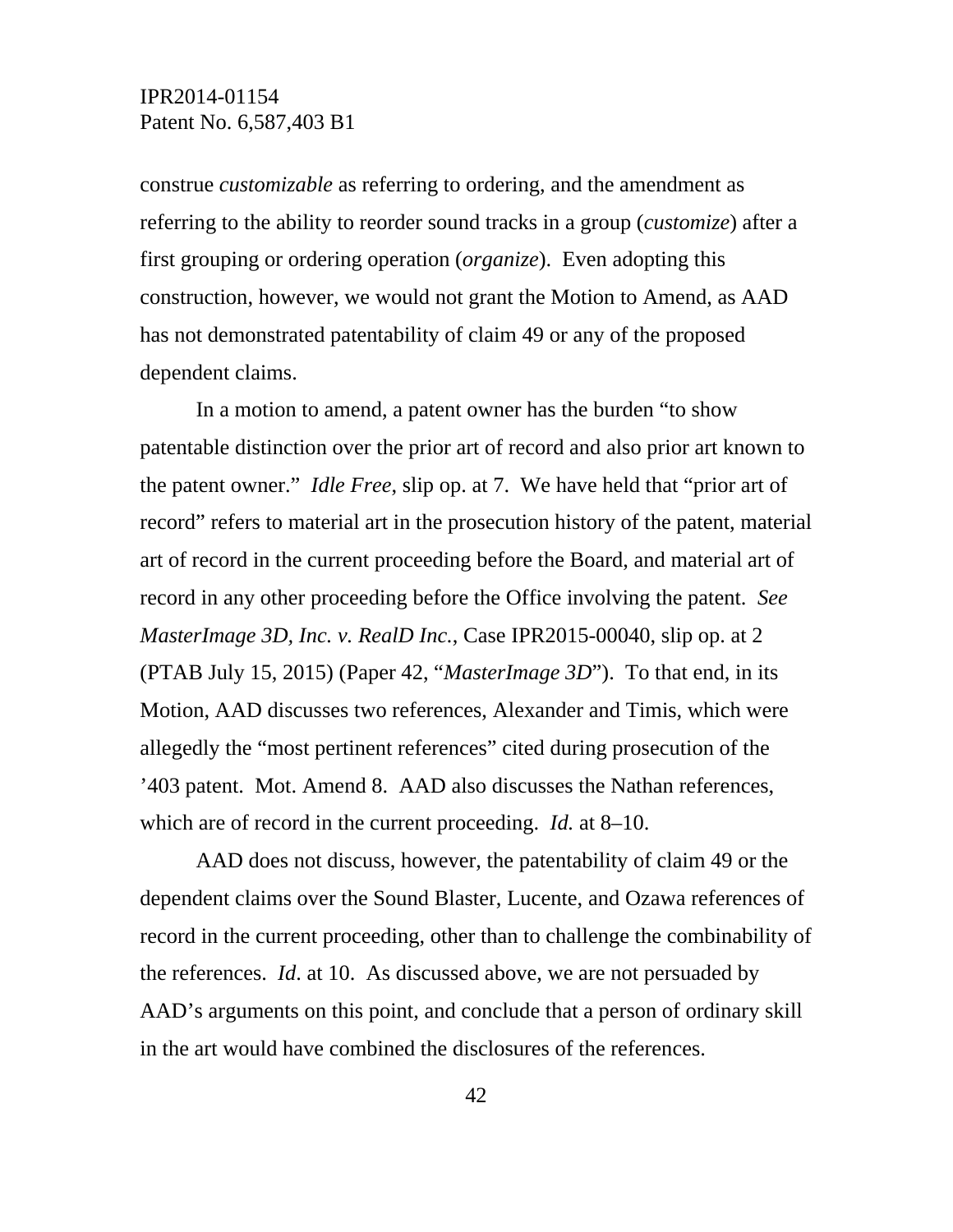Furthermore, as HTC correctly notes in its Opposition, the Sound Blaster reference discloses that a user may rearrange the songs in a playlist, after they are stored locally and grouped into the playlist. Amend Opp. 10 (citing Ex. 1004, 2–25; Ex. 1023  $\P$  12–14). By failing to address sufficiently this disclosure in its Motion, AAD has failed to demonstrate patentability of claim 49, or any of the proposed dependent claims, over the prior art of record.

Additionally, AAD's Motion lacks sufficient discussion of the prior art known to AAD, beyond that already of record. The Board has stated that this requires "no more than the material prior art that Patent Owner makes of record in the current proceeding pursuant to its duty of candor and good faith to the Office under 37 C.F.R. § 42.11." *MasterImage 3D*, slip op. at 3. In considering this duty of candor and good faith, patent owners should emphasize the limitations added to the proposed claim. *Id.* AAD's Motion fails to make any such prior art of record, even though it acknowledges that other patents in the same family as the '403 patent "had hundreds of items of prior art cited against it." Mot. Amend 9. AAD merely makes the statement that "[a]s far as Patent Owner knows, none of the features now being claimed were previously known or disclosed in any of the prior art of record, or in any other prior art known to Patent Owner." *Id*. at 9–10.

AAD argues that "[t]here are almost 200 references made of record in the AAD patent family. AAD cannot be expected to discuss them all in its Motion." Amend Reply 4. Even if the large number of prior art references cited in related applications may excuse AAD's failure to discuss one or two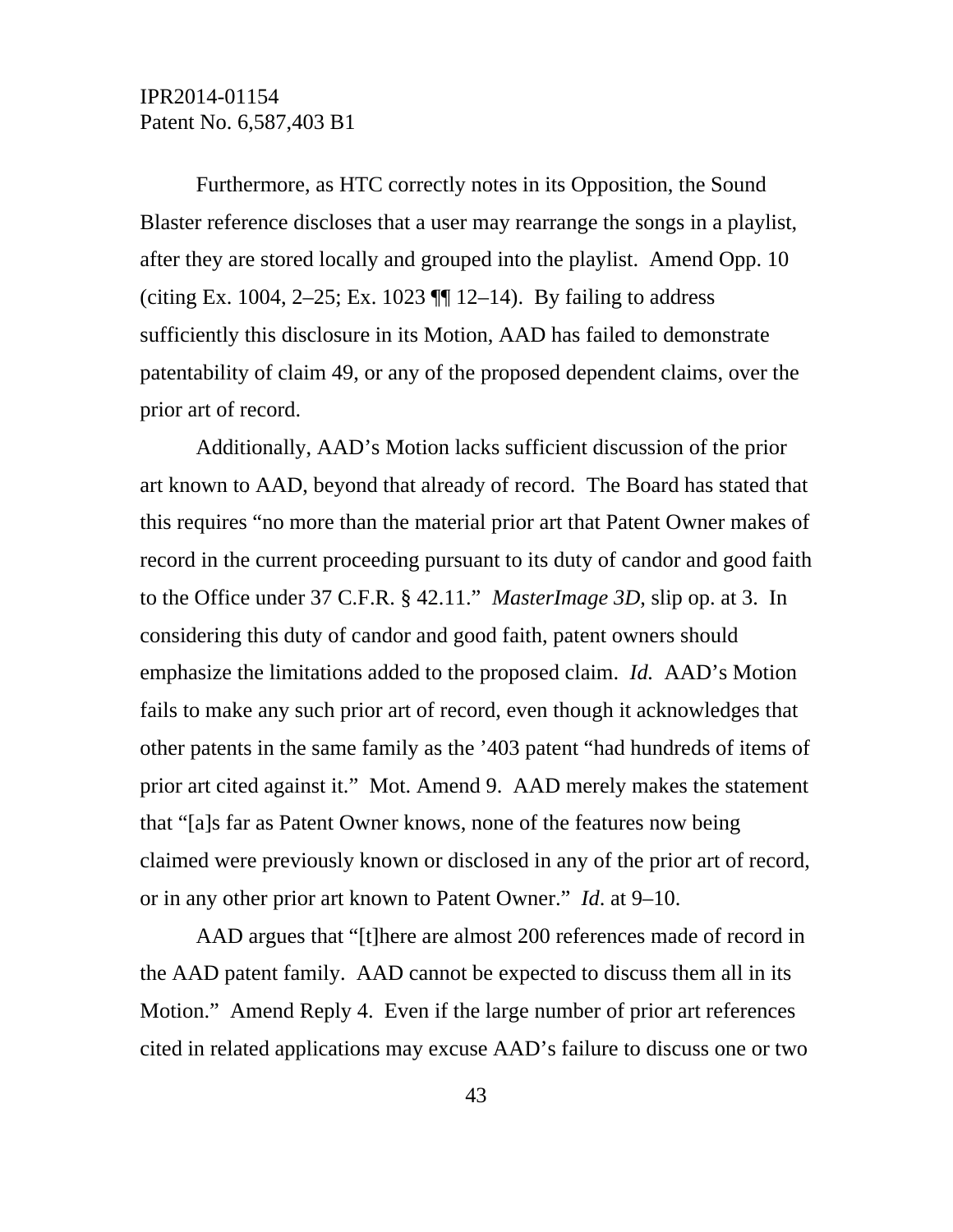-

material references, however, it does not excuse AAD from, at the very least, making a good faith attempt to determine whether any prior art known to it discloses the additional limitations introduced in the proposed amended claim. As discussed above, the earliest priority date supported by the Motion to Amend is August 17, 2000. AAD makes no effort, however, to discuss the state of the art as of that date, or provide any prior art references beyond those already of record that might be material to the added limitations. A generalized statement that "none of the features now being claimed were previously known or disclosed in any of the prior art of record, or in any other prior art known to Patent Owner" (Mot. Amend 9–10) is not sufficient, on this record, to carry AAD's burden. *See Idle Free*, slip op. at 7 ("Some representation should be made about the specific technical disclosure of the closest prior art known to the patent owner, and not just a conclusory remark that no prior art known to the patent owner renders obvious the proposed substitute claims.").

In addition, HTC cites several references from the prosecution of a related AAD patent, including the  $Logan<sup>11</sup> Looney<sup>12</sup>$  and Yankowski<sup>13</sup> patents, and argues that they disclose the added limitations of proposed claim 49. Amend Opp. 14–15. In reply, AAD asserts only that "[n]one of [Logan, Looney, or Yankowski] discloses or suggests what is now being

<sup>&</sup>lt;sup>11</sup> Ex. 1018, US 6,199,076 B1 to Logan et al. (filed Oct. 2, 1996).

 $12$  Ex. 1020, US 5,969,283 to Looney et al. (filed June 17, 1998).

 $^{13}$  Ex. 1019, US 5,751,672 to Yankowski (May 12, 1998).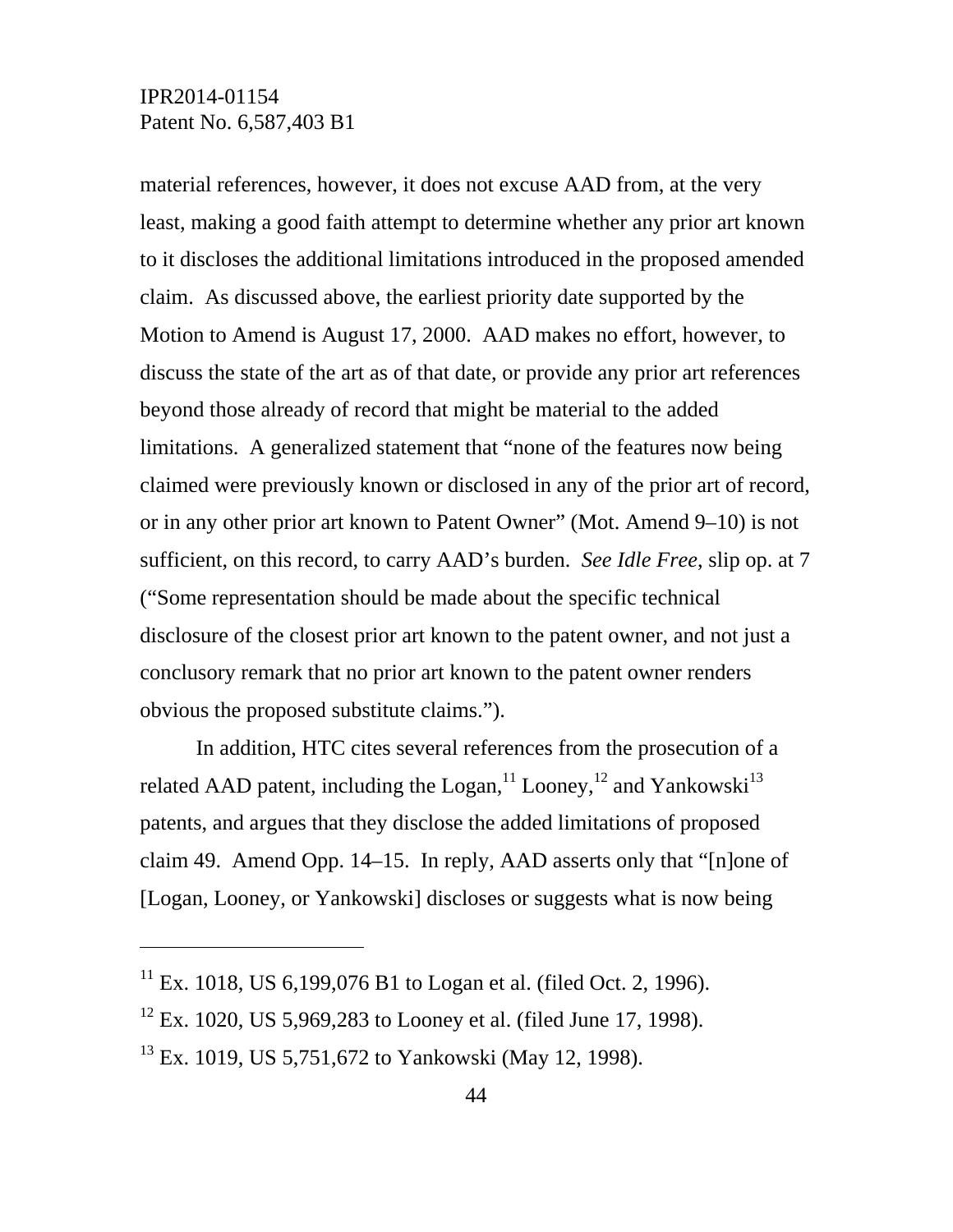claimed, *as a whole*, in substitute claim 1." Amend Reply 5 (emphasis added). At best, this assertion only addresses the purported *novelty* of the claim over each of the cited references; AAD never addresses the obviousness of the claimed subject matter, in particular the limitations added via amendment. Therefore, even if we were to excuse AAD's failure to discuss references such as Logan, Looney, and Yankowski in its Motion to Amend, AAD has not demonstrated that the proposed claims are not obvious over the art.

We, therefore, conclude that AAD has not met its burden of demonstrating that it is entitled to the relief requested in its Motion to Amend. In particular, the Motion fails to set forth a clear claim construction for *customizable*; fails to address the patentability of the claims over the prior art of record; and fails to address the patentability of the claims over the material prior art known to AAD. The Motion to Amend is *denied.*

#### III. CONCLUSION

We conclude that HTC has demonstrated, by a preponderance of the evidence, that claims 1, 3, 6, 7, 11, 12, 16, 22, 24, 27, 29, 30, 35–37, 43, and 45–47 of the '403 patent are unpatentable under 35 U.S.C. § 103, as having been obvious over the following combinations of prior art references:

Claims 1, 6, 7, 22, 27, 29, 30, 35, 43, and 45–47: Nathan '259 and Nathan '255; and

Claims 1, 3, 6, 7, 11, 12, 16, 22, 24, 30, 35–37, 43, and 45–47: Sound Blaster, Lucente, and Ozawa.

In addition, we conclude that AAD has not demonstrated, by a preponderance of the evidence, that proposed substitute claims 49–65 are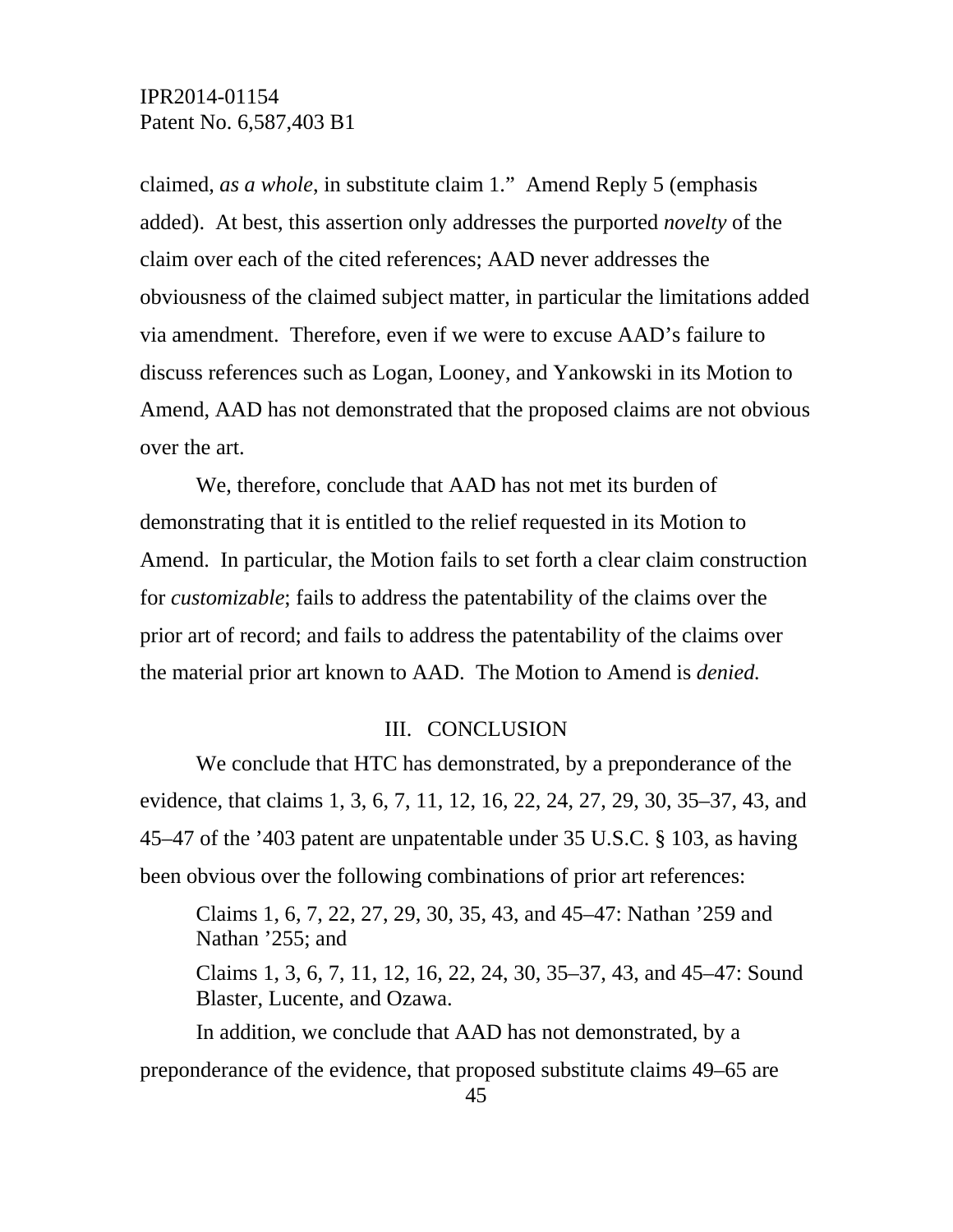patentable over the prior art, and that it is entitled to entry of the proposed substitute claims. We, therefore, *deny* AAD's Motion to Amend.

#### IV. ORDER

Accordingly, it is

ORDERED that claims 1, 3, 6, 7, 11, 12, 16, 22, 24, 27, 29, 30, 35–

37, 43, and 45–47 of U.S. Patent No. 6,587,403 B2 are *unpatentable*;

FURTHER ORDERED that Patent Owner's Motion to Exclude is *denied*;

FURTHER ORDERED that Patent Owner's Motion to Amend is *denied* as to proposed substitute claims 49–65;

FURTHER ORDERED that, pursuant to 35 U.S.C. § 318(b), upon expiration of the time for appeal of this decision, or the termination of any such appeal, a certificate shall issue canceling claims 1, 3, 6, 7, 11, 12, 16, 22, 24, 27, 29, 30, 35–37, 43, and 45–47 in U.S. Patent No. 6,587,403 B2; and

FURTHER ORDERED that, because this is a final decision, parties to the proceeding seeking judicial review of the decision must comply with the notice and service requirements of 37 C.F.R. § 90.2.